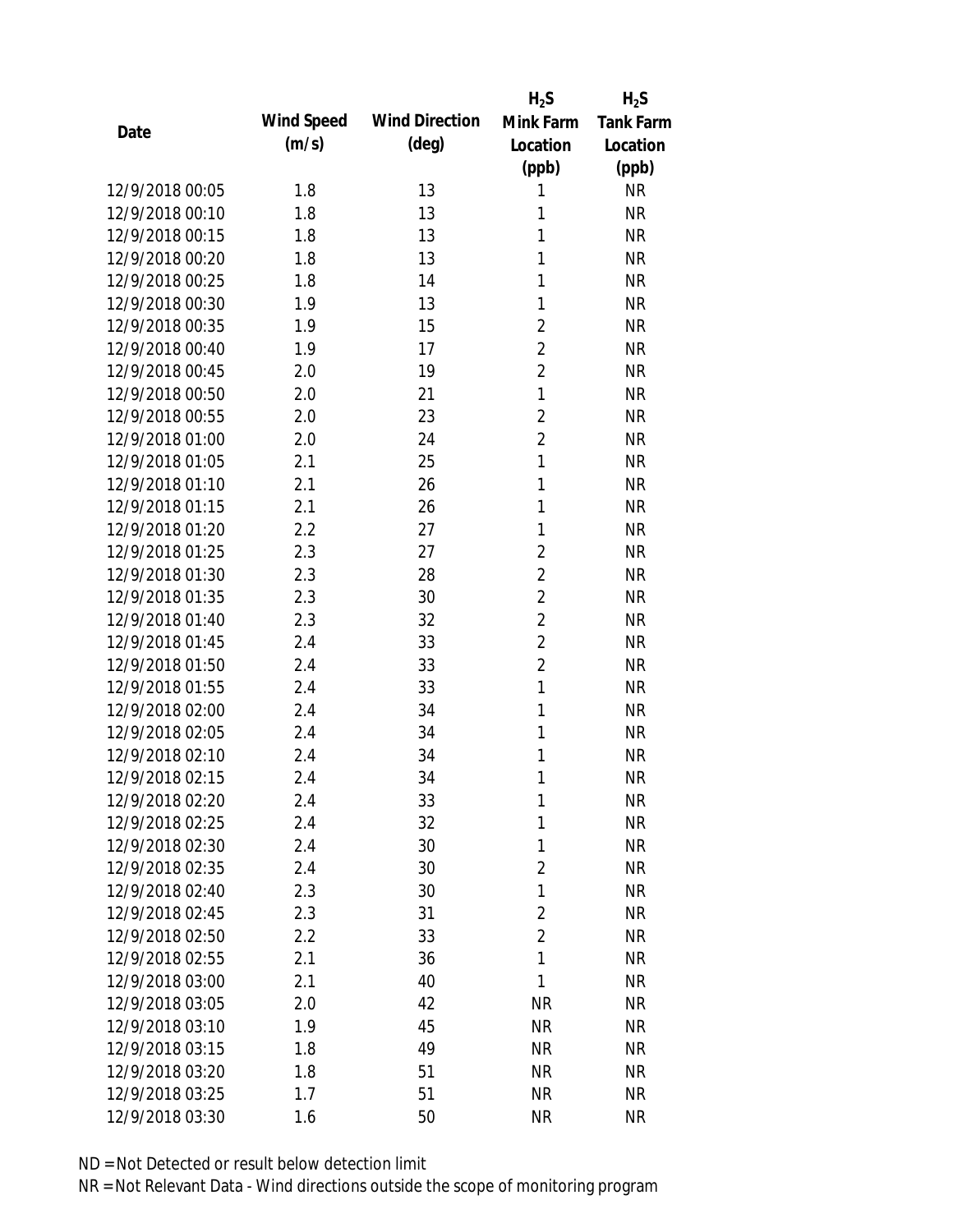|                 |            |                       | $H_2S$         | $H_2S$           |
|-----------------|------------|-----------------------|----------------|------------------|
| Date            | Wind Speed | <b>Wind Direction</b> | Mink Farm      | <b>Tank Farm</b> |
|                 | (m/s)      | $(\text{deg})$        | Location       | Location         |
|                 |            |                       | (ppb)          | (ppb)            |
| 12/9/2018 03:35 | 1.6        | 47                    | <b>NR</b>      | <b>NR</b>        |
| 12/9/2018 03:40 | 1.7        | 45                    | <b>NR</b>      | <b>NR</b>        |
| 12/9/2018 03:45 | 1.8        | 40                    | 1              | <b>NR</b>        |
| 12/9/2018 03:50 | 1.9        | 37                    | 1              | <b>NR</b>        |
| 12/9/2018 03:55 | 2.0        | 34                    | 1              | <b>NR</b>        |
| 12/9/2018 04:00 | 2.1        | 34                    | 1              | <b>NR</b>        |
| 12/9/2018 04:05 | 2.1        | 34                    | 1              | <b>NR</b>        |
| 12/9/2018 04:10 | 2.2        | 33                    | 1              | <b>NR</b>        |
| 12/9/2018 04:15 | 2.2        | 33                    | $\overline{2}$ | <b>NR</b>        |
| 12/9/2018 04:20 | 2.2        | 34                    | $\overline{2}$ | <b>NR</b>        |
| 12/9/2018 04:25 | 2.1        | 35                    | $\overline{2}$ | <b>NR</b>        |
| 12/9/2018 04:30 | 2.1        | 37                    | $\overline{2}$ | <b>NR</b>        |
| 12/9/2018 04:35 | 2.1        | 38                    | $\overline{2}$ | <b>NR</b>        |
| 12/9/2018 04:40 | 2.1        | 40                    | 1              | <b>NR</b>        |
| 12/9/2018 04:45 | 2.1        | 41                    | <b>NR</b>      | <b>NR</b>        |
| 12/9/2018 04:50 | 2.1        | 42                    | <b>NR</b>      | <b>NR</b>        |
| 12/9/2018 04:55 | 2.2        | 42                    | <b>NR</b>      | <b>NR</b>        |
| 12/9/2018 05:00 | 2.3        | 40                    | 1              | <b>NR</b>        |
| 12/9/2018 05:05 | 2.3        | 40                    | 1              | <b>NR</b>        |
| 12/9/2018 05:10 | 2.3        | 40                    | 1              | <b>NR</b>        |
| 12/9/2018 05:15 | 2.3        | 39                    | 1              | <b>NR</b>        |
| 12/9/2018 05:20 | 2.3        | 39                    | $\overline{2}$ | <b>NR</b>        |
| 12/9/2018 05:25 | 2.3        | 39                    | $\overline{2}$ | <b>NR</b>        |
| 12/9/2018 05:30 | 2.3        | 41                    | <b>NR</b>      | <b>NR</b>        |
| 12/9/2018 05:35 | 2.3        | 42                    | <b>NR</b>      | <b>NR</b>        |
| 12/9/2018 05:40 | 2.4        | 42                    | <b>NR</b>      | <b>NR</b>        |
| 12/9/2018 05:45 | 2.4        | 42                    | <b>NR</b>      | <b>NR</b>        |
| 12/9/2018 05:50 | 2.4        | 43                    | <b>NR</b>      | <b>NR</b>        |
| 12/9/2018 05:55 | 2.4        | 42                    | <b>NR</b>      | <b>NR</b>        |
| 12/9/2018 06:00 | 2.4        | 41                    | <b>NR</b>      | <b>NR</b>        |
| 12/9/2018 06:05 | 2.4        | 41                    | <b>NR</b>      | <b>NR</b>        |
| 12/9/2018 06:10 | 2.4        | 41                    | <b>NR</b>      | NR               |
| 12/9/2018 06:15 | 2.3        | 42                    | <b>NR</b>      | <b>NR</b>        |
| 12/9/2018 06:20 | 2.4        | 41                    | <b>NR</b>      | <b>NR</b>        |
| 12/9/2018 06:25 | 2.4        | 41                    | <b>NR</b>      | NR               |
| 12/9/2018 06:30 | 2.5        | 40                    | 1              | <b>NR</b>        |
| 12/9/2018 06:35 | 2.4        | 41                    | <b>NR</b>      | NR               |
| 12/9/2018 06:40 | 2.4        | 41                    | <b>NR</b>      | NR               |
| 12/9/2018 06:45 | 2.3        | 41                    | <b>NR</b>      | NR               |
| 12/9/2018 06:50 | 2.3        | 41                    | <b>NR</b>      | NR               |
| 12/9/2018 06:55 | 2.2        | 39                    | 1              | <b>NR</b>        |
| 12/9/2018 07:00 | 2.1        | 37                    | 1              | <b>NR</b>        |
|                 |            |                       |                |                  |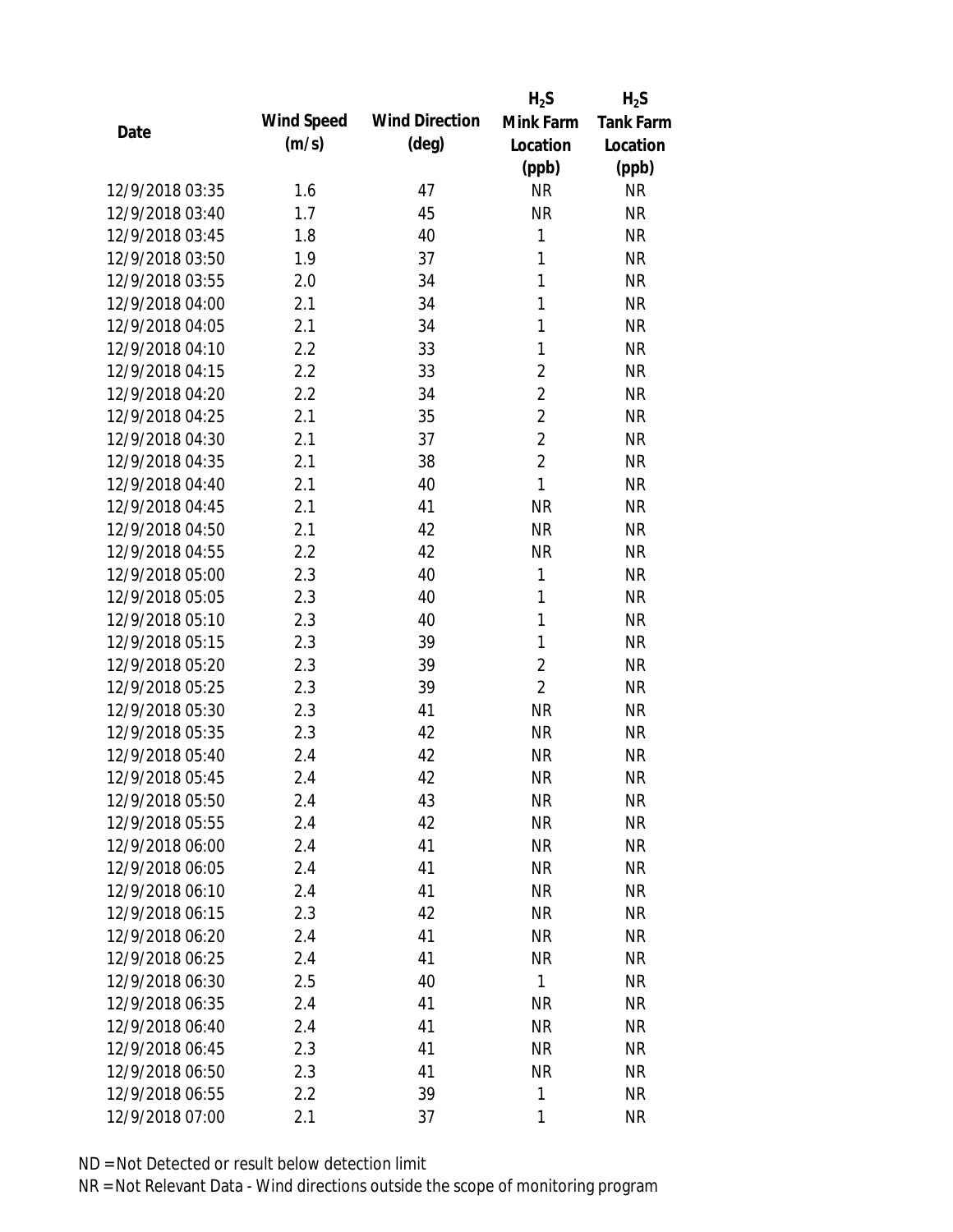|                 |            |                       | $H_2S$         | $H_2S$           |
|-----------------|------------|-----------------------|----------------|------------------|
| Date            | Wind Speed | <b>Wind Direction</b> | Mink Farm      | <b>Tank Farm</b> |
|                 | (m/s)      | (deg)                 | Location       | Location         |
|                 |            |                       | (ppb)          | (ppb)            |
| 12/9/2018 07:05 | 2.1        | 34                    | $\overline{2}$ | <b>NR</b>        |
| 12/9/2018 07:10 | 2.1        | 32                    | $\overline{2}$ | <b>NR</b>        |
| 12/9/2018 07:15 | 2.1        | 30                    | $\overline{2}$ | <b>NR</b>        |
| 12/9/2018 07:20 | 2.2        | 29                    | $\overline{2}$ | <b>NR</b>        |
| 12/9/2018 07:25 | 2.2        | 30                    | $\overline{2}$ | <b>NR</b>        |
| 12/9/2018 07:30 | 2.2        | 31                    | $\overline{2}$ | <b>NR</b>        |
| 12/9/2018 07:35 | 2.1        | 32                    | 1              | <b>NR</b>        |
| 12/9/2018 07:40 | 2.1        | 32                    | 1              | <b>NR</b>        |
| 12/9/2018 07:45 | 2.1        | 31                    | 1              | <b>NR</b>        |
| 12/9/2018 07:50 | 2.0        | 32                    | 1              | <b>NR</b>        |
| 12/9/2018 07:55 | 2.0        | 32                    | 1              | <b>NR</b>        |
| 12/9/2018 08:00 | 2.0        | 31                    | 1              | <b>NR</b>        |
| 12/9/2018 08:05 | 2.0        | 31                    | 1              | <b>NR</b>        |
| 12/9/2018 08:10 | 2.0        | 31                    | 1              | <b>NR</b>        |
| 12/9/2018 08:15 | 2.1        | 32                    | 1              | <b>NR</b>        |
| 12/9/2018 08:20 | 2.1        | 32                    | 1              | <b>NR</b>        |
| 12/9/2018 08:25 | 2.2        | 31                    | 2              | <b>NR</b>        |
| 12/9/2018 08:30 | 2.2        | 30                    | $\overline{2}$ | <b>NR</b>        |
| 12/9/2018 08:35 | 2.3        | 30                    | $\overline{2}$ | <b>NR</b>        |
| 12/9/2018 08:40 | 2.3        | 31                    | $\overline{2}$ | <b>NR</b>        |
| 12/9/2018 08:45 | 2.3        | 31                    | $\overline{2}$ | <b>NR</b>        |
| 12/9/2018 08:50 | 2.3        | 32                    | $\overline{2}$ | <b>NR</b>        |
| 12/9/2018 08:55 | 2.2        | 34                    | $\overline{2}$ | <b>NR</b>        |
| 12/9/2018 09:00 | 2.2        | 35                    | $\overline{2}$ | <b>NR</b>        |
| 12/9/2018 09:05 | 2.2        | 35                    | $\overline{2}$ | <b>NR</b>        |
| 12/9/2018 09:10 | 2.2        | 34                    | $\overline{2}$ | <b>NR</b>        |
| 12/9/2018 09:15 | 2.1        | 33                    | $\overline{2}$ | <b>NR</b>        |
| 12/9/2018 09:20 | 2.1        | 32                    | $\overline{2}$ | <b>NR</b>        |
| 12/9/2018 09:25 | 2.2        | 29                    | 3              | <b>NR</b>        |
| 12/9/2018 09:30 | 2.2        | 28                    | 3              | <b>NR</b>        |
| 12/9/2018 09:35 | 2.2        | 27                    | 3              | <b>NR</b>        |
| 12/9/2018 09:40 | 2.2        | 26                    | 4              | NR               |
| 12/9/2018 09:45 | 2.2        | 26                    | 4              | NR               |
| 12/9/2018 09:50 | 2.1        | 26                    | 4              | <b>NR</b>        |
| 12/9/2018 09:55 | 2.0        | 25                    | 3              | <b>NR</b>        |
| 12/9/2018 10:00 | 1.9        | 26                    | 3              | <b>NR</b>        |
| 12/9/2018 10:05 | 1.9        | 27                    | 3              | <b>NR</b>        |
| 12/9/2018 10:10 | 1.8        | 29                    | $\overline{2}$ | <b>NR</b>        |
| 12/9/2018 10:15 | 1.7        | 31                    | $\overline{2}$ | <b>NR</b>        |
| 12/9/2018 10:20 | 1.6        | 33                    | $\overline{2}$ | <b>NR</b>        |
| 12/9/2018 10:25 | 1.5        | 35                    | 1              | <b>NR</b>        |
| 12/9/2018 10:30 | 1.5        | 33                    | 1              | <b>NR</b>        |
|                 |            |                       |                |                  |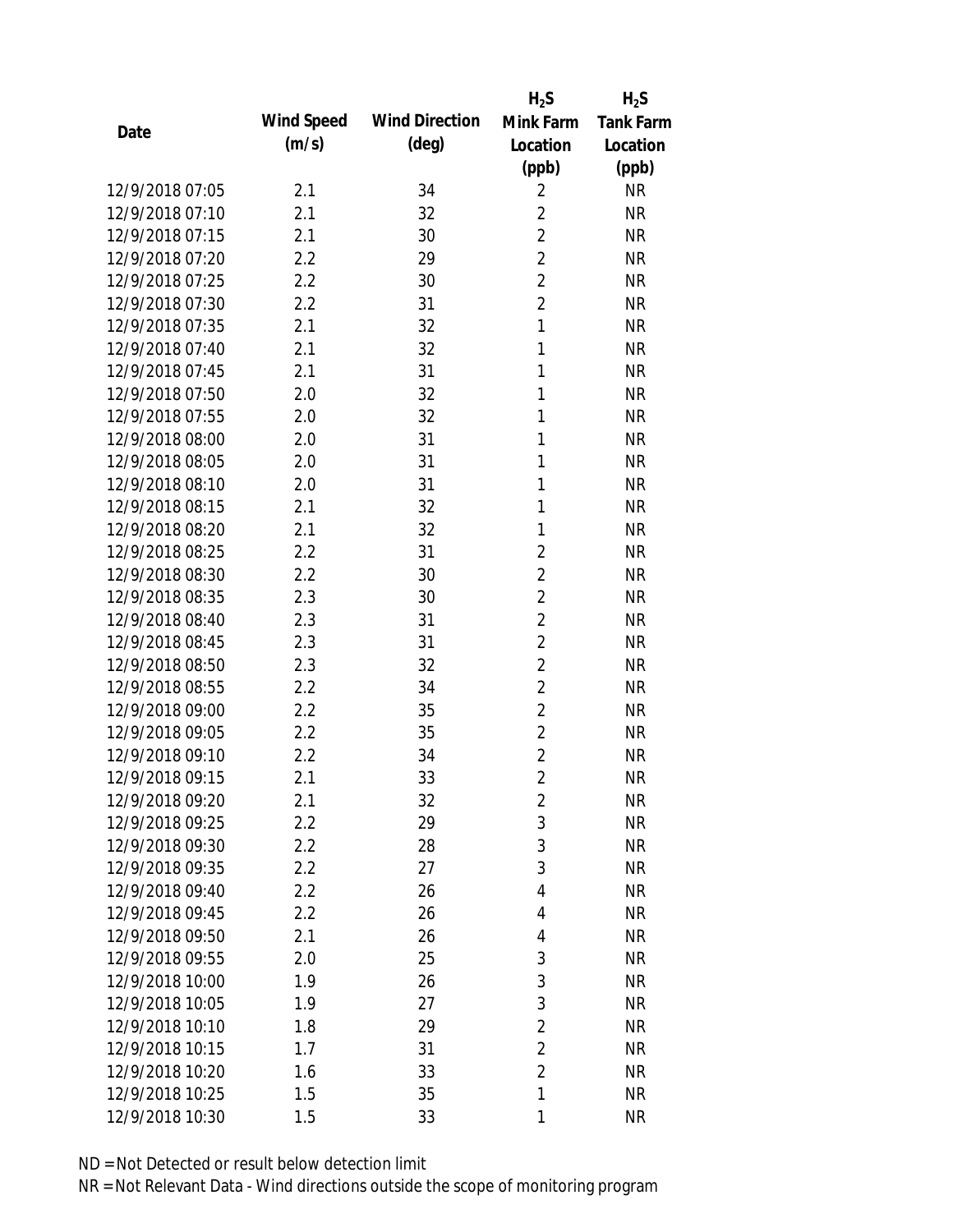|                 |            |                       | $H_2S$       | $H_2S$           |
|-----------------|------------|-----------------------|--------------|------------------|
| Date            | Wind Speed | <b>Wind Direction</b> | Mink Farm    | <b>Tank Farm</b> |
|                 | (m/s)      | $(\text{deg})$        | Location     | Location         |
|                 |            |                       | (ppb)        | (ppb)            |
| 12/9/2018 10:35 | 1.5        | 32                    | 1            | <b>NR</b>        |
| 12/9/2018 10:40 | 1.5        | 28                    | 1            | <b>NR</b>        |
| 12/9/2018 10:45 | 1.5        | 25                    | 1            | <b>NR</b>        |
| 12/9/2018 10:50 | 1.6        | 25                    | 1            | <b>NR</b>        |
| 12/9/2018 10:55 | 1.7        | 23                    | $\mathbf{1}$ | <b>NR</b>        |
| 12/9/2018 11:00 | 1.8        | 24                    | 1            | <b>NR</b>        |
| 12/9/2018 11:05 | 1.8        | 24                    | 1            | <b>NR</b>        |
| 12/9/2018 11:10 | 1.9        | 26                    | $\mathbf{1}$ | <b>NR</b>        |
| 12/9/2018 11:15 | 1.9        | 25                    | 1            | <b>NR</b>        |
| 12/9/2018 11:20 | 1.9        | 21                    | 1            | <b>NR</b>        |
| 12/9/2018 11:25 | 1.8        | 24                    | 1            | <b>NR</b>        |
| 12/9/2018 11:30 | 1.6        | 25                    | 1            | <b>NR</b>        |
| 12/9/2018 11:35 | 1.6        | 36                    | 1            | <b>NR</b>        |
| 12/9/2018 11:40 | 1.5        | 42                    | <b>NR</b>    | <b>NR</b>        |
| 12/9/2018 11:45 | 1.5        | 43                    | <b>NR</b>    | <b>NR</b>        |
| 12/9/2018 11:50 | 1.4        | 42                    | <b>NR</b>    | <b>NR</b>        |
| 12/9/2018 11:55 | 1.4        | 43                    | <b>NR</b>    | <b>NR</b>        |
| 12/9/2018 12:00 | 1.4        | 46                    | <b>NR</b>    | <b>NR</b>        |
| 12/9/2018 12:05 | 1.4        | 32                    | <b>NR</b>    | <b>NR</b>        |
| 12/9/2018 12:10 | 1.3        | 23                    | <b>NR</b>    | <b>NR</b>        |
| 12/9/2018 12:15 | 1.5        | 37                    | <b>NR</b>    | <b>NR</b>        |
| 12/9/2018 12:20 | 1.5        | 54                    | <b>NR</b>    | <b>NR</b>        |
| 12/9/2018 12:25 | 1.5        | 40                    | <b>NR</b>    | <b>NR</b>        |
| 12/9/2018 12:30 | 1.6        | 32                    | <b>NR</b>    | <b>NR</b>        |
| 12/9/2018 12:35 | 1.7        | 24                    | <b>NR</b>    | <b>NR</b>        |
| 12/9/2018 12:40 | 1.8        | 17                    | <b>NR</b>    | <b>NR</b>        |
| 12/9/2018 12:45 | 1.8        | 355                   | <b>NR</b>    | <b>NR</b>        |
| 12/9/2018 12:50 | 2.0        | 353                   | 1            | <b>NR</b>        |
| 12/9/2018 12:55 | 2.1        | 1                     | 1            | <b>NR</b>        |
| 12/9/2018 13:00 | 2.2        | 3                     | 1            | <b>NR</b>        |
| 12/9/2018 13:05 | 2.3        | $\overline{7}$        | 1            | <b>NR</b>        |
| 12/9/2018 13:10 | 2.4        | 7                     | 1            | <b>NR</b>        |
| 12/9/2018 13:15 | 2.5        | 3                     | 1            | <b>NR</b>        |
| 12/9/2018 13:20 | 2.6        | 1                     | 1            | <b>NR</b>        |
| 12/9/2018 13:25 | 2.5        | 359                   | 1            | <b>NR</b>        |
| 12/9/2018 13:30 | 2.6        | 359                   | 1            | <b>NR</b>        |
| 12/9/2018 13:35 | 2.5        | 1                     | 1            | <b>NR</b>        |
| 12/9/2018 13:40 | 2.5        | 6                     | 1            | <b>NR</b>        |
| 12/9/2018 13:45 | 2.5        | 9                     | 1            | <b>NR</b>        |
| 12/9/2018 13:50 | 2.5        | $\overline{2}$        | 1            | <b>NR</b>        |
| 12/9/2018 13:55 | 2.5        | 353                   | 1            | <b>NR</b>        |
| 12/9/2018 14:00 | 2.5        | 343                   | 1            | <b>NR</b>        |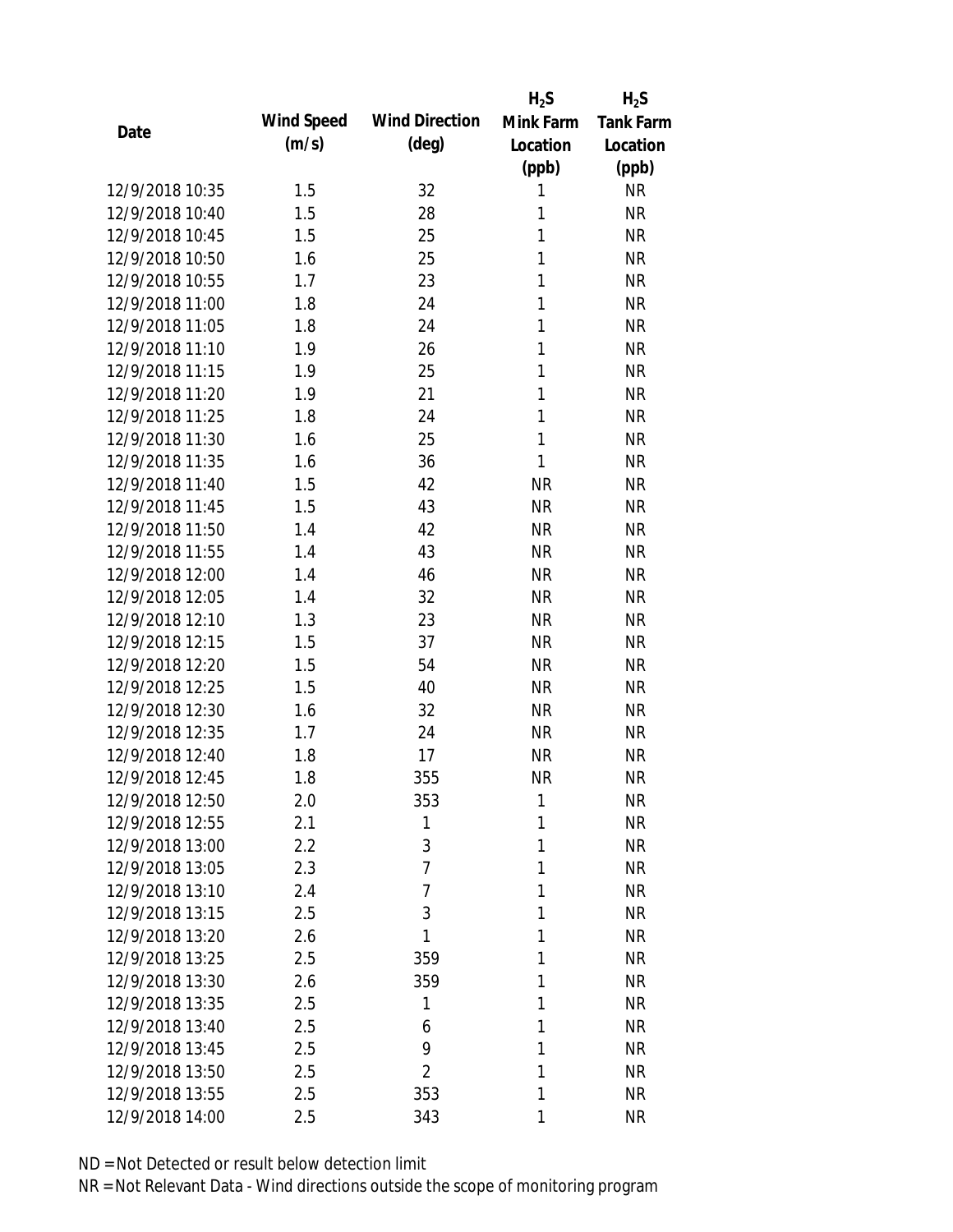|                 |            |                       | $H_2S$    | $H_2S$           |
|-----------------|------------|-----------------------|-----------|------------------|
| Date            | Wind Speed | <b>Wind Direction</b> | Mink Farm | <b>Tank Farm</b> |
|                 | (m/s)      | $(\text{deg})$        | Location  | Location         |
|                 |            |                       | (ppb)     | (ppb)            |
| 12/9/2018 14:05 | 2.5        | 331                   | 1         | <b>NR</b>        |
| 12/9/2018 14:10 | 2.4        | 328                   | 1         | <b>NR</b>        |
| 12/9/2018 14:15 | 2.3        | 330                   | <b>ND</b> | <b>NR</b>        |
| 12/9/2018 14:20 | 2.3        | 338                   | <b>ND</b> | <b>NR</b>        |
| 12/9/2018 14:25 | 2.4        | 345                   | 1         | <b>NR</b>        |
| 12/9/2018 14:30 | 2.3        | 348                   | 1         | <b>NR</b>        |
| 12/9/2018 14:35 | 2.2        | 358                   | 1         | <b>NR</b>        |
| 12/9/2018 14:40 | 2.1        | 357                   | 1         | <b>NR</b>        |
| 12/9/2018 14:45 | 2.0        | 359                   | 1         | <b>NR</b>        |
| 12/9/2018 14:50 | 2.0        | 353                   | 1         | <b>NR</b>        |
| 12/9/2018 14:55 | 1.8        | 349                   | 1         | <b>NR</b>        |
| 12/9/2018 15:00 | 1.7        | 349                   | 1         | <b>NR</b>        |
| 12/9/2018 15:05 | 1.8        | 340                   | 1         | <b>NR</b>        |
| 12/9/2018 15:10 | 1.8        | 340                   | 1         | <b>NR</b>        |
| 12/9/2018 15:15 | 1.7        | 338                   | 1         | <b>NR</b>        |
| 12/9/2018 15:20 | 1.7        | 340                   | 1         | <b>NR</b>        |
| 12/9/2018 15:25 | 1.7        | 339                   | 1         | <b>NR</b>        |
| 12/9/2018 15:30 | 1.9        | 337                   | 1         | <b>NR</b>        |
| 12/9/2018 15:35 | 1.8        | 336                   | 1         | <b>NR</b>        |
| 12/9/2018 15:40 | 1.8        | 335                   | 1         | <b>NR</b>        |
| 12/9/2018 15:45 | 2.1        | 332                   | 1         | <b>NR</b>        |
| 12/9/2018 15:50 | 2.0        | 334                   | 1         | <b>NR</b>        |
| 12/9/2018 15:55 | 2.0        | 340                   | 1         | <b>NR</b>        |
| 12/9/2018 16:00 | 1.9        | 339                   | 1         | <b>NR</b>        |
| 12/9/2018 16:05 | 1.8        | 337                   | 1         | <b>NR</b>        |
| 12/9/2018 16:10 | 1.8        | 342                   | 1         | <b>NR</b>        |
| 12/9/2018 16:15 | 1.7        | 349                   | 1         | <b>NR</b>        |
| 12/9/2018 16:20 | 1.8        | 354                   | 1         | <b>NR</b>        |
| 12/9/2018 16:25 | 1.7        | 353                   | 1         | <b>NR</b>        |
| 12/9/2018 16:30 | 1.7        | 5                     | 1         | <b>NR</b>        |
| 12/9/2018 16:35 | 1.7        | 10                    | 1         | <b>NR</b>        |
| 12/9/2018 16:40 | 1.5        | 10                    | 1         | <b>NR</b>        |
| 12/9/2018 16:45 | 1.4        | 9                     | 1         | <b>NR</b>        |
| 12/9/2018 16:50 | 1.3        | 3                     | 1         | <b>NR</b>        |
| 12/9/2018 16:55 | 1.3        | 359                   | 1         | <b>NR</b>        |
| 12/9/2018 17:00 | 1.2        | 353                   | 1         | <b>NR</b>        |
| 12/9/2018 17:05 | 1.3        | 352                   | 1         | <b>NR</b>        |
| 12/9/2018 17:10 | 1.3        | 353                   | 1         | <b>NR</b>        |
| 12/9/2018 17:15 | 1.4        | 353                   | 1         | <b>NR</b>        |
| 12/9/2018 17:20 | 1.5        | 354                   | 1         | <b>NR</b>        |
| 12/9/2018 17:25 | 1.4        | 354                   | 1         | <b>NR</b>        |
| 12/9/2018 17:30 | 1.4        | 356                   | 1         | <b>NR</b>        |
|                 |            |                       |           |                  |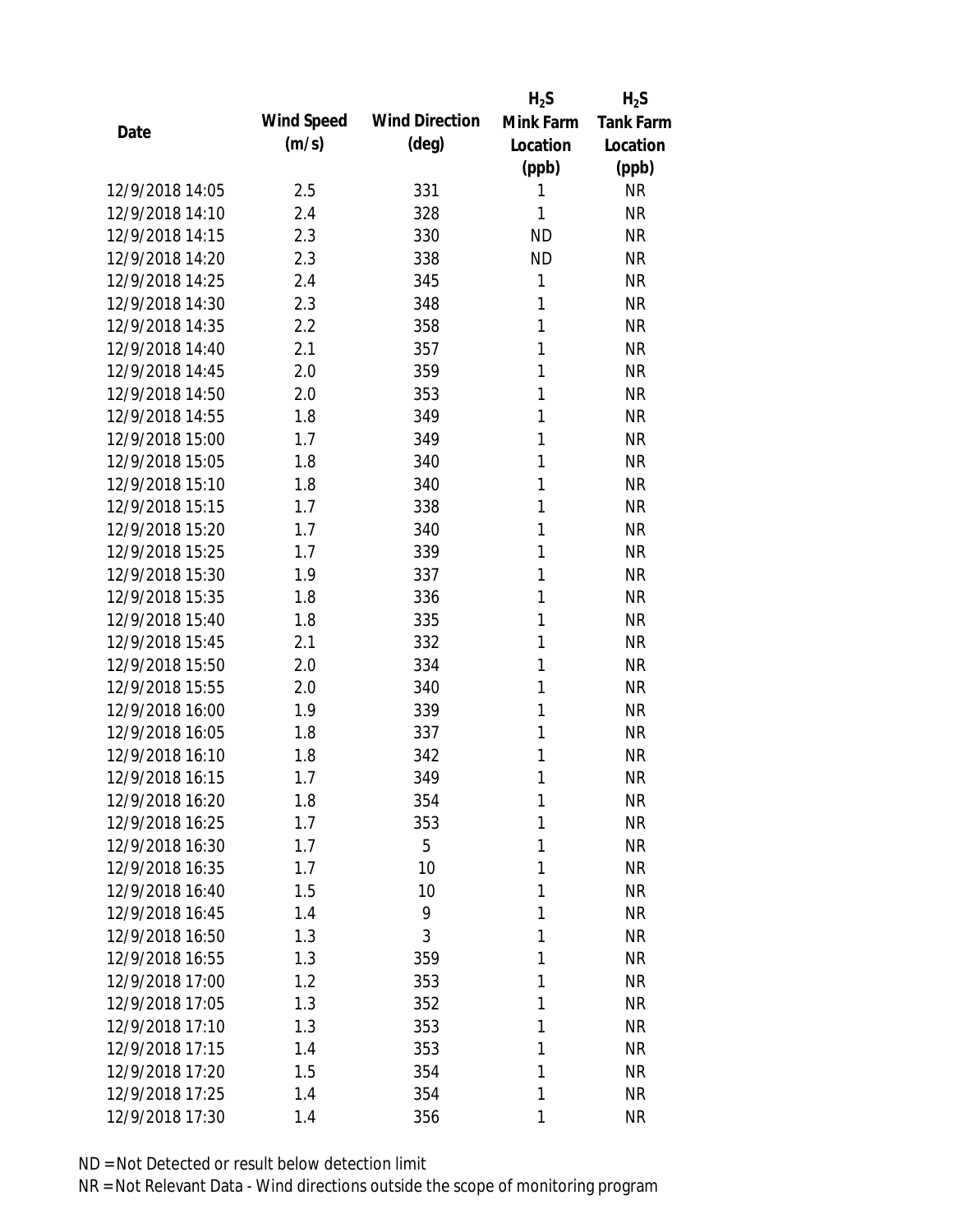|                 |            |                       | $H_2S$         | $H_2S$           |
|-----------------|------------|-----------------------|----------------|------------------|
| Date            | Wind Speed | <b>Wind Direction</b> | Mink Farm      | <b>Tank Farm</b> |
|                 | (m/s)      | $(\text{deg})$        | Location       | Location         |
|                 |            |                       | (ppb)          | (ppb)            |
| 12/9/2018 17:35 | 1.4        | 359                   | 1              | <b>NR</b>        |
| 12/9/2018 17:40 | 1.4        | $\overline{2}$        | 1              | <b>NR</b>        |
| 12/9/2018 17:45 | 1.4        | 5                     | 1              | <b>NR</b>        |
| 12/9/2018 17:50 | 1.3        | $\overline{7}$        | 1              | <b>NR</b>        |
| 12/9/2018 17:55 | 1.4        | 8                     | 1              | <b>NR</b>        |
| 12/9/2018 18:00 | 1.4        | $\overline{7}$        | 1              | <b>NR</b>        |
| 12/9/2018 18:05 | 1.4        | 5                     | 1              | <b>NR</b>        |
| 12/9/2018 18:10 | 1.4        | 3                     | 1              | <b>NR</b>        |
| 12/9/2018 18:15 | 1.5        | 1                     | <b>ND</b>      | <b>NR</b>        |
| 12/9/2018 18:20 | 1.6        | 358                   | $\mathbf{1}$   | <b>NR</b>        |
| 12/9/2018 18:25 | 1.7        | 356                   | 1              | <b>NR</b>        |
| 12/9/2018 18:30 | 1.7        | 356                   | 1              | <b>NR</b>        |
| 12/9/2018 18:35 | 1.7        | 358                   | 1              | <b>NR</b>        |
| 12/9/2018 18:40 | 1.7        | $\mathbf 0$           | 1              | <b>NR</b>        |
| 12/9/2018 18:45 | 1.7        | 360                   | $\overline{2}$ | <b>NR</b>        |
| 12/9/2018 18:50 | 1.7        | 1                     | 1              | <b>NR</b>        |
| 12/9/2018 18:55 | 1.7        | 1                     | $\overline{2}$ | <b>NR</b>        |
| 12/9/2018 19:00 | 1.7        | 1                     | 1              | <b>NR</b>        |
| 12/9/2018 19:05 | 1.7        | 359                   | $\mathbf{1}$   | <b>NR</b>        |
| 12/9/2018 19:10 | 1.7        | 357                   | 1              | <b>NR</b>        |
| 12/9/2018 19:15 | 1.7        | 359                   | 1              | <b>NR</b>        |
| 12/9/2018 19:20 | 1.7        | 359                   | 1              | <b>NR</b>        |
| 12/9/2018 19:25 | 1.7        | 359                   | $\mathbf{1}$   | <b>NR</b>        |
| 12/9/2018 19:30 | 1.7        | 358                   | $\overline{2}$ | <b>NR</b>        |
| 12/9/2018 19:35 | 1.8        | 358                   | $\overline{2}$ | <b>NR</b>        |
| 12/9/2018 19:40 | 1.8        | 358                   | $\overline{2}$ | <b>NR</b>        |
| 12/9/2018 19:45 | 1.8        | 358                   | $\overline{2}$ | <b>NR</b>        |
| 12/9/2018 19:50 | 1.8        | 358                   | $\overline{2}$ | <b>NR</b>        |
| 12/9/2018 19:55 | 1.8        | 358                   | 1              | <b>NR</b>        |
| 12/9/2018 20:00 | 1.8        | 359                   | 1              | <b>NR</b>        |
| 12/9/2018 20:05 | 1.8        | 360                   | 1              | <b>NR</b>        |
| 12/9/2018 20:10 | 1.9        | 1                     | 1              | <b>NR</b>        |
| 12/9/2018 20:15 | 1.9        | 1                     | 1              | <b>NR</b>        |
| 12/9/2018 20:20 | 1.9        | 360                   | $\overline{2}$ | <b>NR</b>        |
| 12/9/2018 20:25 | 2.0        | 360                   | $\overline{2}$ | <b>NR</b>        |
| 12/9/2018 20:30 | 1.9        | 359                   | $\overline{2}$ | <b>NR</b>        |
| 12/9/2018 20:35 | 1.9        | 358                   | $\overline{2}$ | <b>NR</b>        |
| 12/9/2018 20:40 | 2.0        | 357                   | 1              | <b>NR</b>        |
| 12/9/2018 20:45 | 2.1        | 358                   | 1              | <b>NR</b>        |
| 12/9/2018 20:50 | 2.1        | 360                   | 1              | <b>NR</b>        |
| 12/9/2018 20:55 | 2.1        | 3                     | 1              | <b>NR</b>        |
| 12/9/2018 21:00 | 2.4        | 7                     | 1              | <b>NR</b>        |
|                 |            |                       |                |                  |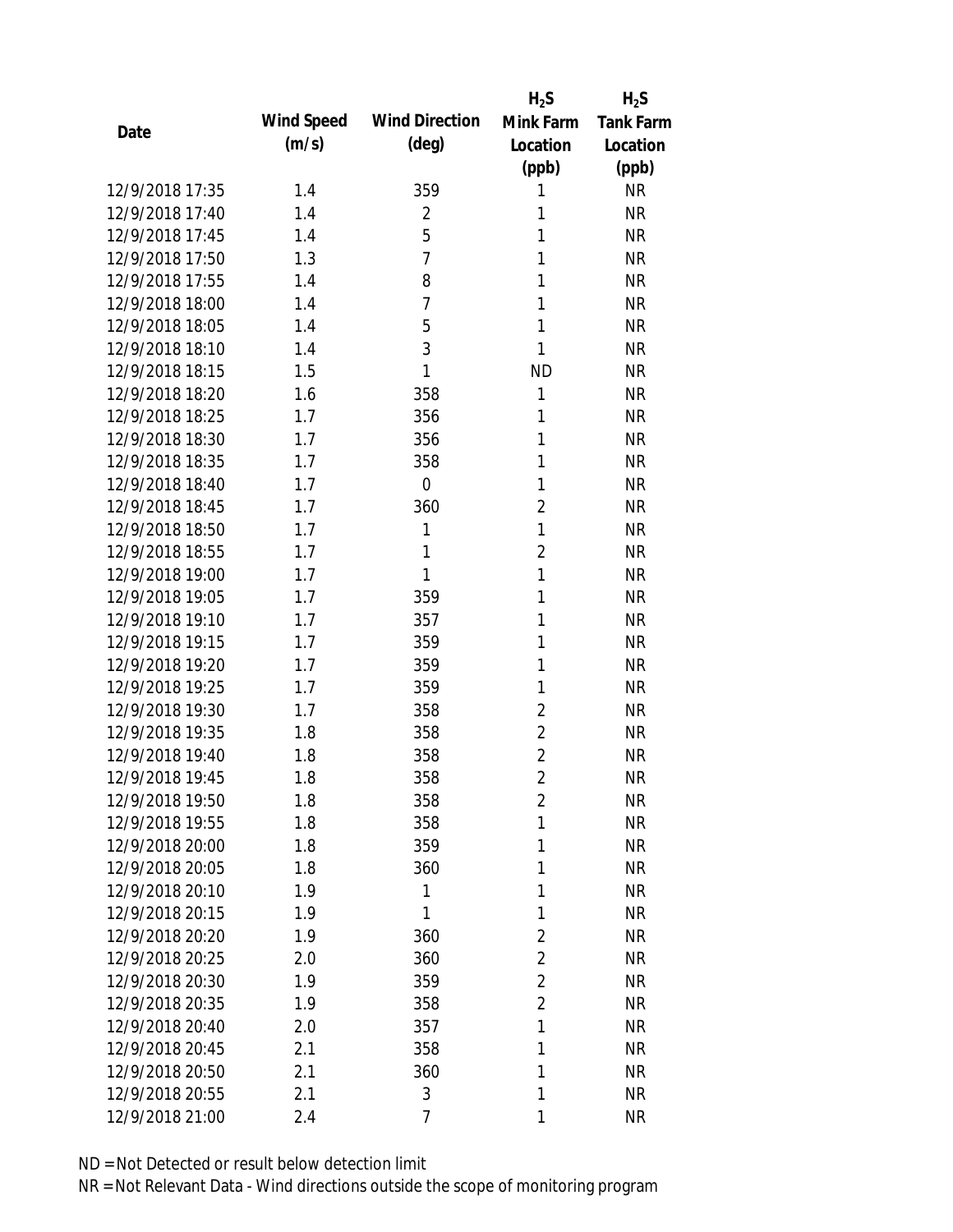|                  |            |                       | $H_2S$         | $H_2S$           |
|------------------|------------|-----------------------|----------------|------------------|
| Date             | Wind Speed | <b>Wind Direction</b> | Mink Farm      | <b>Tank Farm</b> |
|                  | (m/s)      | $(\text{deg})$        | Location       | Location         |
|                  |            |                       | (ppb)          | (ppb)            |
| 12/9/2018 21:05  | 2.5        | 11                    | 1              | <b>NR</b>        |
| 12/9/2018 21:10  | 2.6        | 14                    | 1              | <b>NR</b>        |
| 12/9/2018 21:15  | 2.6        | 16                    | 1              | <b>NR</b>        |
| 12/9/2018 21:20  | 2.6        | 18                    | 1              | <b>NR</b>        |
| 12/9/2018 21:25  | 2.5        | 20                    | 1              | <b>NR</b>        |
| 12/9/2018 21:30  | 2.4        | 20                    | $\overline{2}$ | <b>NR</b>        |
| 12/9/2018 21:35  | 2.4        | 18                    | 1              | <b>NR</b>        |
| 12/9/2018 21:40  | 2.3        | 16                    | 1              | <b>NR</b>        |
| 12/9/2018 21:45  | 2.3        | 16                    | 1              | <b>NR</b>        |
| 12/9/2018 21:50  | 2.3        | 16                    | 1              | <b>NR</b>        |
| 12/9/2018 21:55  | 2.2        | 16                    | 1              | <b>NR</b>        |
| 12/9/2018 22:00  | 2.2        | 17                    | 1              | <b>NR</b>        |
| 12/9/2018 22:05  | 2.1        | 19                    | 1              | <b>NR</b>        |
| 12/9/2018 22:10  | 2.1        | 21                    | 1              | <b>NR</b>        |
| 12/9/2018 22:15  | 1.9        | 23                    | 1              | <b>NR</b>        |
| 12/9/2018 22:20  | 1.7        | 23                    | 1              | <b>NR</b>        |
| 12/9/2018 22:25  | 1.6        | 20                    | 1              | <b>NR</b>        |
| 12/9/2018 22:30  | 1.5        | 14                    | 1              | <b>NR</b>        |
| 12/9/2018 22:35  | 1.4        | 8                     | 1              | <b>NR</b>        |
| 12/9/2018 22:40  | 1.3        | $\overline{2}$        | 1              | <b>NR</b>        |
| 12/9/2018 22:45  | 1.4        | 357                   | 1              | <b>NR</b>        |
| 12/9/2018 22:50  | 1.4        | 351                   | 1              | <b>NR</b>        |
| 12/9/2018 22:55  | 1.5        | 349                   | 1              | <b>NR</b>        |
| 12/9/2018 23:00  | 1.5        | 350                   | 1              | <b>NR</b>        |
| 12/9/2018 23:05  | 1.4        | 352                   | 1              | <b>NR</b>        |
| 12/9/2018 23:10  | 1.4        | 352                   | 1              | <b>NR</b>        |
| 12/9/2018 23:15  | 1.3        | 352                   | 1              | <b>NR</b>        |
| 12/9/2018 23:20  | 1.3        | 353                   | 1              | <b>NR</b>        |
| 12/9/2018 23:25  | 1.3        | 354                   | 1              | <b>NR</b>        |
| 12/9/2018 23:30  | 1.4        | 354                   | 1              | <b>NR</b>        |
| 12/9/2018 23:35  | 1.3        | 351                   | 1              | <b>NR</b>        |
| 12/9/2018 23:40  | 1.4        | 350                   | 1              | <b>NR</b>        |
| 12/9/2018 23:45  | 1.4        | 351                   | 1              | <b>NR</b>        |
| 12/9/2018 23:50  | 1.4        | 352                   | 1              | <b>NR</b>        |
| 12/9/2018 23:55  | 1.4        | 353                   | 1              | <b>NR</b>        |
| 12/9/2018 24:00  | 1.5        | 355                   | 1              | <b>NR</b>        |
| 12/10/2018 00:05 | 1.7        | 359                   | 1              | <b>NR</b>        |
| 12/10/2018 00:10 | 1.8        | 2                     | 1              | <b>NR</b>        |
| 12/10/2018 00:15 | 1.8        | 5                     | 1              | <b>NR</b>        |
| 12/10/2018 00:20 | 1.8        | 9                     | 1              | <b>NR</b>        |
| 12/10/2018 00:25 | 1.8        | 11                    | 1              | <b>NR</b>        |
| 12/10/2018 00:30 | 1.7        | 9                     | 1              | <b>NR</b>        |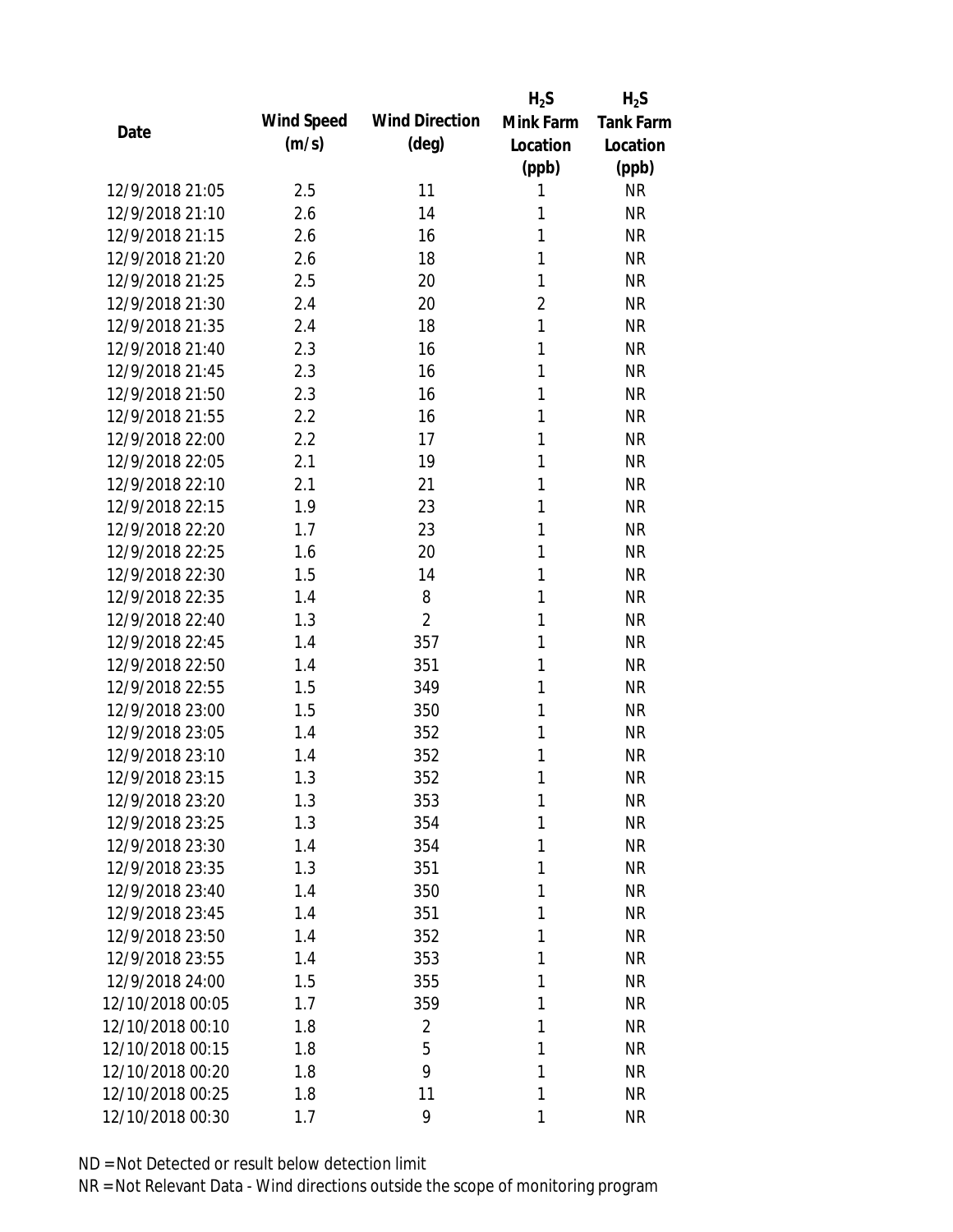|                  |            |                       | $H_2S$       | $H_2S$           |
|------------------|------------|-----------------------|--------------|------------------|
| Date             | Wind Speed | <b>Wind Direction</b> | Mink Farm    | <b>Tank Farm</b> |
|                  | (m/s)      | (deg)                 | Location     | Location         |
|                  |            |                       | (ppb)        | (ppb)            |
| 12/10/2018 00:35 | 1.5        | 7                     | 1            | <b>NR</b>        |
| 12/10/2018 00:40 | 1.3        | 5                     | 1            | <b>NR</b>        |
| 12/10/2018 00:45 | 1.1        | 3                     | 1            | <b>NR</b>        |
| 12/10/2018 00:50 | 1.0        | 356                   | 1            | <b>NR</b>        |
| 12/10/2018 00:55 | 0.9        | 351                   | 1            | <b>NR</b>        |
| 12/10/2018 01:00 | 0.9        | 347                   | 1            | <b>NR</b>        |
| 12/10/2018 01:05 | 0.9        | 339                   | 1            | <b>NR</b>        |
| 12/10/2018 01:10 | 0.9        | 331                   | 1            | <b>NR</b>        |
| 12/10/2018 01:15 | 1.1        | 328                   | 1            | <b>NR</b>        |
| 12/10/2018 01:20 | 1.2        | 328                   | 1            | <b>NR</b>        |
| 12/10/2018 01:25 | 1.2        | 324                   | 1            | <b>NR</b>        |
| 12/10/2018 01:30 | 1.2        | 312                   | 1            | <b>NR</b>        |
| 12/10/2018 01:35 | 1.3        | 301                   | 1            | <b>NR</b>        |
| 12/10/2018 01:40 | 1.3        | 290                   | 1            | <b>NR</b>        |
| 12/10/2018 01:45 | 1.3        | 283                   | 1            | <b>NR</b>        |
| 12/10/2018 01:50 | 1.2        | 281                   | 1            | <b>NR</b>        |
| 12/10/2018 01:55 | 1.4        | 288                   | 1            | <b>NR</b>        |
| 12/10/2018 02:00 | 1.4        | 302                   | 1            | <b>NR</b>        |
| 12/10/2018 02:05 | 1.4        | 314                   | $\mathbf{1}$ | <b>NR</b>        |
| 12/10/2018 02:10 | 1.4        | 325                   | 1            | <b>NR</b>        |
| 12/10/2018 02:15 | 1.4        | 330                   | 1            | <b>NR</b>        |
| 12/10/2018 02:20 | 1.2        | 331                   | 1            | <b>NR</b>        |
| 12/10/2018 02:25 | 1.2        | 327                   | 1            | <b>NR</b>        |
| 12/10/2018 02:30 | 1.0        | 325                   | 1            | <b>NR</b>        |
| 12/10/2018 02:35 | 1.0        | 327                   | 1            | <b>NR</b>        |
| 12/10/2018 02:40 | 0.9        | 329                   | 1            | <b>NR</b>        |
| 12/10/2018 02:45 | 0.9        | 336                   | 1            | <b>NR</b>        |
| 12/10/2018 02:50 | 0.9        | 339                   | 1            | <b>NR</b>        |
| 12/10/2018 02:55 | 0.9        | 344                   | 1            | <b>NR</b>        |
| 12/10/2018 03:00 | 0.9        | 346                   | 1            | <b>NR</b>        |
| 12/10/2018 03:05 | 0.9        | 346                   | 1            | <b>NR</b>        |
| 12/10/2018 03:10 | 0.9        | 342                   | 1            | <b>NR</b>        |
| 12/10/2018 03:15 | 0.8        | 325                   | 1            | <b>NR</b>        |
| 12/10/2018 03:20 | 0.8        | 312                   | 1            | <b>NR</b>        |
| 12/10/2018 03:25 | 0.9        | 290                   | 1            | <b>NR</b>        |
| 12/10/2018 03:30 | 0.9        | 274                   | 1            | 1                |
| 12/10/2018 03:35 | 0.9        | 265                   | 1            | 1                |
| 12/10/2018 03:40 | 1.0        | 269                   | 1            | 1                |
| 12/10/2018 03:45 | 0.9        | 272                   | 1            | 1                |
| 12/10/2018 03:50 | 1.0        | 284                   | 1            | <b>NR</b>        |
| 12/10/2018 03:55 | 1.1        | 300                   | 1            | <b>NR</b>        |
| 12/10/2018 04:00 | 1.1        | 311                   | 1            | <b>NR</b>        |
|                  |            |                       |              |                  |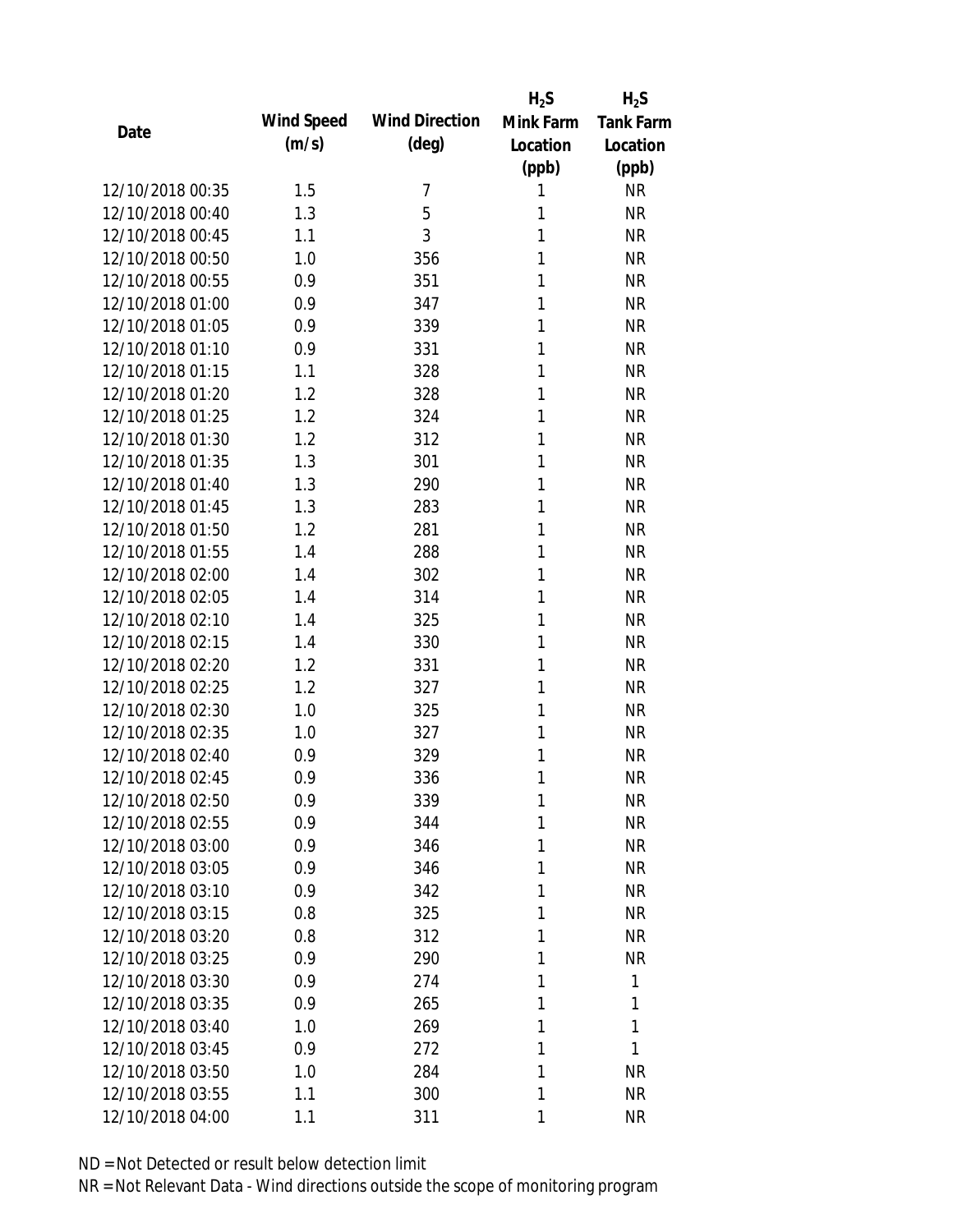|                  |            |                       | $H_2S$    | $H_2S$           |
|------------------|------------|-----------------------|-----------|------------------|
|                  | Wind Speed | <b>Wind Direction</b> | Mink Farm | <b>Tank Farm</b> |
| Date             | (m/s)      | $(\text{deg})$        | Location  | Location         |
|                  |            |                       | (ppb)     | (ppb)            |
| 12/10/2018 04:05 | 1.1        | 314                   | 1         | <b>NR</b>        |
| 12/10/2018 04:10 | 1.2        | 314                   | 1         | <b>NR</b>        |
| 12/10/2018 04:15 | 1.3        | 311                   | 1         | <b>NR</b>        |
| 12/10/2018 04:20 | 1.3        | 307                   | 1         | <b>NR</b>        |
| 12/10/2018 04:25 | 1.2        | 303                   | 1         | <b>NR</b>        |
| 12/10/2018 04:30 | 1.0        | 301                   | 1         | <b>NR</b>        |
| 12/10/2018 04:35 | 0.8        | 298                   | <b>ND</b> | <b>NR</b>        |
| 12/10/2018 04:40 | 0.6        | 298                   | <b>ND</b> | <b>NR</b>        |
| 12/10/2018 04:45 | 0.4        | 302                   | <b>ND</b> | <b>NR</b>        |
| 12/10/2018 04:50 | 0.2        | 305                   | <b>ND</b> | <b>NR</b>        |
| 12/10/2018 04:55 | 0.0        | CALM                  | <b>NR</b> | <b>NR</b>        |
| 12/10/2018 05:00 | 0.0        | CALM                  | <b>NR</b> | <b>NR</b>        |
| 12/10/2018 05:05 | 0.0        | CALM                  | <b>NR</b> | <b>NR</b>        |
| 12/10/2018 05:10 | 0.0        | CALM                  | <b>NR</b> | <b>NR</b>        |
| 12/10/2018 05:15 | 0.0        | CALM                  | <b>NR</b> | <b>NR</b>        |
| 12/10/2018 05:20 | 0.0        | CALM                  | <b>NR</b> | <b>NR</b>        |
| 12/10/2018 05:25 | 0.3        | 273                   | 1         | 1                |
| 12/10/2018 05:30 | 0.6        | 266                   | 1         | 1                |
| 12/10/2018 05:35 | 0.9        | 263                   | 1         | 1                |
| 12/10/2018 05:40 | 1.2        | 259                   | 1         | 1                |
| 12/10/2018 05:45 | 1.5        | 256                   | 1         | 1                |
| 12/10/2018 05:50 | 1.8        | 255                   | 1         | 1                |
| 12/10/2018 05:55 | 1.8        | 252                   | 1         | 1                |
| 12/10/2018 06:00 | 1.8        | 252                   | 1         | 1                |
| 12/10/2018 06:05 | 1.7        | 251                   | 1         | $\overline{2}$   |
| 12/10/2018 06:10 | 1.7        | 251                   | 1         | $\overline{2}$   |
| 12/10/2018 06:15 | 1.8        | 253                   | 1         | $\overline{2}$   |
| 12/10/2018 06:20 | 1.8        | 254                   | 1         | 2                |
| 12/10/2018 06:25 | 1.9        | 255                   | 1         | $\overline{2}$   |
| 12/10/2018 06:30 | 1.9        | 257                   | 1         | $\overline{2}$   |
| 12/10/2018 06:35 | 2.0        | 260                   | 1         | $\overline{2}$   |
| 12/10/2018 06:40 | 2.0        | 264                   | 1         | $\overline{2}$   |
| 12/10/2018 06:45 | 2.0        | 268                   | 1         | $\overline{2}$   |
| 12/10/2018 06:50 | 2.0        | 271                   | 1         | $\overline{2}$   |
| 12/10/2018 06:55 | 2.0        | 273                   | 1         | $\overline{2}$   |
| 12/10/2018 07:00 | 1.9        | 274                   | 1         | $\overline{2}$   |
| 12/10/2018 07:05 | 1.8        | 273                   | 1         | $\overline{2}$   |
| 12/10/2018 07:10 | 1.7        | 269                   | 1         | $\overline{2}$   |
| 12/10/2018 07:15 | 1.6        | 264                   | 1         | $\overline{2}$   |
| 12/10/2018 07:20 | 1.5        | 260                   | 1         | $\overline{2}$   |
| 12/10/2018 07:25 | 1.4        | 250                   | 1         | $\overline{2}$   |
|                  |            |                       |           |                  |
| 12/10/2018 07:30 | 1.4        | 243                   | 1         | $\overline{2}$   |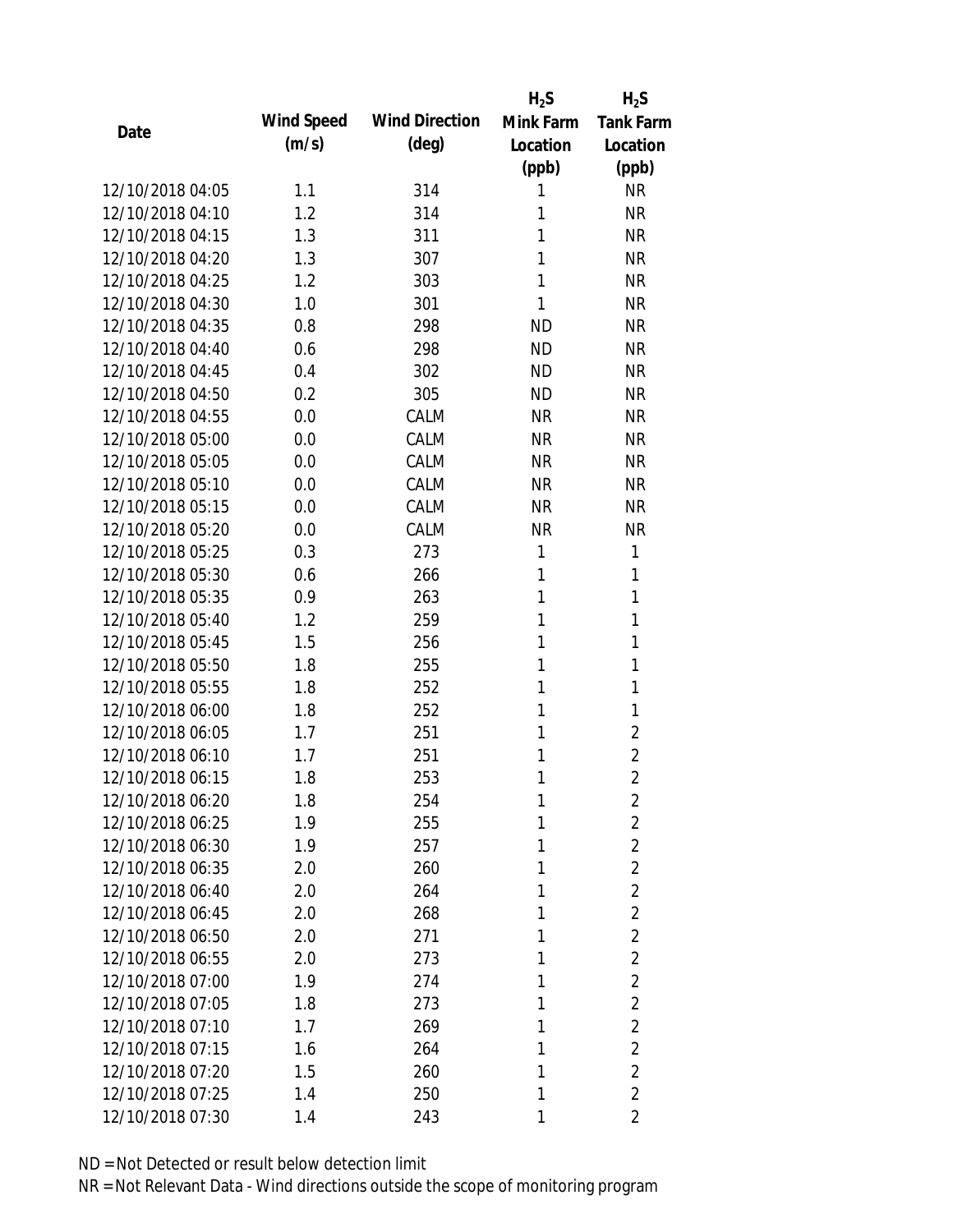|                  |            |                       | $H_2S$         | $H_2S$           |
|------------------|------------|-----------------------|----------------|------------------|
| Date             | Wind Speed | <b>Wind Direction</b> | Mink Farm      | <b>Tank Farm</b> |
|                  | (m/s)      | $(\text{deg})$        | Location       | Location         |
|                  |            |                       | (ppb)          | (ppb)            |
| 12/10/2018 07:35 | 1.4        | 240                   | 1              | 2                |
| 12/10/2018 07:40 | 1.5        | 240                   | 1              | $\overline{2}$   |
| 12/10/2018 07:45 | 1.5        | 242                   | 1              | $\overline{2}$   |
| 12/10/2018 07:50 | 1.6        | 243                   | 1              | $\overline{2}$   |
| 12/10/2018 07:55 | 1.6        | 248                   | 1              | $\overline{2}$   |
| 12/10/2018 08:00 | 1.6        | 251                   | 1              | $\overline{2}$   |
| 12/10/2018 08:05 | 1.5        | 250                   | 1              | $\overline{2}$   |
| 12/10/2018 08:10 | 1.5        | 249                   | $\overline{2}$ | $\overline{2}$   |
| 12/10/2018 08:15 | 1.5        | 247                   | 1              | $\overline{2}$   |
| 12/10/2018 08:20 | 1.3        | 248                   | 1              | $\mathbf{1}$     |
| 12/10/2018 08:25 | 1.1        | 246                   | 1              | 1                |
| 12/10/2018 08:30 | 0.9        | 245                   | 1              | 1                |
| 12/10/2018 08:35 | 0.8        | 246                   | 1              | 1                |
| 12/10/2018 08:40 | 0.5        | 242                   | 1              | 1                |
| 12/10/2018 08:45 | 0.5        | 227                   | <b>NR</b>      | $\overline{2}$   |
| 12/10/2018 08:50 | 0.5        | 210                   | <b>NR</b>      | $\overline{2}$   |
| 12/10/2018 08:55 | 0.7        | 197                   | <b>NR</b>      | $\overline{2}$   |
| 12/10/2018 09:00 | 1.0        | 193                   | <b>NR</b>      | $\overline{2}$   |
| 12/10/2018 09:05 | 1.2        | 191                   | <b>NR</b>      | $\overline{2}$   |
| 12/10/2018 09:10 | 1.4        | 191                   | <b>NR</b>      | $\overline{2}$   |
| 12/10/2018 09:15 | 1.5        | 184                   | <b>NR</b>      | $\overline{2}$   |
| 12/10/2018 09:20 | 1.5        | 181                   | <b>NR</b>      | 3                |
| 12/10/2018 09:25 | 1.3        | 181                   | <b>NR</b>      | $\overline{2}$   |
| 12/10/2018 09:30 | 1.1        | 182                   | <b>NR</b>      | $\overline{2}$   |
| 12/10/2018 09:35 | 1.0        | 187                   | <b>NR</b>      | $\overline{2}$   |
| 12/10/2018 09:40 | 1.0        | 186                   | <b>NR</b>      | $\overline{2}$   |
| 12/10/2018 09:45 | 1.0        | 192                   | <b>NR</b>      | $\overline{2}$   |
| 12/10/2018 09:50 | 0.8        | 199                   | <b>NR</b>      | 1                |
| 12/10/2018 09:55 | 0.7        | 201                   | <b>NR</b>      | 1                |
| 12/10/2018 10:00 | 0.7        | 201                   | NR             | 1                |
| 12/10/2018 10:05 | 0.8        | 204                   | NR             | 1                |
| 12/10/2018 10:10 | 0.9        | 216                   | NR             | 1                |
| 12/10/2018 10:15 | 0.9        | 223                   | NR             | 1                |
| 12/10/2018 10:20 | 1.1        | 224                   | <b>NR</b>      | 1                |
| 12/10/2018 10:25 | 1.4        | 224                   | <b>NR</b>      | $\overline{2}$   |
| 12/10/2018 10:30 | 1.6        | 223                   | NR             | 1                |
| 12/10/2018 10:35 | 1.7        | 223                   | NR             | 1                |
| 12/10/2018 10:40 | 1.7        | 221                   | NR             | 1                |
| 12/10/2018 10:45 | 1.7        | 213                   | NR             | 1                |
| 12/10/2018 10:50 | 1.8        | 206                   | <b>NR</b>      | 1                |
| 12/10/2018 10:55 | 1.8        | 200                   | <b>NR</b>      | 1                |
| 12/10/2018 11:00 | 1.7        | 198                   | <b>NR</b>      | 1                |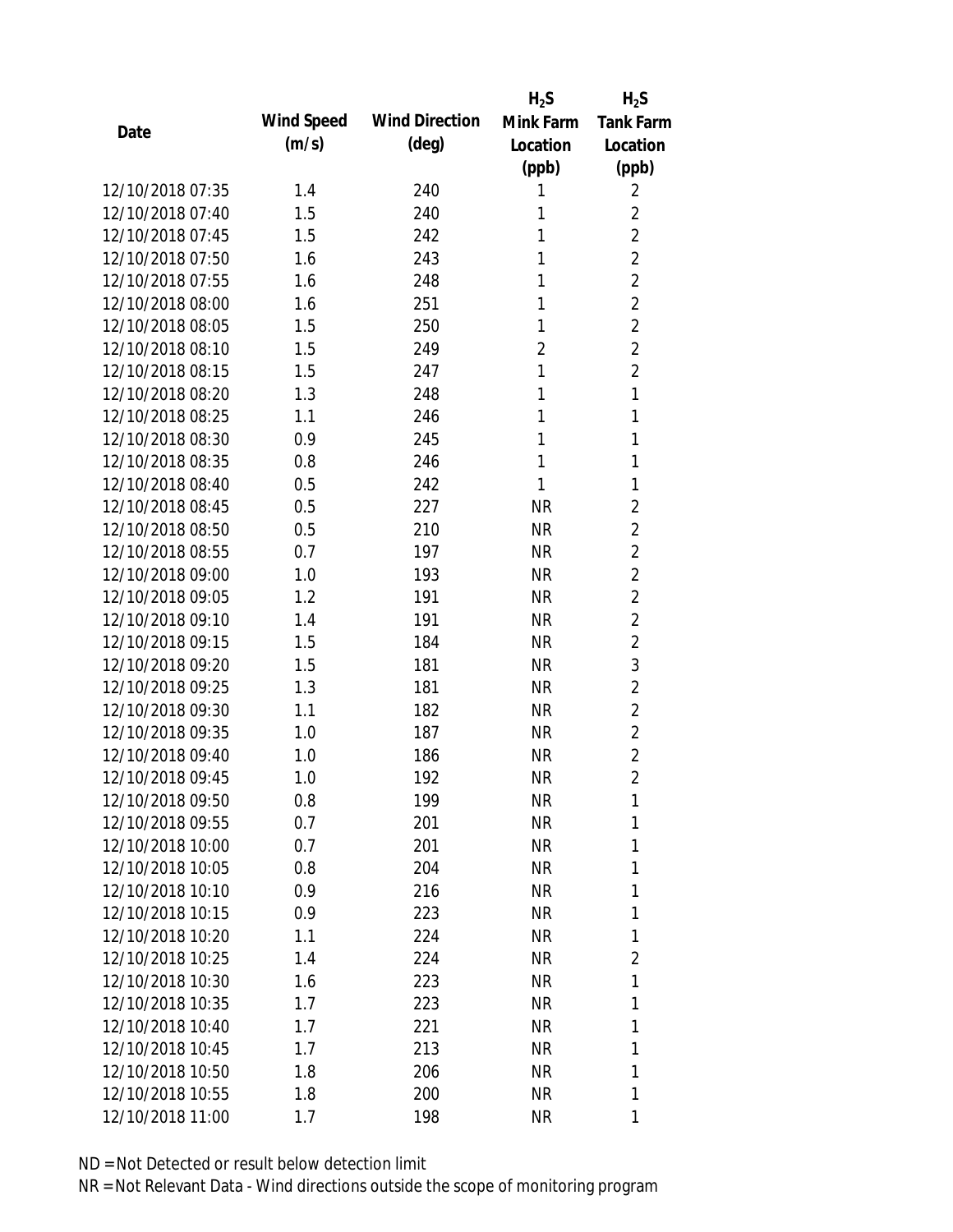|                  |            |                       | $H_2S$    | $H_2S$           |
|------------------|------------|-----------------------|-----------|------------------|
|                  | Wind Speed | <b>Wind Direction</b> | Mink Farm | <b>Tank Farm</b> |
| Date             | (m/s)      | $(\text{deg})$        | Location  | Location         |
|                  |            |                       | (ppb)     | (ppb)            |
| 12/10/2018 11:05 | 1.8        | 192                   | <b>NR</b> | 1                |
| 12/10/2018 11:10 | 1.8        | 188                   | <b>NR</b> | 1                |
| 12/10/2018 11:15 | 1.8        | 191                   | <b>NR</b> | 1                |
| 12/10/2018 11:20 | 1.8        | 198                   | <b>NR</b> | 1                |
| 12/10/2018 11:25 | 1.9        | 204                   | <b>NR</b> | 1                |
| 12/10/2018 11:30 | 2.1        | 207                   | <b>NR</b> | 1                |
| 12/10/2018 11:35 | 2.1        | 214                   | <b>NR</b> | 1                |
| 12/10/2018 11:40 | 2.1        | 221                   | <b>NR</b> | 1                |
| 12/10/2018 11:45 | 2.2        | 231                   | 1         | 1                |
| 12/10/2018 11:50 | 2.2        | 231                   | 1         | 1                |
| 12/10/2018 11:55 | 2.2        | 236                   | 1         | $\overline{2}$   |
| 12/10/2018 12:00 | $2.2\,$    | 238                   | 1         | $\overline{2}$   |
| 12/10/2018 12:05 | 2.3        | 240                   | 1         | $\overline{2}$   |
| 12/10/2018 12:10 | 2.4        | 239                   | 1         | $\overline{2}$   |
| 12/10/2018 12:15 | 2.6        | 233                   | 1         | $\overline{2}$   |
| 12/10/2018 12:20 | 2.6        | 234                   | 1         | $\overline{2}$   |
| 12/10/2018 12:25 | 2.7        | 230                   | 1         | $\overline{2}$   |
| 12/10/2018 12:30 | 2.8        | 232                   | <b>ND</b> | $\overline{2}$   |
| 12/10/2018 12:35 | 2.8        | 232                   | 1         | $\overline{2}$   |
| 12/10/2018 12:40 | 2.9        | 236                   | 1         | $\overline{2}$   |
| 12/10/2018 12:45 | 2.9        | 242                   | 1         | $\overline{2}$   |
| 12/10/2018 12:50 | 3.0        | 245                   | 1         | $\overline{2}$   |
| 12/10/2018 12:55 | 3.1        | 250                   | 1         | $\overline{2}$   |
| 12/10/2018 13:00 | 3.3        | 251                   | 1         | $\overline{2}$   |
| 12/10/2018 13:05 | 3.4        | 254                   | 1         | $\overline{2}$   |
| 12/10/2018 13:10 | 3.5        | 256                   | 1         | $\overline{2}$   |
| 12/10/2018 13:15 | 3.6        | 256                   | 1         | 1                |
| 12/10/2018 13:20 | 3.6        | 256                   | 1         | 1                |
| 12/10/2018 13:25 | 3.7        | 257                   | 1         | 1                |
| 12/10/2018 13:30 | 3.7        | 257                   | 1         | 1                |
| 12/10/2018 13:35 | 3.7        | 256                   | 1         | 1                |
| 12/10/2018 13:40 | 3.6        | 252                   | 1         | 1                |
| 12/10/2018 13:45 | 3.6        | 247                   | 1         | 1                |
| 12/10/2018 13:50 | 3.6        | 245                   | 1         | 1                |
| 12/10/2018 13:55 | 3.6        | 245                   | <b>ND</b> | 1                |
| 12/10/2018 14:00 | 3.5        | 243                   | ND        | 1                |
| 12/10/2018 14:05 | 3.5        | 243                   | ND.       | 2                |
| 12/10/2018 14:10 | 3.6        | 246                   | 1         | 1                |
| 12/10/2018 14:15 | 3.6        | 249                   | 1         | 1                |
| 12/10/2018 14:20 | 3.6        | 250                   | 1         | $\overline{2}$   |
| 12/10/2018 14:25 | 3.6        | 250                   | 1         | 1                |
| 12/10/2018 14:30 | 3.6        | 253                   | 1         | 1                |
|                  |            |                       |           |                  |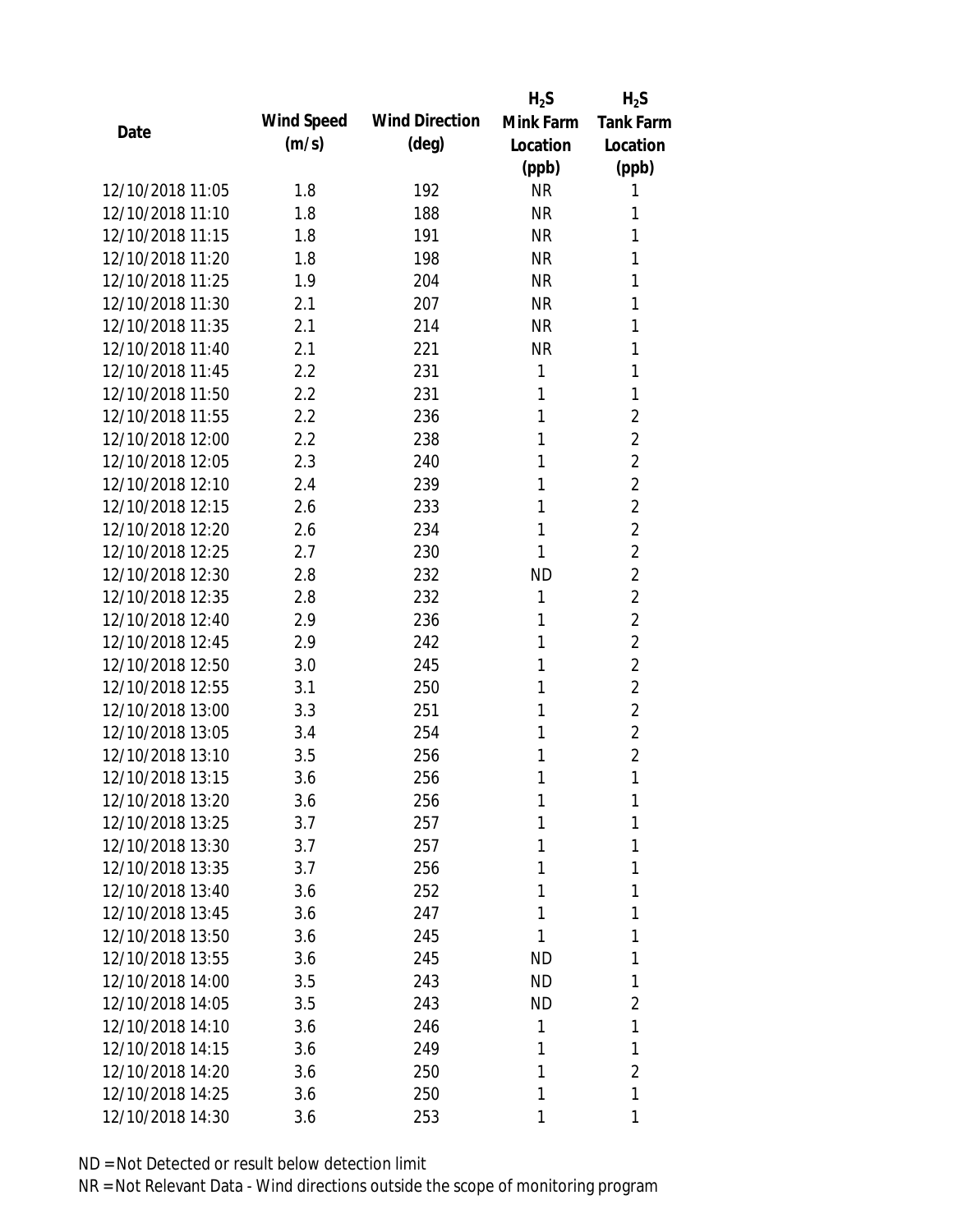|                  |            |                       | $H_2S$    | $H_2S$           |
|------------------|------------|-----------------------|-----------|------------------|
| Date             | Wind Speed | <b>Wind Direction</b> | Mink Farm | <b>Tank Farm</b> |
|                  | (m/s)      | $(\text{deg})$        | Location  | Location         |
|                  |            |                       | (ppb)     | (ppb)            |
| 12/10/2018 14:35 | 3.5        | 254                   | 1         | 1                |
| 12/10/2018 14:40 | 3.5        | 253                   | 1         | 1                |
| 12/10/2018 14:45 | 3.5        | 253                   | 1         | 1                |
| 12/10/2018 14:50 | 3.5        | 255                   | 1         | 1                |
| 12/10/2018 14:55 | 3.4        | 254                   | 1         | 1                |
| 12/10/2018 15:00 | 3.4        | 251                   | 1         | 1                |
| 12/10/2018 15:05 | 3.4        | 245                   | 1         | 1                |
| 12/10/2018 15:10 | 3.5        | 245                   | 1         | 1                |
| 12/10/2018 15:15 | 3.4        | 240                   | 1         | 1                |
| 12/10/2018 15:20 | 3.4        | 233                   | 1         | 1                |
| 12/10/2018 15:25 | 3.5        | 225                   | <b>NR</b> | 1                |
| 12/10/2018 15:30 | 3.4        | 220                   | <b>NR</b> | 1                |
| 12/10/2018 15:35 | 3.4        | 217                   | <b>NR</b> | 1                |
| 12/10/2018 15:40 | 3.4        | 211                   | <b>NR</b> | 1                |
| 12/10/2018 15:45 | 3.5        | 205                   | <b>NR</b> | 1                |
| 12/10/2018 15:50 | 3.7        | 202                   | <b>NR</b> | 1                |
| 12/10/2018 15:55 | 3.8        | 200                   | <b>NR</b> | 1                |
| 12/10/2018 16:00 | 3.9        | 197                   | <b>NR</b> | 1                |
| 12/10/2018 16:05 | 4.0        | 196                   | <b>NR</b> | 1                |
| 12/10/2018 16:10 | 4.0        | 194                   | <b>NR</b> | 1                |
| 12/10/2018 16:15 | 3.8        | 194                   | <b>NR</b> | 1                |
| 12/10/2018 16:20 | 3.8        | 194                   | <b>NR</b> | 1                |
| 12/10/2018 16:25 | 3.8        | 193                   | <b>NR</b> | 1                |
| 12/10/2018 16:30 | 3.8        | 192                   | <b>NR</b> | 1                |
| 12/10/2018 16:35 | 3.8        | 190                   | <b>NR</b> | 1                |
| 12/10/2018 16:40 | 3.9        | 190                   | <b>NR</b> | 1                |
| 12/10/2018 16:45 | 4.0        | 189                   | <b>NR</b> | 1                |
| 12/10/2018 16:50 | 3.9        | 189                   | <b>NR</b> | $\overline{2}$   |
| 12/10/2018 16:55 | 3.9        | 188                   | <b>NR</b> | 2                |
| 12/10/2018 17:00 | 3.8        | 188                   | NR        | $\overline{2}$   |
| 12/10/2018 17:05 | 3.9        | 186                   | NR        | 1                |
| 12/10/2018 17:10 | 3.9        | 185                   | NR        | 1                |
| 12/10/2018 17:15 | 3.9        | 185                   | <b>NR</b> | 1                |
| 12/10/2018 17:20 | 4.0        | 185                   | <b>NR</b> | 1                |
| 12/10/2018 17:25 | 3.9        | 185                   | <b>NR</b> | 1                |
| 12/10/2018 17:30 | 3.8        | 185                   | <b>NR</b> | 1                |
| 12/10/2018 17:35 | 3.8        | 184                   | NR        | 1                |
| 12/10/2018 17:40 | 3.8        | 182                   | NR        | 2                |
| 12/10/2018 17:45 | 3.7        | 179                   | NR        | 1                |
| 12/10/2018 17:50 | 3.8        | 178                   | <b>NR</b> | 1                |
| 12/10/2018 17:55 | 3.9        | 177                   | <b>NR</b> | 1                |
| 12/10/2018 18:00 | 3.9        | 176                   | <b>NR</b> | 1                |
|                  |            |                       |           |                  |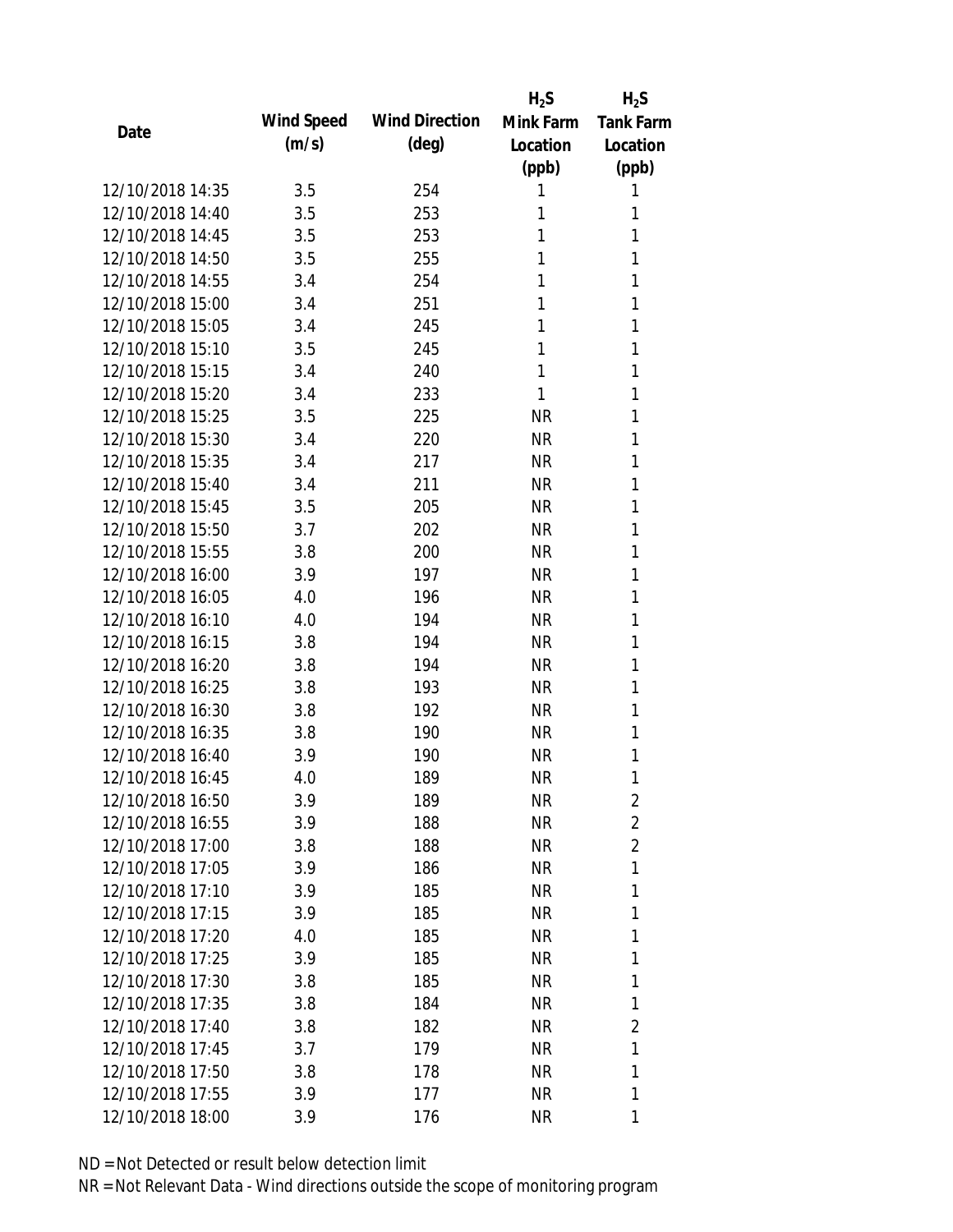|                  |            |                       | $H_2S$    | $H_2S$           |
|------------------|------------|-----------------------|-----------|------------------|
| Date             | Wind Speed | <b>Wind Direction</b> | Mink Farm | <b>Tank Farm</b> |
|                  | (m/s)      | $(\text{deg})$        | Location  | Location         |
|                  |            |                       | (ppb)     | (ppb)            |
| 12/10/2018 18:05 | 4.0        | 175                   | <b>NR</b> | 1                |
| 12/10/2018 18:10 | 4.1        | 176                   | <b>NR</b> | 1                |
| 12/10/2018 18:15 | 4.1        | 177                   | <b>NR</b> | 1                |
| 12/10/2018 18:20 | 4.0        | 178                   | <b>NR</b> | 1                |
| 12/10/2018 18:25 | 3.9        | 178                   | <b>NR</b> | 1                |
| 12/10/2018 18:30 | 4.0        | 178                   | <b>NR</b> | 1                |
| 12/10/2018 18:35 | 4.0        | 178                   | <b>NR</b> | 1                |
| 12/10/2018 18:40 | 3.9        | 179                   | <b>NR</b> | 1                |
| 12/10/2018 18:45 | 4.0        | 180                   | <b>NR</b> | 1                |
| 12/10/2018 18:50 | 4.1        | 181                   | <b>NR</b> | 1                |
| 12/10/2018 18:55 | 4.2        | 182                   | <b>NR</b> | 1                |
| 12/10/2018 19:00 | 4.2        | 184                   | <b>NR</b> | 1                |
| 12/10/2018 19:05 | 4.3        | 185                   | <b>NR</b> | 1                |
| 12/10/2018 19:10 | 4.4        | 186                   | <b>NR</b> | 1                |
| 12/10/2018 19:15 | 4.5        | 187                   | <b>NR</b> | 1                |
| 12/10/2018 19:20 | 4.5        | 188                   | <b>NR</b> | 1                |
| 12/10/2018 19:25 | 4.5        | 189                   | <b>NR</b> | 1                |
| 12/10/2018 19:30 | 4.4        | 190                   | <b>NR</b> | 1                |
| 12/10/2018 19:35 | 4.2        | 191                   | <b>NR</b> | 1                |
| 12/10/2018 19:40 | 4.0        | 192                   | <b>NR</b> | 1                |
| 12/10/2018 19:45 | 3.8        | 194                   | <b>NR</b> | 1                |
| 12/10/2018 19:50 | 3.7        | 194                   | <b>NR</b> | 1                |
| 12/10/2018 19:55 | 3.5        | 196                   | <b>NR</b> | 1                |
| 12/10/2018 20:00 | 3.4        | 198                   | <b>NR</b> | $\overline{2}$   |
| 12/10/2018 20:05 | 3.5        | 199                   | <b>NR</b> | $\overline{2}$   |
| 12/10/2018 20:10 | 3.5        | 201                   | <b>NR</b> | $\overline{2}$   |
| 12/10/2018 20:15 | 3.5        | 203                   | <b>NR</b> | $\overline{2}$   |
| 12/10/2018 20:20 | 3.8        | 205                   | <b>NR</b> | 2                |
| 12/10/2018 20:25 | 3.9        | 206                   | <b>NR</b> | 2                |
| 12/10/2018 20:30 | 4.1        | 207                   | <b>NR</b> | $\overline{2}$   |
| 12/10/2018 20:35 | 4.1        | 207                   | <b>NR</b> | 2                |
| 12/10/2018 20:40 | 4.2        | 208                   | <b>NR</b> | $\overline{2}$   |
| 12/10/2018 20:45 | 4.4        | 209                   | <b>NR</b> | 1                |
| 12/10/2018 20:50 | 4.2        | 209                   | <b>NR</b> | 1                |
| 12/10/2018 20:55 | 4.2        | 210                   | <b>NR</b> | 2                |
| 12/10/2018 21:00 | 4.4        | 211                   | <b>NR</b> | 1                |
| 12/10/2018 21:05 | 4.5        | 212                   | <b>NR</b> | 1                |
| 12/10/2018 21:10 | 4.6        | 213                   | <b>NR</b> | 1                |
| 12/10/2018 21:15 | 4.7        | 213                   | <b>NR</b> | 1                |
| 12/10/2018 21:20 | 4.8        | 214                   | <b>NR</b> | 1                |
| 12/10/2018 21:25 | 4.9        | 214                   | <b>NR</b> | 1                |
| 12/10/2018 21:30 | 4.8        | 214                   | <b>NR</b> | 1                |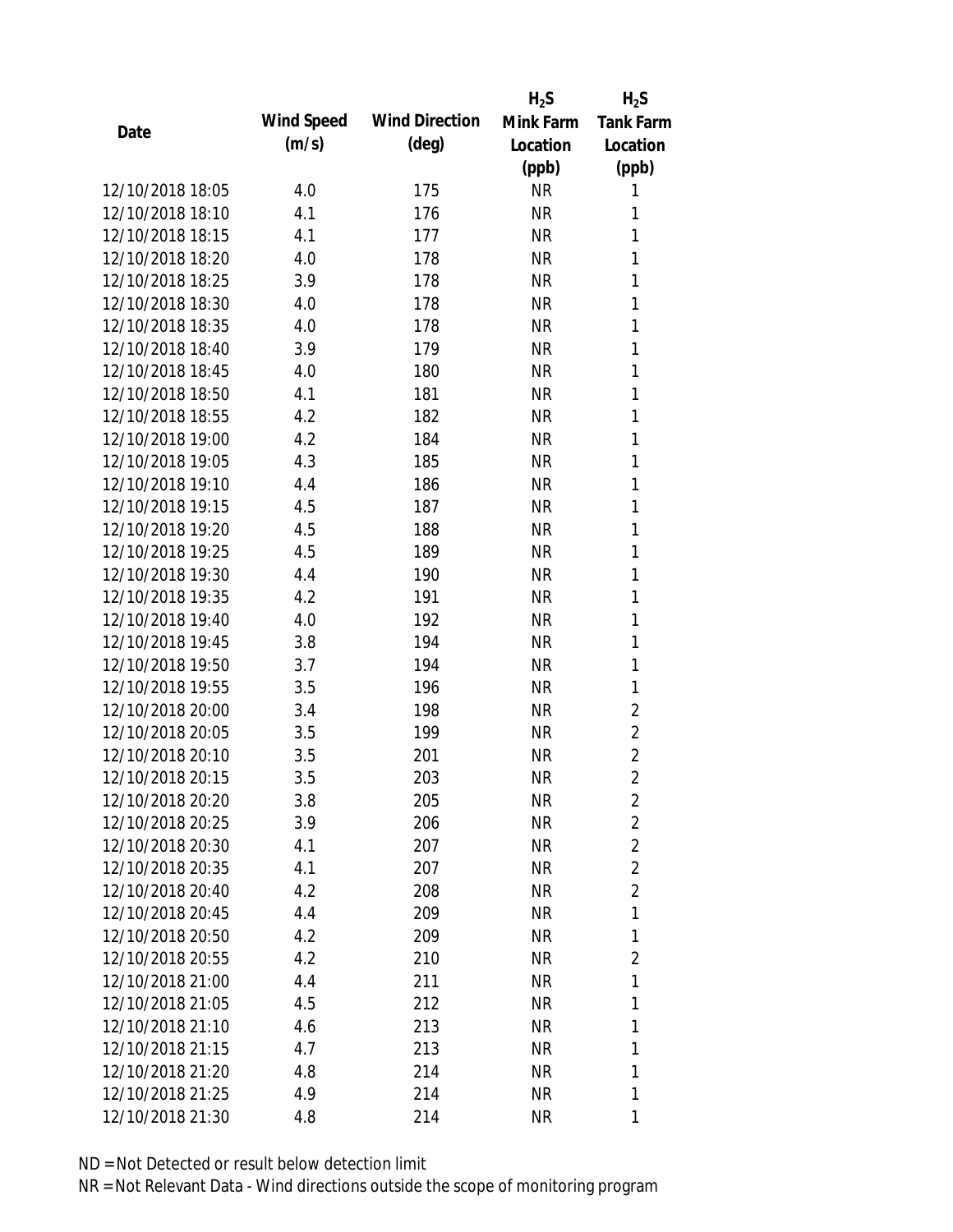|                  |            |                       | $H_2S$    | $H_2S$           |
|------------------|------------|-----------------------|-----------|------------------|
| Date             | Wind Speed | <b>Wind Direction</b> | Mink Farm | <b>Tank Farm</b> |
|                  | (m/s)      | $(\text{deg})$        | Location  | Location         |
|                  |            |                       | (ppb)     | (ppb)            |
| 12/10/2018 21:35 | 4.8        | 213                   | <b>NR</b> | 1                |
| 12/10/2018 21:40 | 4.8        | 213                   | <b>NR</b> | 1                |
| 12/10/2018 21:45 | 4.8        | 214                   | <b>NR</b> | 1                |
| 12/10/2018 21:50 | 5.0        | 215                   | <b>NR</b> | 1                |
| 12/10/2018 21:55 | 5.2        | 216                   | <b>NR</b> | 1                |
| 12/10/2018 22:00 | 5.3        | 216                   | <b>NR</b> | 1                |
| 12/10/2018 22:05 | 5.4        | 217                   | <b>NR</b> | 1                |
| 12/10/2018 22:10 | 5.4        | 218                   | <b>NR</b> | 1                |
| 12/10/2018 22:15 | 5.3        | 219                   | <b>NR</b> | 1                |
| 12/10/2018 22:20 | 5.1        | 219                   | <b>NR</b> | 1                |
| 12/10/2018 22:25 | 4.9        | 219                   | <b>NR</b> | 1                |
| 12/10/2018 22:30 | 4.8        | 219                   | <b>NR</b> | 1                |
| 12/10/2018 22:35 | 4.8        | 219                   | <b>NR</b> | 1                |
| 12/10/2018 22:40 | 4.7        | 219                   | <b>NR</b> | 1                |
| 12/10/2018 22:45 | 4.8        | 219                   | <b>NR</b> | 1                |
| 12/10/2018 22:50 | 4.8        | 219                   | <b>NR</b> | 1                |
| 12/10/2018 22:55 | 4.9        | 219                   | <b>NR</b> | 1                |
| 12/10/2018 23:00 | 4.9        | 220                   | <b>NR</b> | 1                |
| 12/10/2018 23:05 | 5.0        | 220                   | <b>NR</b> | 1                |
| 12/10/2018 23:10 | 4.9        | 219                   | <b>NR</b> | 1                |
| 12/10/2018 23:15 | 4.9        | 220                   | <b>NR</b> | 1                |
| 12/10/2018 23:20 | 5.0        | 220                   | <b>NR</b> | 1                |
| 12/10/2018 23:25 | 5.1        | 220                   | <b>NR</b> | 1                |
| 12/10/2018 23:30 | 5.2        | 220                   | <b>NR</b> | 1                |
| 12/10/2018 23:35 | 5.3        | 220                   | <b>NR</b> | 1                |
| 12/10/2018 23:40 | 5.3        | 221                   | <b>NR</b> | 1                |
| 12/10/2018 23:45 | 5.3        | 221                   | <b>NR</b> | 1                |
| 12/10/2018 23:50 | 5.2        | 221                   | <b>NR</b> | 1                |
| 12/10/2018 23:55 | 5.1        | 221                   | <b>NR</b> | 1                |
| 12/10/2018 24:00 | 5.0        | 222                   | <b>NR</b> | 1                |
| 12/11/2018 00:05 | 4.9        | 221                   | <b>NR</b> | 1                |
| 12/11/2018 00:10 | 4.9        | 220                   | <b>NR</b> | 1                |
| 12/11/2018 00:15 | 4.9        | 219                   | <b>NR</b> | 1                |
| 12/11/2018 00:20 | 4.8        | 217                   | <b>NR</b> | 1                |
| 12/11/2018 00:25 | 4.8        | 215                   | <b>NR</b> | 1                |
| 12/11/2018 00:30 | 4.9        | 213                   | <b>NR</b> | 1                |
| 12/11/2018 00:35 | 4.8        | 212                   | <b>NR</b> | 1                |
| 12/11/2018 00:40 | 4.8        | 213                   | <b>NR</b> | 1                |
| 12/11/2018 00:45 | 4.8        | 213                   | <b>NR</b> | 1                |
| 12/11/2018 00:50 | 4.9        | 215                   | <b>NR</b> | 1                |
| 12/11/2018 00:55 | 5.0        | 216                   | <b>NR</b> | 1                |
| 12/11/2018 01:00 | 4.9        | 218                   | <b>NR</b> | 1                |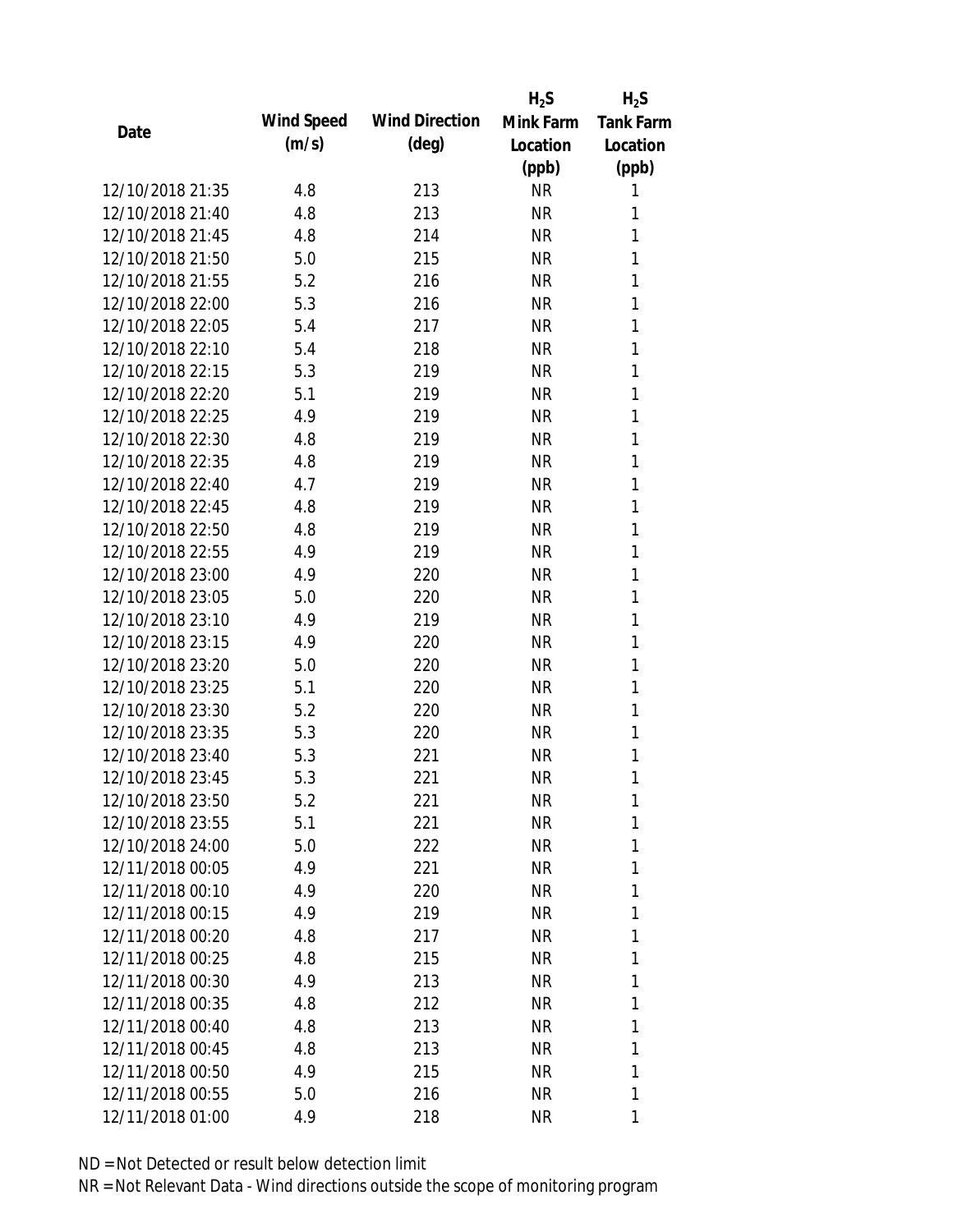|                  |            |                       | $H_2S$    | $H_2S$           |
|------------------|------------|-----------------------|-----------|------------------|
| Date             | Wind Speed | <b>Wind Direction</b> | Mink Farm | <b>Tank Farm</b> |
|                  | (m/s)      | $(\text{deg})$        | Location  | Location         |
|                  |            |                       | (ppb)     | (ppb)            |
| 12/11/2018 01:05 | 5.1        | 220                   | <b>NR</b> | 1                |
| 12/11/2018 01:10 | 5.2        | 220                   | <b>NR</b> | 1                |
| 12/11/2018 01:15 | 5.3        | 221                   | <b>NR</b> | 1                |
| 12/11/2018 01:20 | 5.3        | 222                   | <b>NR</b> | 1                |
| 12/11/2018 01:25 | 5.2        | 223                   | <b>NR</b> | 1                |
| 12/11/2018 01:30 | 5.2        | 224                   | <b>NR</b> | 1                |
| 12/11/2018 01:35 | 5.2        | 225                   | <b>NR</b> | 1                |
| 12/11/2018 01:40 | 5.0        | 225                   | <b>NR</b> | 1                |
| 12/11/2018 01:45 | 5.0        | 224                   | <b>NR</b> | 1                |
| 12/11/2018 01:50 | 4.9        | 224                   | <b>NR</b> | 1                |
| 12/11/2018 01:55 | 4.9        | 223                   | <b>NR</b> | 1                |
| 12/11/2018 02:00 | 5.0        | 222                   | <b>NR</b> | 1                |
| 12/11/2018 02:05 | 4.9        | 221                   | <b>NR</b> | 1                |
| 12/11/2018 02:10 | 5.0        | 221                   | <b>NR</b> | $\overline{2}$   |
| 12/11/2018 02:15 | 5.0        | 222                   | <b>NR</b> | 1                |
| 12/11/2018 02:20 | 4.9        | 223                   | <b>NR</b> | 2                |
| 12/11/2018 02:25 | 4.9        | 224                   | <b>NR</b> | $\overline{2}$   |
| 12/11/2018 02:30 | 4.9        | 225                   | <b>NR</b> | $\overline{2}$   |
| 12/11/2018 02:35 | 5.0        | 226                   | <b>NR</b> | $\overline{2}$   |
| 12/11/2018 02:40 | 5.1        | 226                   | <b>NR</b> | $\mathbf{1}$     |
| 12/11/2018 02:45 | 5.0        | 225                   | <b>NR</b> | 1                |
| 12/11/2018 02:50 | 5.1        | 225                   | <b>NR</b> | 1                |
| 12/11/2018 02:55 | 5.0        | 224                   | <b>NR</b> | 1                |
| 12/11/2018 03:00 | 5.0        | 223                   | <b>NR</b> | 1                |
| 12/11/2018 03:05 | 4.9        | 224                   | <b>NR</b> | 1                |
| 12/11/2018 03:10 | 4.9        | 224                   | <b>NR</b> | 1                |
| 12/11/2018 03:15 | 4.9        | 223                   | <b>NR</b> | 1                |
| 12/11/2018 03:20 | 5.0        | 222                   | <b>NR</b> | 1                |
| 12/11/2018 03:25 | 5.1        | 222                   | <b>NR</b> | 1                |
| 12/11/2018 03:30 | 5.2        | 221                   | <b>NR</b> | 1                |
| 12/11/2018 03:35 | 5.3        | 220                   | <b>NR</b> | 1                |
| 12/11/2018 03:40 | 5.3        | 220                   | <b>NR</b> | 1                |
| 12/11/2018 03:45 | 5.3        | 219                   | <b>NR</b> | 1                |
| 12/11/2018 03:50 | 5.2        | 219                   | <b>NR</b> | 1                |
| 12/11/2018 03:55 | 5.2        | 219                   | <b>NR</b> | 1                |
| 12/11/2018 04:00 | 5.1        | 218                   | <b>NR</b> | 1                |
| 12/11/2018 04:05 | 5.0        | 219                   | <b>NR</b> | 1                |
| 12/11/2018 04:10 | 5.0        | 219                   | <b>NR</b> | 1                |
| 12/11/2018 04:15 | 5.0        | 220                   | <b>NR</b> | 1                |
| 12/11/2018 04:20 | 5.0        | 219                   | <b>NR</b> | 1                |
| 12/11/2018 04:25 | 4.9        | 219                   | <b>NR</b> | 1                |
| 12/11/2018 04:30 | 4.9        | 219                   | <b>NR</b> | 1                |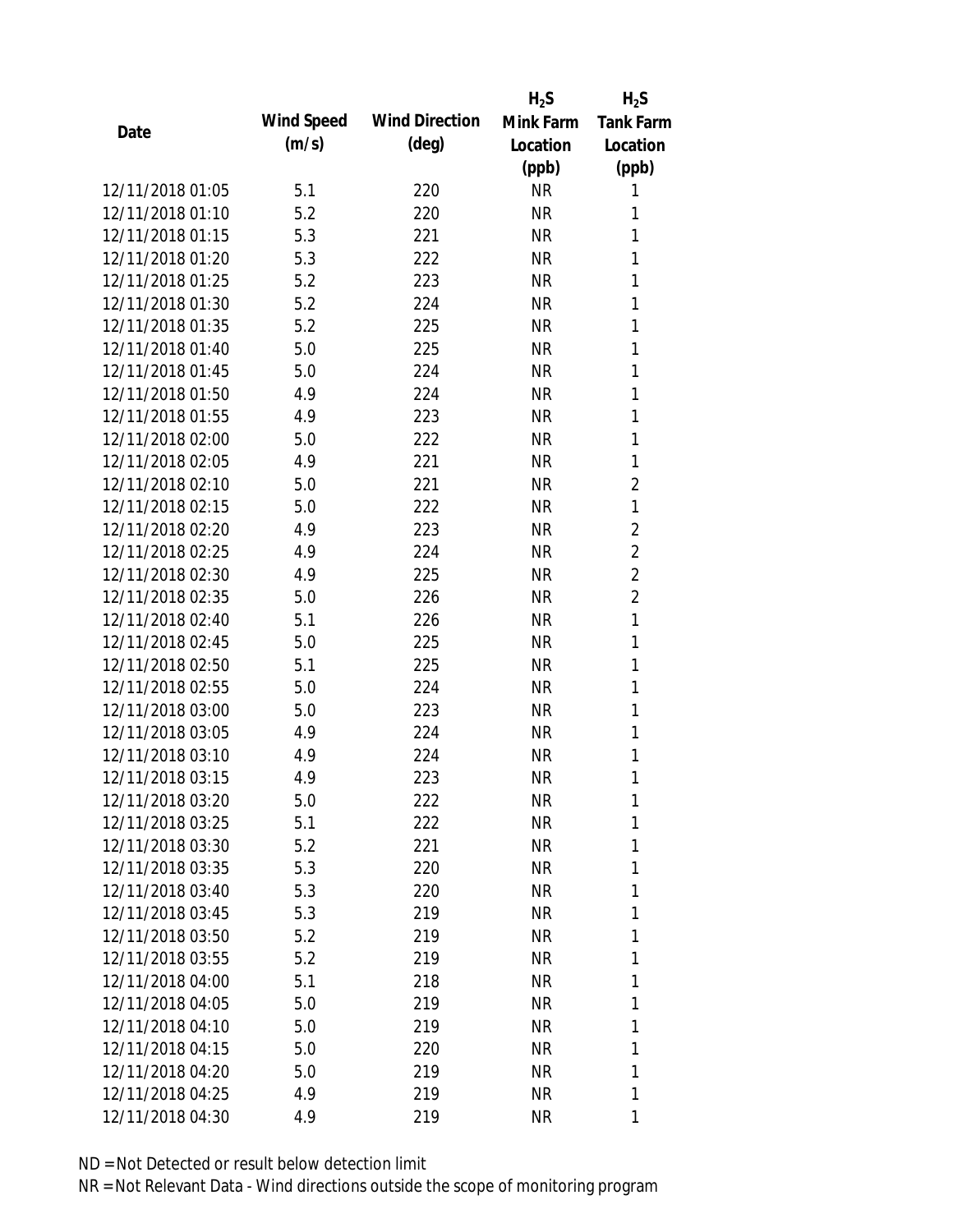|                  |            |                       | $H_2S$    | $H_2S$           |
|------------------|------------|-----------------------|-----------|------------------|
| Date             | Wind Speed | <b>Wind Direction</b> | Mink Farm | <b>Tank Farm</b> |
|                  | (m/s)      | $(\text{deg})$        | Location  | Location         |
|                  |            |                       | (ppb)     | (ppb)            |
| 12/11/2018 04:35 | 4.9        | 218                   | <b>NR</b> | 1                |
| 12/11/2018 04:40 | 4.9        | 218                   | <b>NR</b> | 1                |
| 12/11/2018 04:45 | 4.9        | 218                   | <b>NR</b> | 1                |
| 12/11/2018 04:50 | 4.9        | 219                   | <b>NR</b> | 1                |
| 12/11/2018 04:55 | 5.0        | 221                   | <b>NR</b> | 1                |
| 12/11/2018 05:00 | 4.8        | 223                   | <b>NR</b> | 1                |
| 12/11/2018 05:05 | 4.5        | 224                   | <b>NR</b> | 1                |
| 12/11/2018 05:10 | 4.3        | 225                   | <b>NR</b> | 1                |
| 12/11/2018 05:15 | 4.3        | 226                   | <b>NR</b> | 1                |
| 12/11/2018 05:20 | 4.2        | 226                   | <b>NR</b> | 1                |
| 12/11/2018 05:25 | 4.1        | 226                   | <b>NR</b> | 1                |
| 12/11/2018 05:30 | 4.1        | 227                   | <b>NR</b> | 1                |
| 12/11/2018 05:35 | 4.3        | 232                   | 1         | 1                |
| 12/11/2018 05:40 | 4.4        | 237                   | 1         | 1                |
| 12/11/2018 05:45 | 4.5        | 242                   | 1         | 1                |
| 12/11/2018 05:50 | 4.5        | 247                   | 1         | 1                |
| 12/11/2018 05:55 | 4.7        | 251                   | 1         | 1                |
| 12/11/2018 06:00 | 4.8        | 253                   | 1         | 1                |
| 12/11/2018 06:05 | 4.6        | 249                   | 1         | $\overline{2}$   |
| 12/11/2018 06:10 | 4.5        | 243                   | 1         | 1                |
| 12/11/2018 06:15 | 4.6        | 238                   | 1         | 1                |
| 12/11/2018 06:20 | 4.6        | 233                   | 1         | 1                |
| 12/11/2018 06:25 | 4.3        | 229                   | <b>NR</b> | 1                |
| 12/11/2018 06:30 | 4.4        | 226                   | <b>NR</b> | 1                |
| 12/11/2018 06:35 | 4.5        | 225                   | <b>NR</b> | 1                |
| 12/11/2018 06:40 | 4.5        | 225                   | <b>NR</b> | 1                |
| 12/11/2018 06:45 | 4.3        | 226                   | <b>NR</b> | 1                |
| 12/11/2018 06:50 | 4.3        | 225                   | <b>NR</b> | 1                |
| 12/11/2018 06:55 | 4.4        | 224                   | <b>NR</b> | 1                |
| 12/11/2018 07:00 | 4.4        | 224                   | <b>NR</b> | 1                |
| 12/11/2018 07:05 | 4.5        | 223                   | <b>NR</b> | 1                |
| 12/11/2018 07:10 | 4.6        | 222                   | <b>NR</b> | 1                |
| 12/11/2018 07:15 | 4.7        | 221                   | <b>NR</b> | 1                |
| 12/11/2018 07:20 | 4.8        | 221                   | <b>NR</b> | 1                |
| 12/11/2018 07:25 | 4.7        | 221                   | <b>NR</b> | 1                |
| 12/11/2018 07:30 | 4.8        | 220                   | <b>NR</b> | 1                |
| 12/11/2018 07:35 | 4.8        | 221                   | <b>NR</b> | 1                |
| 12/11/2018 07:40 | 4.8        | 222                   | NR        | 1                |
| 12/11/2018 07:45 | 4.8        | 222                   | <b>NR</b> | 1                |
| 12/11/2018 07:50 | 4.7        | 223                   | <b>NR</b> | 1                |
| 12/11/2018 07:55 | 4.7        | 223                   | <b>NR</b> | 1                |
| 12/11/2018 08:00 | 4.7        | 224                   | <b>NR</b> | 1                |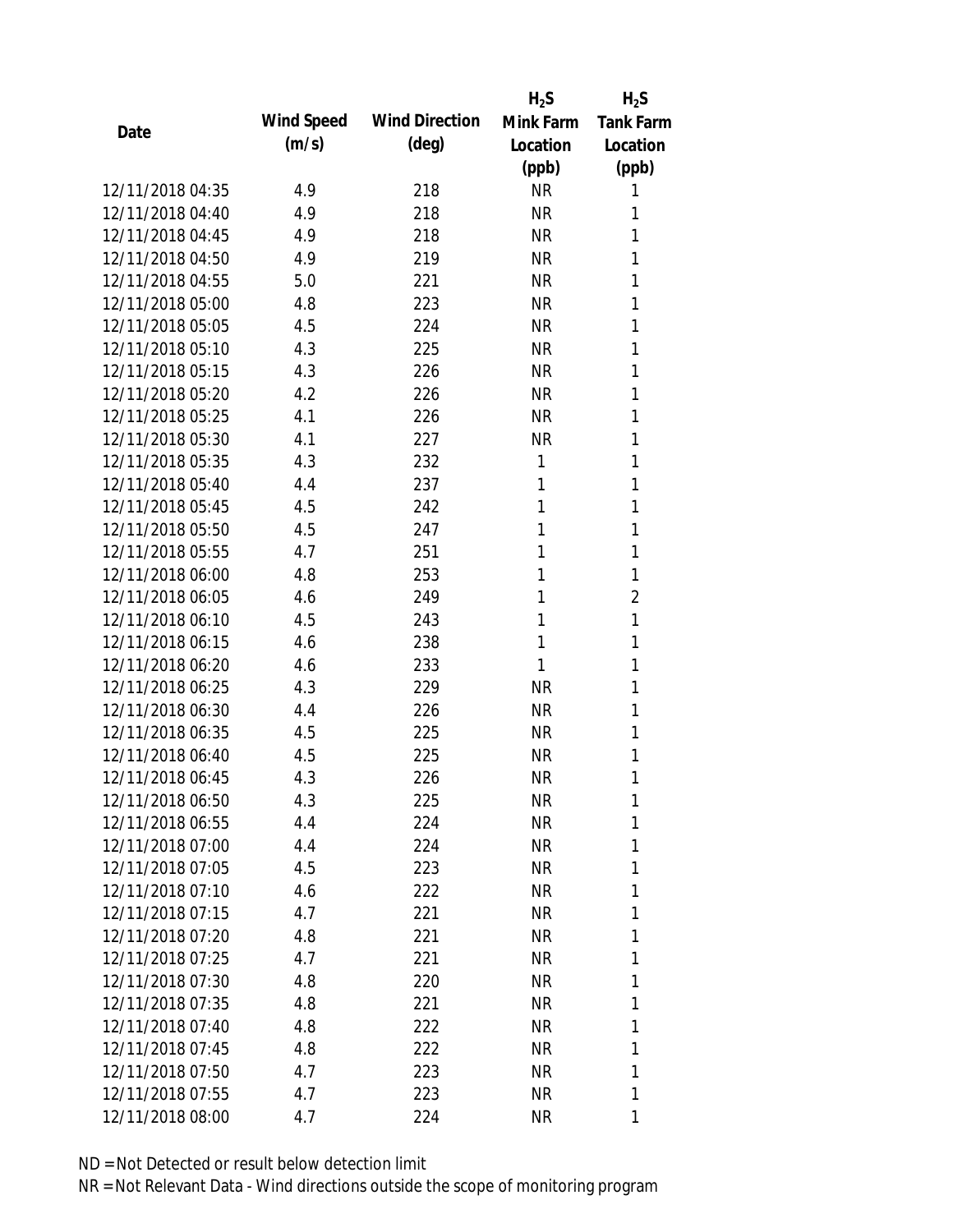|                  |            |                       | $H_2S$    | $H_2S$           |
|------------------|------------|-----------------------|-----------|------------------|
| Date             | Wind Speed | <b>Wind Direction</b> | Mink Farm | <b>Tank Farm</b> |
|                  | (m/s)      | $(\text{deg})$        | Location  | Location         |
|                  |            |                       | (ppb)     | (ppb)            |
| 12/11/2018 08:05 | 4.7        | 224                   | <b>NR</b> | 1                |
| 12/11/2018 08:10 | 4.6        | 224                   | <b>NR</b> | 1                |
| 12/11/2018 08:15 | 4.4        | 225                   | <b>NR</b> | 2                |
| 12/11/2018 08:20 | 4.2        | 226                   | <b>NR</b> | $\overline{2}$   |
| 12/11/2018 08:25 | 4.2        | 226                   | <b>NR</b> | $\overline{2}$   |
| 12/11/2018 08:30 | 4.1        | 226                   | <b>NR</b> | $\overline{2}$   |
| 12/11/2018 08:35 | 4.0        | 226                   | <b>NR</b> | $\overline{2}$   |
| 12/11/2018 08:40 | 4.1        | 225                   | <b>NR</b> | $\overline{2}$   |
| 12/11/2018 08:45 | 4.2        | 225                   | <b>NR</b> | 1                |
| 12/11/2018 08:50 | 4.3        | 224                   | <b>NR</b> | 1                |
| 12/11/2018 08:55 | 4.0        | 224                   | <b>NR</b> | 1                |
| 12/11/2018 09:00 | 3.9        | 226                   | <b>NR</b> | 1                |
| 12/11/2018 09:05 | 3.7        | 228                   | <b>NR</b> | 1                |
| 12/11/2018 09:10 | 3.6        | 227                   | <b>NR</b> | 1                |
| 12/11/2018 09:15 | 3.6        | 227                   | <b>NR</b> | 1                |
| 12/11/2018 09:20 | 3.6        | 227                   | <b>NR</b> | 1                |
| 12/11/2018 09:25 | 3.6        | 228                   | <b>NR</b> | $\overline{2}$   |
| 12/11/2018 09:30 | 3.6        | 228                   | <b>NR</b> | $\overline{2}$   |
| 12/11/2018 09:35 | 3.8        | 231                   | 1         | $\overline{2}$   |
| 12/11/2018 09:40 | 4.0        | 237                   | 1         | $\overline{2}$   |
| 12/11/2018 09:45 | 4.3        | 241                   | 1         | $\overline{2}$   |
| 12/11/2018 09:50 | 4.6        | 246                   | 1         | $\overline{2}$   |
| 12/11/2018 09:55 | 4.9        | 249                   | 1         | $\overline{2}$   |
| 12/11/2018 10:00 | 5.3        | 251                   | 1         | $\overline{2}$   |
| 12/11/2018 10:05 | 5.4        | 251                   | 1         | $\overline{2}$   |
| 12/11/2018 10:10 | 5.4        | 251                   | 1         | $\overline{2}$   |
| 12/11/2018 10:15 | 5.2        | 251                   | 1         | $\overline{2}$   |
| 12/11/2018 10:20 | 5.1        | 252                   | 1         | 2                |
| 12/11/2018 10:25 | 5.1        | 252                   | 1         | 2                |
| 12/11/2018 10:30 | 5.1        | 252                   | 1         | $\overline{2}$   |
| 12/11/2018 10:35 | 4.9        | 253                   | 1         | $\overline{2}$   |
| 12/11/2018 10:40 | 4.8        | 252                   | 1         | $\overline{2}$   |
| 12/11/2018 10:45 | 4.7        | 252                   | 1         | 1                |
| 12/11/2018 10:50 | 4.6        | 252                   | 1         | 1                |
| 12/11/2018 10:55 | 4.3        | 253                   | 1         | 1                |
| 12/11/2018 11:00 | 4.1        | 252                   | 1         | 1                |
| 12/11/2018 11:05 | 4.0        | 253                   | 1         | 1                |
| 12/11/2018 11:10 | 4.0        | 253                   | 1         | 1                |
| 12/11/2018 11:15 | 3.8        | 256                   | 1         | 1                |
| 12/11/2018 11:20 | 3.7        | 257                   | 1         | 1                |
| 12/11/2018 11:25 | 3.7        | 258                   | 1         | 1                |
| 12/11/2018 11:30 | 3.5        | 260                   | 1         | 1                |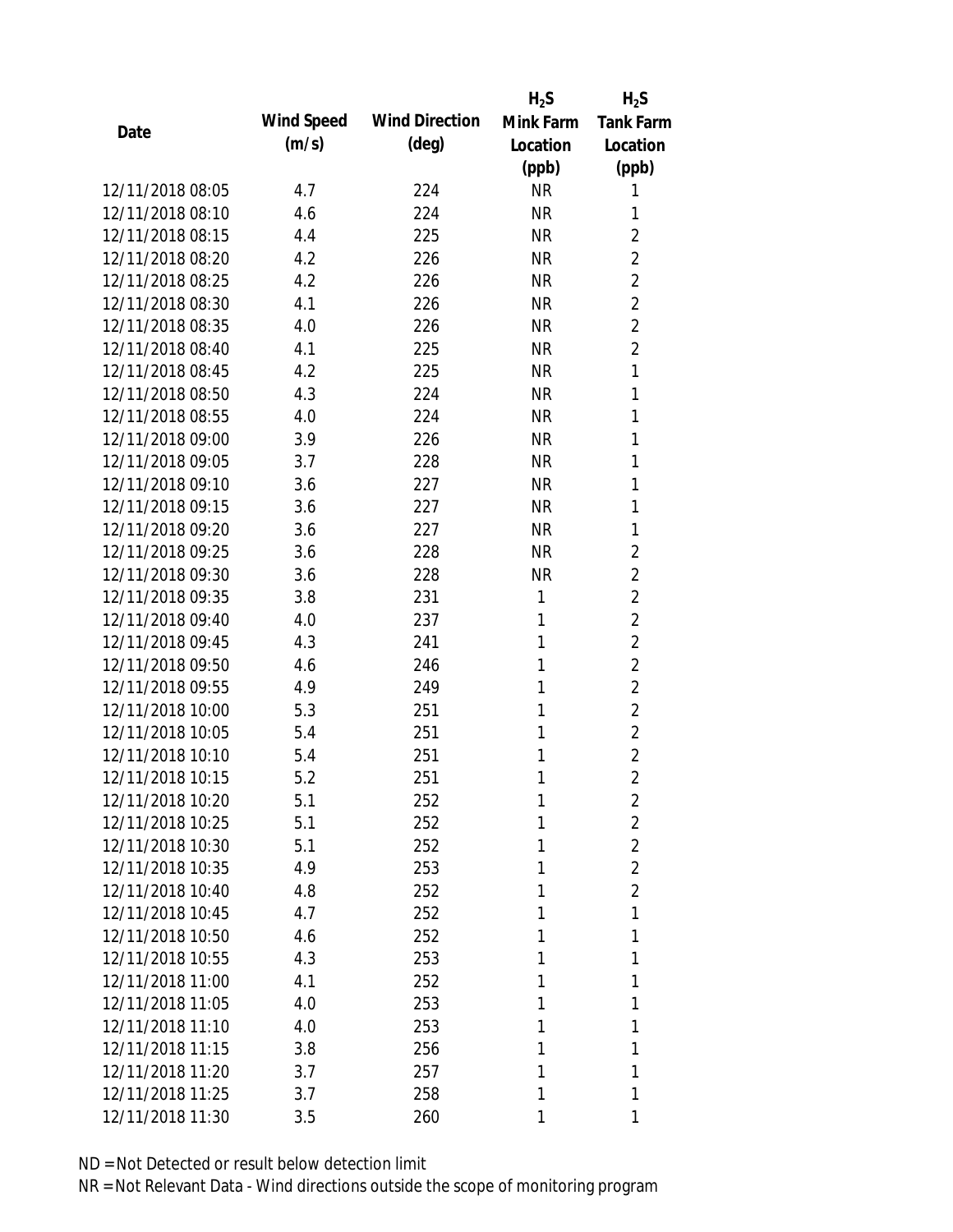|                  |            |                       | $H_2S$         | $H_2S$           |
|------------------|------------|-----------------------|----------------|------------------|
|                  | Wind Speed | <b>Wind Direction</b> | Mink Farm      | <b>Tank Farm</b> |
| Date             | (m/s)      | (deg)                 | Location       | Location         |
|                  |            |                       | (ppb)          | (ppb)            |
| 12/11/2018 11:35 | 3.3        | 262                   | 1              | 1                |
| 12/11/2018 11:40 | 3.2        | 262                   | 1              | 1                |
| 12/11/2018 11:45 | 3.2        | 262                   | 1              | 1                |
| 12/11/2018 11:50 | 3.2        | 261                   | 1              | 1                |
| 12/11/2018 11:55 | 3.2        | 259                   | 1              | 1                |
| 12/11/2018 12:00 | 3.2        | 256                   | 1              | 1                |
| 12/11/2018 12:05 | 3.2        | 255                   | 1              | 1                |
| 12/11/2018 12:10 | 3.2        | 253                   | 1              | 1                |
| 12/11/2018 12:15 | 3.2        | 253                   | 1              | 1                |
| 12/11/2018 12:20 | 3.4        | 255                   | 1              | 1                |
| 12/11/2018 12:25 | 3.4        | 261                   | 1              | 1                |
| 12/11/2018 12:30 | 3.6        | 269                   | 1              | 1                |
| 12/11/2018 12:35 | 3.6        | 274                   | 1              | 1                |
| 12/11/2018 12:40 | 3.7        | 280                   | 1              | <b>NR</b>        |
| 12/11/2018 12:45 | 3.6        | 282                   | 1              | <b>NR</b>        |
| 12/11/2018 12:50 | 3.5        | 286                   | 1              | <b>NR</b>        |
| 12/11/2018 12:55 | 3.4        | 283                   | 1              | <b>NR</b>        |
| 12/11/2018 13:00 | 3.2        | 278                   | 1              | <b>NR</b>        |
| 12/11/2018 13:05 | 3.5        | 272                   | 1              | 1                |
| 12/11/2018 13:10 | 3.5        | 268                   | 1              | 1                |
| 12/11/2018 13:15 | 3.6        | 270                   | 1              | 1                |
| 12/11/2018 13:20 | 3.6        | 270                   | $\overline{2}$ | 1                |
| 12/11/2018 13:25 | 3.6        | 273                   | $\overline{2}$ | 1                |
| 12/11/2018 13:30 | 3.5        | 276                   | 1              | <b>NR</b>        |
| 12/11/2018 13:35 | 3.3        | 276                   | $\overline{2}$ | <b>NR</b>        |
| 12/11/2018 13:40 | 3.2        | 277                   | $\overline{2}$ | <b>NR</b>        |
| 12/11/2018 13:45 | 3.2        | 276                   | $\overline{2}$ | <b>NR</b>        |
| 12/11/2018 13:50 | 3.0        | 273                   | $\overline{2}$ | 1                |
| 12/11/2018 13:55 | 3.0        | 268                   | $\overline{2}$ | 2                |
| 12/11/2018 14:00 | 3.0        | 265                   | 1              | 1                |
| 12/11/2018 14:05 | 2.9        | 267                   | 1              | 1                |
| 12/11/2018 14:10 | 2.9        | 267                   | 1              | 1                |
| 12/11/2018 14:15 | 2.7        | 261                   | 1              | 1                |
| 12/11/2018 14:20 | 2.7        | 261                   | 1              | 1                |
| 12/11/2018 14:25 | 2.8        | 267                   | 1              | 1                |
| 12/11/2018 14:30 | 2.9        | 271                   | 1              | 1                |
| 12/11/2018 14:35 | 3.0        | 277                   | 1              | <b>NR</b>        |
| 12/11/2018 14:40 | 2.9        | 281                   | 1              | <b>NR</b>        |
| 12/11/2018 14:45 | 2.9        | 286                   | 1              | <b>NR</b>        |
| 12/11/2018 14:50 | 2.9        | 286                   | 1              | <b>NR</b>        |
| 12/11/2018 14:55 | 2.7        | 281                   | 1              | <b>NR</b>        |
| 12/11/2018 15:00 | 2.6        | 280                   | 1              | <b>NR</b>        |
|                  |            |                       |                |                  |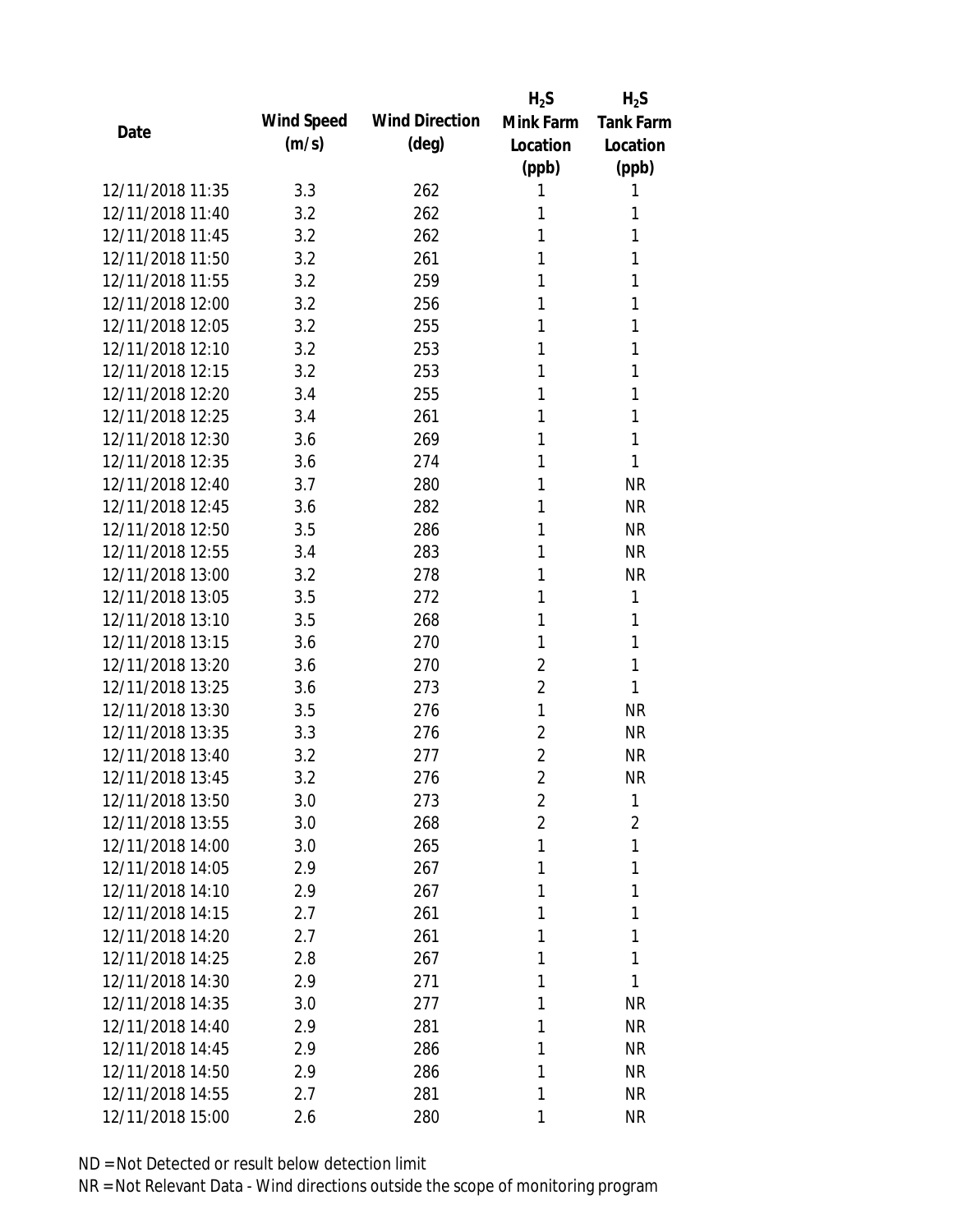|                  |            |                       | $H_2S$    | $H_2S$           |
|------------------|------------|-----------------------|-----------|------------------|
|                  | Wind Speed | <b>Wind Direction</b> | Mink Farm | <b>Tank Farm</b> |
| Date             | (m/s)      | $(\text{deg})$        | Location  | Location         |
|                  |            |                       | (ppb)     | (ppb)            |
| 12/11/2018 15:05 | 2.4        | 274                   | 1         | 1                |
| 12/11/2018 15:10 | 2.5        | 270                   | 1         | 1                |
| 12/11/2018 15:15 | 2.4        | 272                   | 1         | 1                |
| 12/11/2018 15:20 | 2.3        | 271                   | 1         | 1                |
| 12/11/2018 15:25 | 2.4        | 275                   | 1         | 1                |
| 12/11/2018 15:30 | 2.5        | 271                   | 1         | 1                |
| 12/11/2018 15:35 | 2.5        | 274                   | 1         | 1                |
| 12/11/2018 15:40 | 2.5        | 275                   | 1         | 1                |
| 12/11/2018 15:45 | 2.5        | 270                   | 1         | 1                |
| 12/11/2018 15:50 | 2.5        | 269                   | 1         | 1                |
| 12/11/2018 15:55 | 2.5        | 268                   | 1         | 1                |
| 12/11/2018 16:00 | 2.4        | 268                   | 1         | 1                |
| 12/11/2018 16:05 | 2.4        | 266                   | 1         | 1                |
| 12/11/2018 16:10 | 2.3        | 267                   | 1         | 1                |
| 12/11/2018 16:15 | 2.2        | 264                   | 1         | 1                |
| 12/11/2018 16:20 | 2.1        | 264                   | 1         | 1                |
| 12/11/2018 16:25 | 2.0        | 264                   | 1         | 1                |
| 12/11/2018 16:30 | 2.0        | 261                   | 1         | 1                |
| 12/11/2018 16:35 | 1.8        | 253                   | 1         | 1                |
| 12/11/2018 16:40 | 1.5        | 245                   | 1         | 1                |
| 12/11/2018 16:45 | 1.5        | 230                   | <b>NR</b> | <b>NR</b>        |
| 12/11/2018 16:50 | 1.4        | 207                   | <b>NR</b> | <b>NR</b>        |
| 12/11/2018 16:55 | 1.3        | 189                   | <b>NR</b> | $\overline{2}$   |
| 12/11/2018 17:00 | 1.2        | 182                   | <b>NR</b> | 1                |
| 12/11/2018 17:05 | 1.3        | 187                   | <b>NR</b> | 1                |
| 12/11/2018 17:10 | 1.4        | 185                   | <b>NR</b> | 1                |
| 12/11/2018 17:15 | 1.4        | 189                   | <b>NR</b> | 1                |
| 12/11/2018 17:20 | 1.3        | 188                   | <b>NR</b> | 1                |
| 12/11/2018 17:25 | 1.2        | 186                   | <b>NR</b> | 1                |
| 12/11/2018 17:30 | 1.2        | 174                   | <b>NR</b> | 1                |
| 12/11/2018 17:35 | 1.1        | 160                   | <b>NR</b> | <b>NR</b>        |
| 12/11/2018 17:40 | 1.0        | 157                   | <b>NR</b> | <b>NR</b>        |
| 12/11/2018 17:45 | 0.8        | 154                   | <b>NR</b> | <b>NR</b>        |
| 12/11/2018 17:50 | 0.7        | 152                   | <b>NR</b> | <b>NR</b>        |
| 12/11/2018 17:55 | 0.6        | 151                   | <b>NR</b> | NR               |
| 12/11/2018 18:00 | 0.5        | 148                   | <b>NR</b> | <b>NR</b>        |
| 12/11/2018 18:05 | 0.6        | 149                   | <b>NR</b> | <b>NR</b>        |
| 12/11/2018 18:10 | 0.7        | 147                   | NR        | NR               |
| 12/11/2018 18:15 | 0.8        | 147                   | <b>NR</b> | NR               |
| 12/11/2018 18:20 | 0.8        | 140                   | <b>NR</b> | NR               |
| 12/11/2018 18:25 | 0.9        | 136                   | <b>NR</b> | <b>NR</b>        |
| 12/11/2018 18:30 |            |                       | <b>NR</b> | <b>NR</b>        |
|                  | 0.9        | 135                   |           |                  |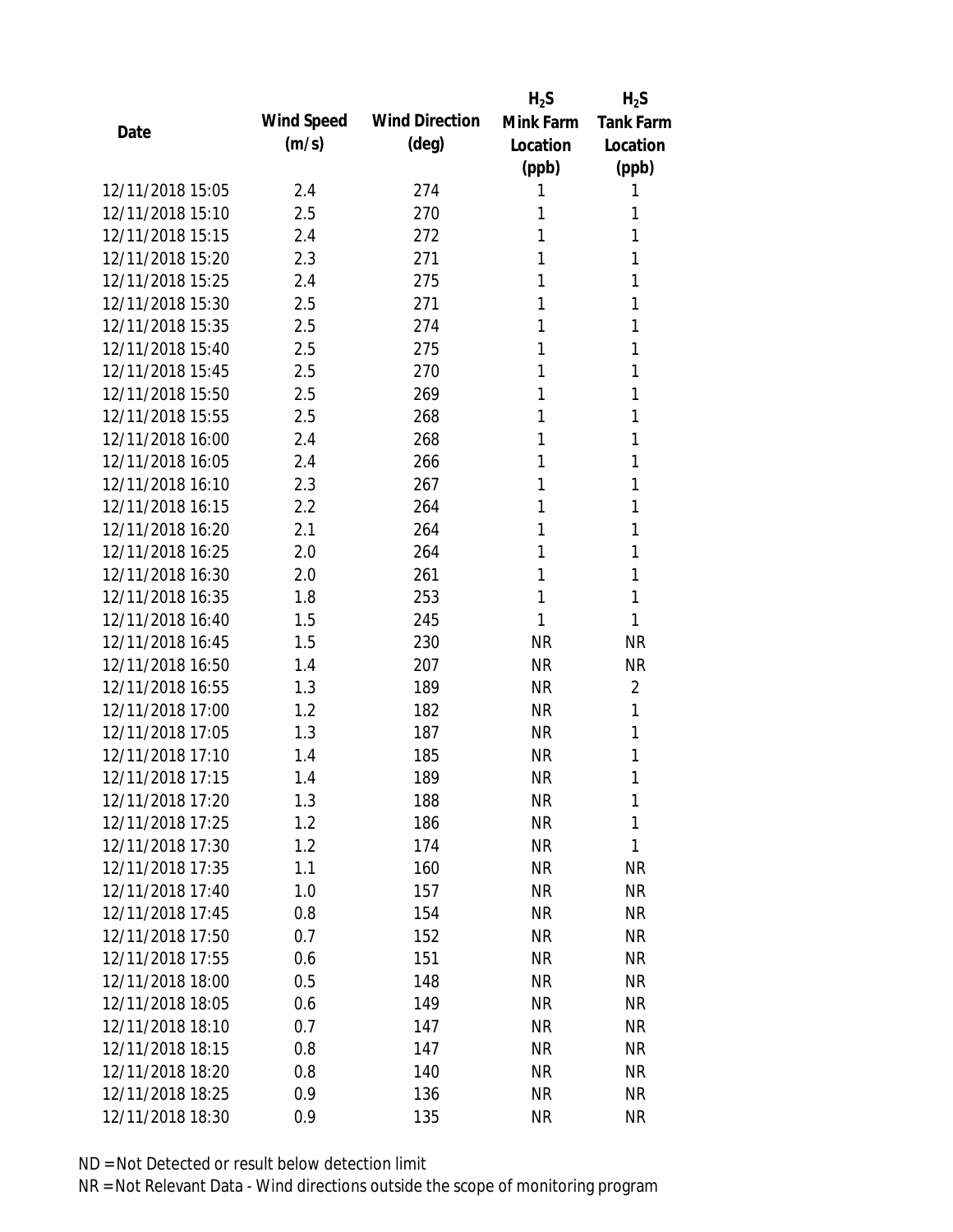|                  |            |                       | $H_2S$    | $H_2S$           |
|------------------|------------|-----------------------|-----------|------------------|
| Date             | Wind Speed | <b>Wind Direction</b> | Mink Farm | <b>Tank Farm</b> |
|                  | (m/s)      | $(\text{deg})$        | Location  | Location         |
|                  |            |                       | (ppb)     | (ppb)            |
| 12/11/2018 18:35 | 0.8        | 130                   | <b>NR</b> | <b>NR</b>        |
| 12/11/2018 18:40 | 0.9        | 127                   | <b>NR</b> | <b>NR</b>        |
| 12/11/2018 18:45 | 1.0        | 124                   | <b>NR</b> | <b>NR</b>        |
| 12/11/2018 18:50 | 1.1        | 123                   | <b>NR</b> | <b>NR</b>        |
| 12/11/2018 18:55 | 1.1        | 117                   | <b>NR</b> | <b>NR</b>        |
| 12/11/2018 19:00 | 1.2        | 111                   | <b>NR</b> | <b>NR</b>        |
| 12/11/2018 19:05 | 1.2        | 104                   | <b>NR</b> | <b>NR</b>        |
| 12/11/2018 19:10 | 1.4        | 99                    | <b>NR</b> | <b>NR</b>        |
| 12/11/2018 19:15 | 1.5        | 94                    | <b>NR</b> | <b>NR</b>        |
| 12/11/2018 19:20 | 1.6        | 91                    | <b>NR</b> | <b>NR</b>        |
| 12/11/2018 19:25 | 1.8        | 92                    | <b>NR</b> | <b>NR</b>        |
| 12/11/2018 19:30 | 2.0        | 95                    | <b>NR</b> | <b>NR</b>        |
| 12/11/2018 19:35 | 2.2        | 100                   | <b>NR</b> | <b>NR</b>        |
| 12/11/2018 19:40 | 2.3        | 104                   | <b>NR</b> | <b>NR</b>        |
| 12/11/2018 19:45 | 2.4        | 107                   | <b>NR</b> | <b>NR</b>        |
| 12/11/2018 19:50 | 2.4        | 106                   | <b>NR</b> | <b>NR</b>        |
| 12/11/2018 19:55 | 2.4        | 107                   | <b>NR</b> | <b>NR</b>        |
| 12/11/2018 20:00 | 2.3        | 106                   | <b>NR</b> | <b>NR</b>        |
| 12/11/2018 20:05 | 2.3        | 106                   | <b>NR</b> | <b>NR</b>        |
| 12/11/2018 20:10 | 2.3        | 106                   | <b>NR</b> | <b>NR</b>        |
| 12/11/2018 20:15 | 2.3        | 106                   | <b>NR</b> | <b>NR</b>        |
| 12/11/2018 20:20 | 2.4        | 107                   | <b>NR</b> | <b>NR</b>        |
| 12/11/2018 20:25 | 2.5        | 109                   | <b>NR</b> | <b>NR</b>        |
| 12/11/2018 20:30 | 2.7        | 112                   | <b>NR</b> | <b>NR</b>        |
| 12/11/2018 20:35 | 2.7        | 112                   | <b>NR</b> | <b>NR</b>        |
| 12/11/2018 20:40 | 2.9        | 112                   | <b>NR</b> | <b>NR</b>        |
| 12/11/2018 20:45 | 3.0        | 113                   | <b>NR</b> | <b>NR</b>        |
| 12/11/2018 20:50 | 3.0        | 115                   | <b>NR</b> | <b>NR</b>        |
| 12/11/2018 20:55 | 3.0        | 118                   | <b>NR</b> | <b>NR</b>        |
| 12/11/2018 21:00 | 2.9        | 118                   | NR        | <b>NR</b>        |
| 12/11/2018 21:05 | 2.9        | 118                   | <b>NR</b> | <b>NR</b>        |
| 12/11/2018 21:10 | 2.8        | 117                   | <b>NR</b> | <b>NR</b>        |
| 12/11/2018 21:15 | 2.7        | 116                   | <b>NR</b> | <b>NR</b>        |
| 12/11/2018 21:20 | 2.6        | 115                   | <b>NR</b> | <b>NR</b>        |
| 12/11/2018 21:25 | 2.6        | 112                   | <b>NR</b> | <b>NR</b>        |
| 12/11/2018 21:30 | 2.6        | 112                   | <b>NR</b> | <b>NR</b>        |
| 12/11/2018 21:35 | 2.6        | 112                   | <b>NR</b> | <b>NR</b>        |
| 12/11/2018 21:40 | 2.7        | 111                   | <b>NR</b> | <b>NR</b>        |
| 12/11/2018 21:45 | 2.6        | 109                   | <b>NR</b> | <b>NR</b>        |
| 12/11/2018 21:50 | 2.6        | 108                   | <b>NR</b> | <b>NR</b>        |
| 12/11/2018 21:55 | 2.7        | 106                   | <b>NR</b> | <b>NR</b>        |
| 12/11/2018 22:00 | 2.7        | 104                   | <b>NR</b> | <b>NR</b>        |
|                  |            |                       |           |                  |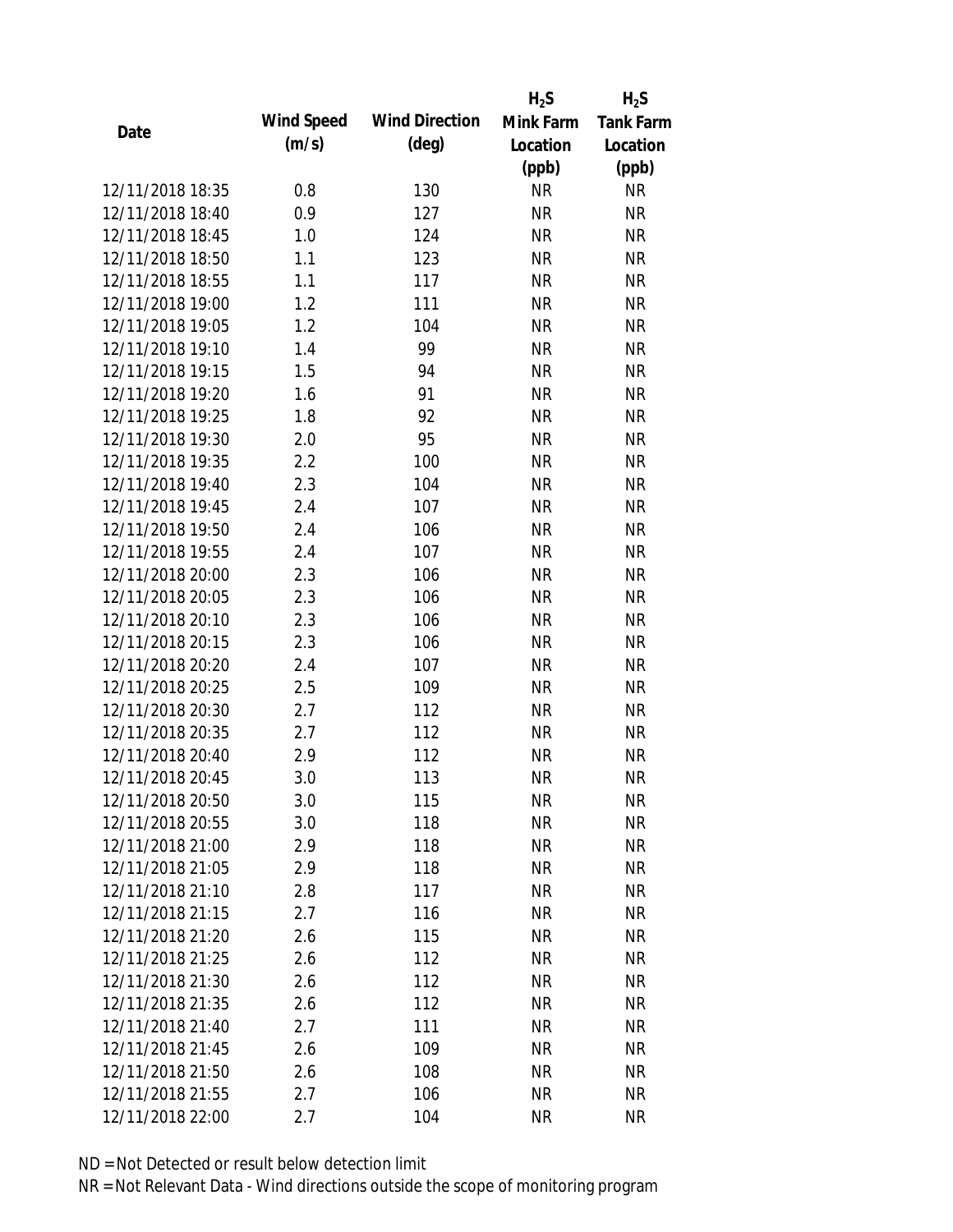|                  |            |                       | $H_2S$    | $H_2S$           |
|------------------|------------|-----------------------|-----------|------------------|
| Date             | Wind Speed | <b>Wind Direction</b> | Mink Farm | <b>Tank Farm</b> |
|                  | (m/s)      | $(\text{deg})$        | Location  | Location         |
|                  |            |                       | (ppb)     | (ppb)            |
| 12/11/2018 22:05 | 2.7        | 101                   | <b>NR</b> | <b>NR</b>        |
| 12/11/2018 22:10 | 2.6        | 100                   | <b>NR</b> | <b>NR</b>        |
| 12/11/2018 22:15 | 2.7        | 99                    | <b>NR</b> | <b>NR</b>        |
| 12/11/2018 22:20 | 2.6        | 98                    | <b>NR</b> | <b>NR</b>        |
| 12/11/2018 22:25 | 2.6        | 100                   | <b>NR</b> | <b>NR</b>        |
| 12/11/2018 22:30 | 2.7        | 102                   | <b>NR</b> | <b>NR</b>        |
| 12/11/2018 22:35 | 2.7        | 102                   | <b>NR</b> | <b>NR</b>        |
| 12/11/2018 22:40 | 2.8        | 102                   | <b>NR</b> | <b>NR</b>        |
| 12/11/2018 22:45 | 2.9        | 104                   | <b>NR</b> | <b>NR</b>        |
| 12/11/2018 22:50 | 3.1        | 104                   | <b>NR</b> | <b>NR</b>        |
| 12/11/2018 22:55 | 3.2        | 104                   | <b>NR</b> | <b>NR</b>        |
| 12/11/2018 23:00 | 3.1        | 103                   | <b>NR</b> | <b>NR</b>        |
| 12/11/2018 23:05 | 3.1        | 103                   | <b>NR</b> | <b>NR</b>        |
| 12/11/2018 23:10 | 3.1        | 105                   | <b>NR</b> | <b>NR</b>        |
| 12/11/2018 23:15 | 3.1        | 107                   | <b>NR</b> | <b>NR</b>        |
| 12/11/2018 23:20 | 3.1        | 108                   | <b>NR</b> | <b>NR</b>        |
| 12/11/2018 23:25 | 3.2        | 110                   | <b>NR</b> | <b>NR</b>        |
| 12/11/2018 23:30 | 3.3        | 112                   | <b>NR</b> | <b>NR</b>        |
| 12/11/2018 23:35 | 3.4        | 113                   | <b>NR</b> | <b>NR</b>        |
| 12/11/2018 23:40 | 3.6        | 114                   | <b>NR</b> | <b>NR</b>        |
| 12/11/2018 23:45 | 3.6        | 114                   | <b>NR</b> | <b>NR</b>        |
| 12/11/2018 23:50 | 3.7        | 114                   | <b>NR</b> | <b>NR</b>        |
| 12/11/2018 23:55 | 3.7        | 114                   | <b>NR</b> | <b>NR</b>        |
| 12/11/2018 24:00 | 3.7        | 115                   | <b>NR</b> | <b>NR</b>        |
| 12/12/2018 00:05 | 3.8        | 115                   | <b>NR</b> | <b>NR</b>        |
| 12/12/2018 00:10 | 3.8        | 116                   | <b>NR</b> | <b>NR</b>        |
| 12/12/2018 00:15 | 3.8        | 116                   | <b>NR</b> | <b>NR</b>        |
| 12/12/2018 00:20 | 3.8        | 116                   | <b>NR</b> | <b>NR</b>        |
| 12/12/2018 00:25 | 3.8        | 115                   | <b>NR</b> | <b>NR</b>        |
| 12/12/2018 00:30 | 3.8        | 116                   | <b>NR</b> | <b>NR</b>        |
| 12/12/2018 00:35 | 3.8        | 116                   | <b>NR</b> | <b>NR</b>        |
| 12/12/2018 00:40 | 3.8        | 116                   | <b>NR</b> | <b>NR</b>        |
| 12/12/2018 00:45 | 3.8        | 117                   | <b>NR</b> | <b>NR</b>        |
| 12/12/2018 00:50 | 3.7        | 117                   | <b>NR</b> | <b>NR</b>        |
| 12/12/2018 00:55 | 3.7        | 117                   | <b>NR</b> | NR               |
| 12/12/2018 01:00 | 3.8        | 116                   | <b>NR</b> | <b>NR</b>        |
| 12/12/2018 01:05 | 3.8        | 116                   | NR        | <b>NR</b>        |
| 12/12/2018 01:10 | 3.8        | 116                   | NR        | <b>NR</b>        |
| 12/12/2018 01:15 | 3.8        | 116                   | <b>NR</b> | NR               |
| 12/12/2018 01:20 | 3.8        | 116                   | <b>NR</b> | <b>NR</b>        |
| 12/12/2018 01:25 | 3.7        | 116                   | <b>NR</b> | <b>NR</b>        |
| 12/12/2018 01:30 | 3.7        | 116                   | <b>NR</b> | <b>NR</b>        |
|                  |            |                       |           |                  |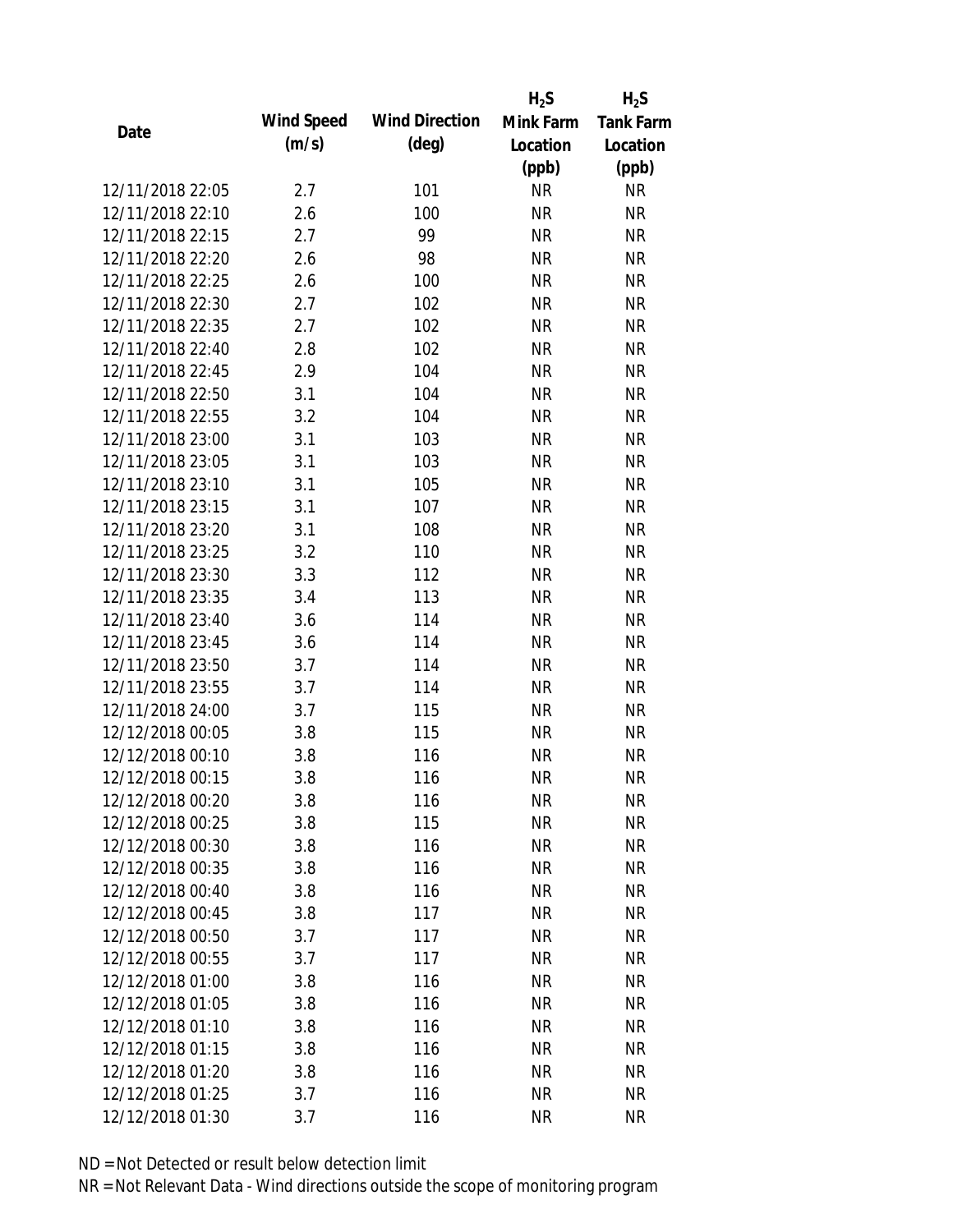|                  |            |                       | $H_2S$    | $H_2S$           |
|------------------|------------|-----------------------|-----------|------------------|
|                  | Wind Speed | <b>Wind Direction</b> | Mink Farm | <b>Tank Farm</b> |
| Date             | (m/s)      | $(\text{deg})$        | Location  | Location         |
|                  |            |                       | (ppb)     | (ppb)            |
| 12/12/2018 01:35 | 3.7        | 117                   | <b>NR</b> | <b>NR</b>        |
| 12/12/2018 01:40 | 3.6        | 117                   | <b>NR</b> | <b>NR</b>        |
| 12/12/2018 01:45 | 3.6        | 117                   | <b>NR</b> | <b>NR</b>        |
| 12/12/2018 01:50 | 3.6        | 118                   | <b>NR</b> | <b>NR</b>        |
| 12/12/2018 01:55 | 3.7        | 118                   | <b>NR</b> | <b>NR</b>        |
| 12/12/2018 02:00 | 3.8        | 119                   | <b>NR</b> | <b>NR</b>        |
| 12/12/2018 02:05 | 3.8        | 120                   | <b>NR</b> | <b>NR</b>        |
| 12/12/2018 02:10 | 3.7        | 121                   | <b>NR</b> | <b>NR</b>        |
| 12/12/2018 02:15 | 3.8        | 123                   | <b>NR</b> | <b>NR</b>        |
| 12/12/2018 02:20 | 3.8        | 124                   | <b>NR</b> | <b>NR</b>        |
| 12/12/2018 02:25 | 3.7        | 127                   | <b>NR</b> | <b>NR</b>        |
| 12/12/2018 02:30 | 3.7        | 129                   | <b>NR</b> | <b>NR</b>        |
| 12/12/2018 02:35 | 3.7        | 131                   | <b>NR</b> | <b>NR</b>        |
| 12/12/2018 02:40 | 3.8        | 132                   | <b>NR</b> | <b>NR</b>        |
| 12/12/2018 02:45 | 3.8        | 134                   | <b>NR</b> | <b>NR</b>        |
| 12/12/2018 02:50 | 3.8        | 135                   | <b>NR</b> | <b>NR</b>        |
| 12/12/2018 02:55 | 3.7        | 135                   | <b>NR</b> | <b>NR</b>        |
| 12/12/2018 03:00 | 3.7        | 136                   | <b>NR</b> | <b>NR</b>        |
| 12/12/2018 03:05 | 3.7        | 138                   | <b>NR</b> | <b>NR</b>        |
| 12/12/2018 03:10 | 3.6        | 139                   | <b>NR</b> | <b>NR</b>        |
| 12/12/2018 03:15 | 3.7        | 139                   | <b>NR</b> | <b>NR</b>        |
| 12/12/2018 03:20 | 3.7        | 140                   | <b>NR</b> | <b>NR</b>        |
| 12/12/2018 03:25 | 3.9        | 140                   | <b>NR</b> | <b>NR</b>        |
| 12/12/2018 03:30 | 4.0        | 141                   | <b>NR</b> | <b>NR</b>        |
| 12/12/2018 03:35 | 4.1        | 142                   | <b>NR</b> | <b>NR</b>        |
| 12/12/2018 03:40 | 4.1        | 143                   | <b>NR</b> | <b>NR</b>        |
| 12/12/2018 03:45 | 4.1        | 144                   | <b>NR</b> | <b>NR</b>        |
| 12/12/2018 03:50 | 4.2        | 146                   | <b>NR</b> | <b>NR</b>        |
| 12/12/2018 03:55 | 4.1        | 147                   | <b>NR</b> | <b>NR</b>        |
| 12/12/2018 04:00 | 4.2        | 148                   | NR        | <b>NR</b>        |
| 12/12/2018 04:05 | 4.2        | 148                   | <b>NR</b> | <b>NR</b>        |
| 12/12/2018 04:10 | 4.4        | 149                   | <b>NR</b> | <b>NR</b>        |
| 12/12/2018 04:15 | 4.5        | 151                   | <b>NR</b> | <b>NR</b>        |
| 12/12/2018 04:20 | 4.6        | 150                   | <b>NR</b> | <b>NR</b>        |
| 12/12/2018 04:25 | 4.8        | 152                   | <b>NR</b> | <b>NR</b>        |
| 12/12/2018 04:30 | 4.9        | 154                   | <b>NR</b> | <b>NR</b>        |
| 12/12/2018 04:35 | 4.9        | 155                   | <b>NR</b> | <b>NR</b>        |
| 12/12/2018 04:40 | 5.0        | 155                   | <b>NR</b> | <b>NR</b>        |
| 12/12/2018 04:45 | 5.1        | 155                   | <b>NR</b> | <b>NR</b>        |
| 12/12/2018 04:50 | 5.0        | 156                   | <b>NR</b> | <b>NR</b>        |
| 12/12/2018 04:55 | 5.0        | 157                   | <b>NR</b> | <b>NR</b>        |
| 12/12/2018 05:00 | 5.0        | 157                   | <b>NR</b> | <b>NR</b>        |
|                  |            |                       |           |                  |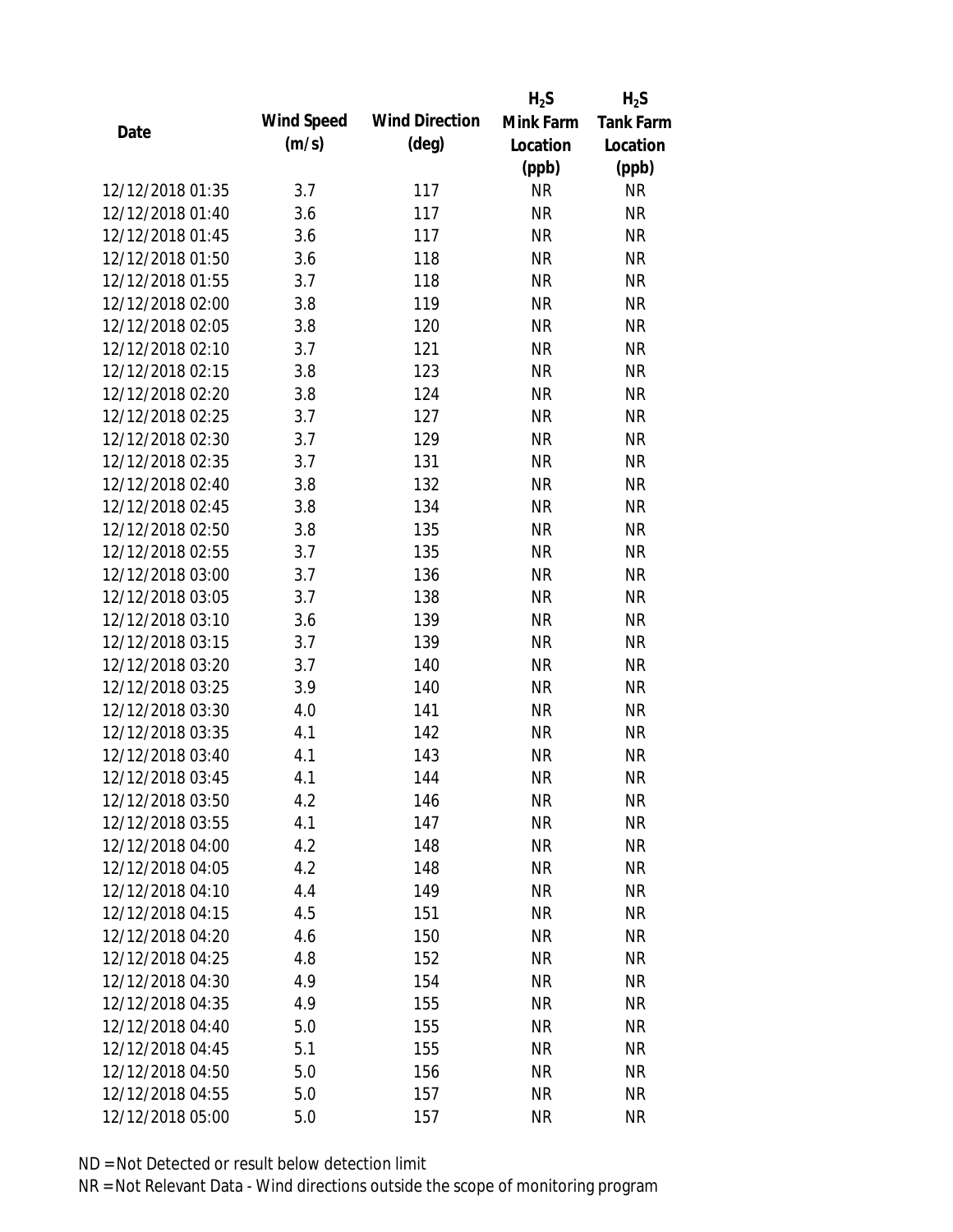|                  |            |                       | $H_2S$    | $H_2S$           |
|------------------|------------|-----------------------|-----------|------------------|
|                  | Wind Speed | <b>Wind Direction</b> | Mink Farm | <b>Tank Farm</b> |
| Date             | (m/s)      | $(\text{deg})$        | Location  | Location         |
|                  |            |                       | (ppb)     | (ppb)            |
| 12/12/2018 05:05 | 5.1        | 157                   | <b>NR</b> | <b>NR</b>        |
| 12/12/2018 05:10 | 5.1        | 157                   | <b>NR</b> | <b>NR</b>        |
| 12/12/2018 05:15 | 5.2        | 158                   | <b>NR</b> | <b>NR</b>        |
| 12/12/2018 05:20 | 5.2        | 159                   | <b>NR</b> | <b>NR</b>        |
| 12/12/2018 05:25 | 5.2        | 159                   | <b>NR</b> | <b>NR</b>        |
| 12/12/2018 05:30 | 5.2        | 159                   | <b>NR</b> | <b>NR</b>        |
| 12/12/2018 05:35 | 5.2        | 159                   | <b>NR</b> | <b>NR</b>        |
| 12/12/2018 05:40 | 5.2        | 160                   | <b>NR</b> | <b>NR</b>        |
| 12/12/2018 05:45 | 5.2        | 161                   | <b>NR</b> | <b>NR</b>        |
| 12/12/2018 05:50 | 5.2        | 162                   | <b>NR</b> | <b>NR</b>        |
| 12/12/2018 05:55 | 5.2        | 163                   | <b>NR</b> | <b>NR</b>        |
| 12/12/2018 06:00 | 5.3        | 165                   | <b>NR</b> | <b>NR</b>        |
| 12/12/2018 06:05 | 5.4        | 165                   | <b>NR</b> | <b>NR</b>        |
| 12/12/2018 06:10 | 5.3        | 165                   | <b>NR</b> | <b>NR</b>        |
| 12/12/2018 06:15 | 5.3        | 166                   | <b>NR</b> | <b>NR</b>        |
| 12/12/2018 06:20 | 5.3        | 166                   | <b>NR</b> | <b>NR</b>        |
| 12/12/2018 06:25 | 5.4        | 166                   | <b>NR</b> | <b>NR</b>        |
| 12/12/2018 06:30 | 5.5        | 166                   | <b>NR</b> | <b>NR</b>        |
| 12/12/2018 06:35 | 5.5        | 166                   | <b>NR</b> | <b>NR</b>        |
| 12/12/2018 06:40 | 5.5        | 166                   | <b>NR</b> | <b>NR</b>        |
| 12/12/2018 06:45 | 5.6        | 166                   | <b>NR</b> | <b>NR</b>        |
| 12/12/2018 06:50 | 5.7        | 165                   | <b>NR</b> | <b>NR</b>        |
| 12/12/2018 06:55 | 5.6        | 164                   | <b>NR</b> | <b>NR</b>        |
| 12/12/2018 07:00 | 5.4        | 163                   | <b>NR</b> | <b>NR</b>        |
| 12/12/2018 07:05 | 5.3        | 163                   | <b>NR</b> | <b>NR</b>        |
| 12/12/2018 07:10 | 5.2        | 163                   | <b>NR</b> | <b>NR</b>        |
| 12/12/2018 07:15 | 5.2        | 164                   | <b>NR</b> | <b>NR</b>        |
| 12/12/2018 07:20 | 5.2        | 164                   | <b>NR</b> | <b>NR</b>        |
| 12/12/2018 07:25 | 5.1        | 165                   | <b>NR</b> | <b>NR</b>        |
| 12/12/2018 07:30 | 5.2        | 167                   | <b>NR</b> | <b>NR</b>        |
| 12/12/2018 07:35 | 5.4        | 167                   | <b>NR</b> | <b>NR</b>        |
| 12/12/2018 07:40 | 5.4        | 168                   | <b>NR</b> | NR               |
| 12/12/2018 07:45 | 5.5        | 168                   | <b>NR</b> | NR               |
| 12/12/2018 07:50 | 5.5        | 168                   | <b>NR</b> | <b>NR</b>        |
| 12/12/2018 07:55 | 5.5        | 168                   | <b>NR</b> | <b>NR</b>        |
| 12/12/2018 08:00 | 5.5        | 168                   | <b>NR</b> | <b>NR</b>        |
| 12/12/2018 08:05 | 5.4        | 168                   | <b>NR</b> | <b>NR</b>        |
| 12/12/2018 08:10 | 5.3        | 167                   | <b>NR</b> | <b>NR</b>        |
| 12/12/2018 08:15 | 5.3        | 168                   | <b>NR</b> | <b>NR</b>        |
| 12/12/2018 08:20 | 5.3        | 169                   | <b>NR</b> | <b>NR</b>        |
|                  |            |                       |           |                  |
| 12/12/2018 08:25 | 5.4        | 170                   | <b>NR</b> | 1                |
| 12/12/2018 08:30 | 5.3        | 170                   | <b>NR</b> | 1                |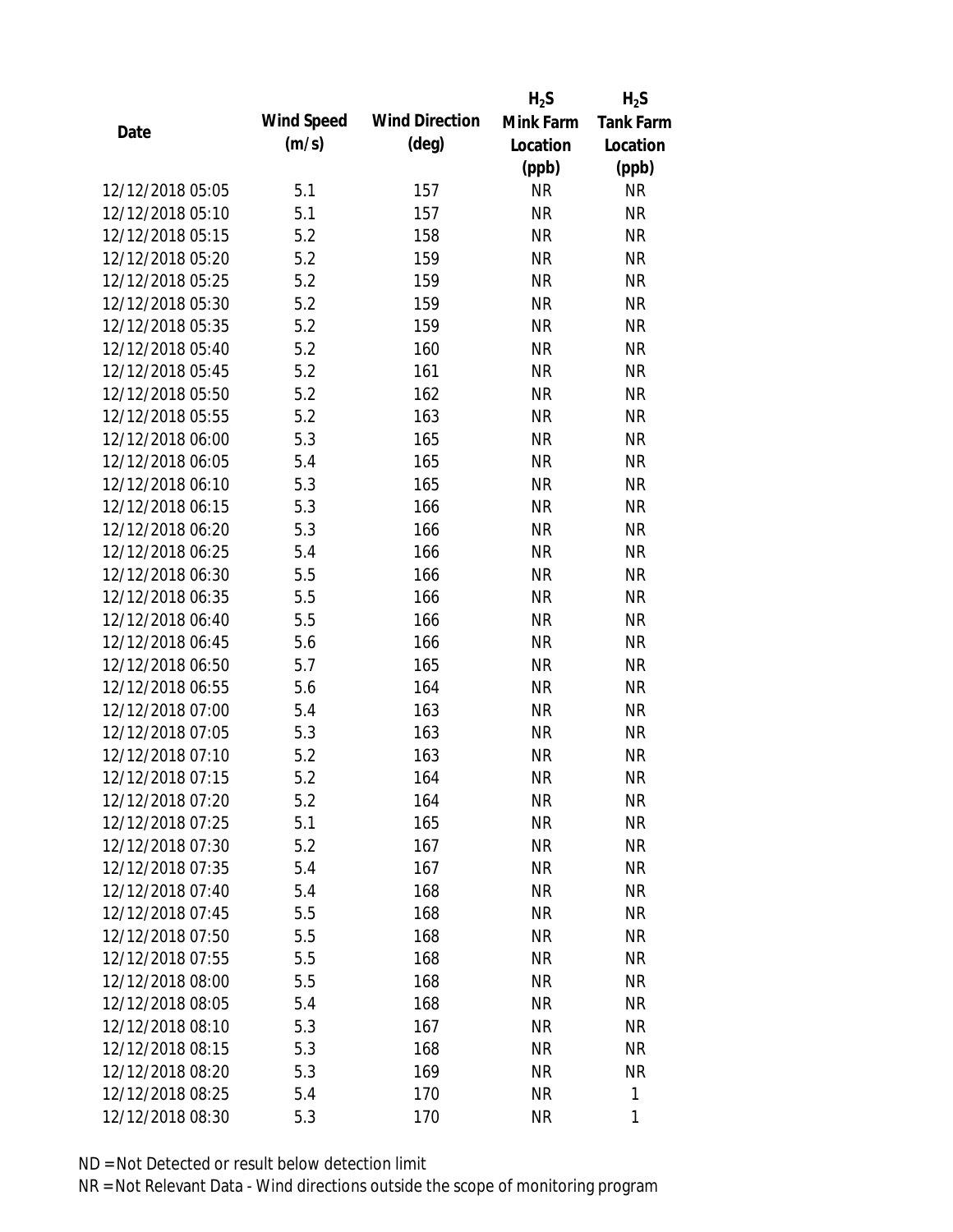|                  |            |                       | $H_2S$    | $H_2S$           |
|------------------|------------|-----------------------|-----------|------------------|
| Date             | Wind Speed | <b>Wind Direction</b> | Mink Farm | <b>Tank Farm</b> |
|                  | (m/s)      | $(\text{deg})$        | Location  | Location         |
|                  |            |                       | (ppb)     | (ppb)            |
| 12/12/2018 08:35 | 5.3        | 170                   | <b>NR</b> | 1                |
| 12/12/2018 08:40 | 5.4        | 171                   | <b>NR</b> | 1                |
| 12/12/2018 08:45 | 5.4        | 171                   | <b>NR</b> | 1                |
| 12/12/2018 08:50 | 5.3        | 171                   | <b>NR</b> | 1                |
| 12/12/2018 08:55 | 5.3        | 171                   | <b>NR</b> | 1                |
| 12/12/2018 09:00 | 5.3        | 173                   | <b>NR</b> | 1                |
| 12/12/2018 09:05 | 5.3        | 174                   | <b>NR</b> | 1                |
| 12/12/2018 09:10 | 5.2        | 176                   | <b>NR</b> | 1                |
| 12/12/2018 09:15 | 5.2        | 178                   | <b>NR</b> | 1                |
| 12/12/2018 09:20 | 5.1        | 180                   | <b>NR</b> | 1                |
| 12/12/2018 09:25 | 5.1        | 182                   | <b>NR</b> | 1                |
| 12/12/2018 09:30 | 5.0        | 181                   | <b>NR</b> | 1                |
| 12/12/2018 09:35 | 5.0        | 182                   | <b>NR</b> | 1                |
| 12/12/2018 09:40 | 5.0        | 183                   | <b>NR</b> | 1                |
| 12/12/2018 09:45 | 5.0        | 183                   | <b>NR</b> | 1                |
| 12/12/2018 09:50 | 5.0        | 185                   | <b>NR</b> | 1                |
| 12/12/2018 09:55 | 5.1        | 187                   | <b>NR</b> | 1                |
| 12/12/2018 10:00 | 5.2        | 190                   | <b>NR</b> | 1                |
| 12/12/2018 10:05 | 5.1        | 193                   | <b>NR</b> | 1                |
| 12/12/2018 10:10 | 5.2        | 195                   | <b>NR</b> | 1                |
| 12/12/2018 10:15 | 5.1        | 198                   | <b>NR</b> | 1                |
| 12/12/2018 10:20 | 5.3        | 201                   | <b>NR</b> | 1                |
| 12/12/2018 10:25 | 5.3        | 203                   | <b>NR</b> | 1                |
| 12/12/2018 10:30 | 5.6        | 207                   | <b>NR</b> | 1                |
| 12/12/2018 10:35 | 5.7        | 209                   | <b>NR</b> | 1                |
| 12/12/2018 10:40 | 5.9        | 211                   | <b>NR</b> | 1                |
| 12/12/2018 10:45 | 6.3        | 213                   | <b>NR</b> | $\overline{2}$   |
| 12/12/2018 10:50 | 6.6        | 214                   | <b>NR</b> | 2                |
| 12/12/2018 10:55 | 6.5        | 216                   | <b>NR</b> | 1                |
| 12/12/2018 11:00 | 6.6        | 218                   | <b>NR</b> | 1                |
| 12/12/2018 11:05 | 6.9        | 221                   | <b>NR</b> | 1                |
| 12/12/2018 11:10 | 7.2        | 223                   | <b>NR</b> | 1                |
| 12/12/2018 11:15 | 7.3        | 225                   | <b>NR</b> | 1                |
| 12/12/2018 11:20 | 7.3        | 226                   | <b>NR</b> | 1                |
| 12/12/2018 11:25 | 7.5        | 226                   | <b>NR</b> | 1                |
| 12/12/2018 11:30 | 7.6        | 225                   | <b>NR</b> | 1                |
| 12/12/2018 11:35 | 7.7        | 224                   | <b>NR</b> | 1                |
| 12/12/2018 11:40 | 7.6        | 224                   | <b>NR</b> | 1                |
| 12/12/2018 11:45 | 7.8        | 224                   | <b>NR</b> | 1                |
| 12/12/2018 11:50 | 7.7        | 223                   | <b>NR</b> | 1                |
| 12/12/2018 11:55 | 7.7        | 225                   | <b>NR</b> | 1                |
| 12/12/2018 12:00 | 7.7        | 225                   | <b>NR</b> | 1                |
|                  |            |                       |           |                  |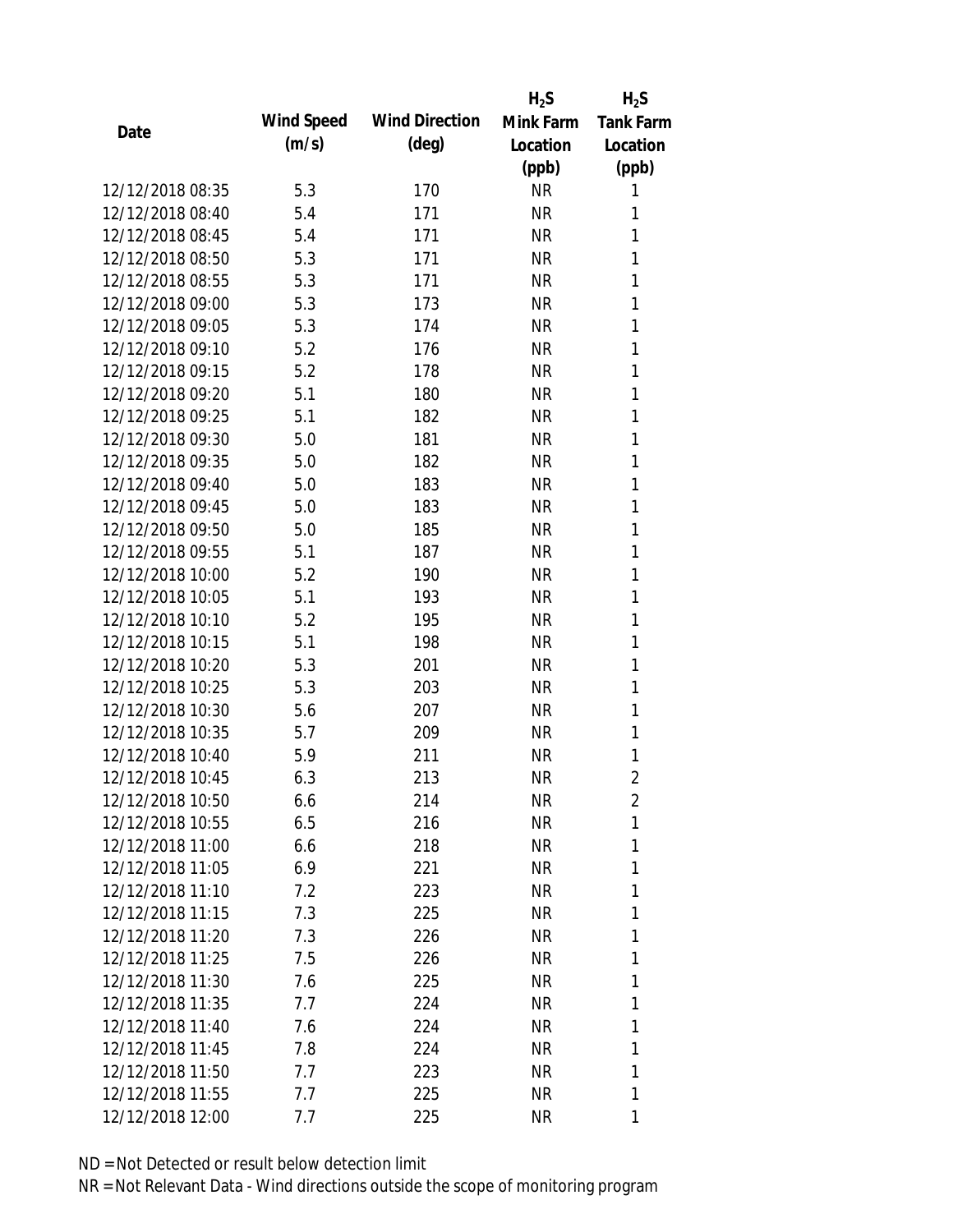|                  |            |                       | $H_2S$    | $H_2S$           |
|------------------|------------|-----------------------|-----------|------------------|
|                  | Wind Speed | <b>Wind Direction</b> | Mink Farm | <b>Tank Farm</b> |
| Date             | (m/s)      | $(\text{deg})$        | Location  | Location         |
|                  |            |                       | (ppb)     | (ppb)            |
| 12/12/2018 12:05 | 7.6        | 230                   | 1         | 1                |
| 12/12/2018 12:10 | 7.5        | 234                   | 1         | 1                |
| 12/12/2018 12:15 | 7.4        | 237                   | 1         | 1                |
| 12/12/2018 12:20 | 7.4        | 241                   | 1         | 1                |
| 12/12/2018 12:25 | 7.1        | 243                   | 1         | 1                |
| 12/12/2018 12:30 | 7.2        | 247                   | 1         | 1                |
| 12/12/2018 12:35 | 7.2        | 247                   | 1         | 1                |
| 12/12/2018 12:40 | 7.1        | 247                   | 1         | $\overline{2}$   |
| 12/12/2018 12:45 | 7.0        | 248                   | 1         | 1                |
| 12/12/2018 12:50 | 7.0        | 249                   | 1         | 1                |
| 12/12/2018 12:55 | 7.2        | 252                   | 1         | 1                |
| 12/12/2018 13:00 | 6.9        | 253                   | 1         | 1                |
| 12/12/2018 13:05 | 6.8        | 253                   | 1         | 1                |
| 12/12/2018 13:10 | 6.7        | 255                   | 1         | 1                |
| 12/12/2018 13:15 | 6.5        | 256                   | 1         | 1                |
| 12/12/2018 13:20 | 6.4        | 259                   | 1         | 1                |
| 12/12/2018 13:25 | 6.2        | 261                   | 1         | 1                |
| 12/12/2018 13:30 | 6.3        | 259                   | 1         | 1                |
| 12/12/2018 13:35 | 6.4        | 259                   | 1         | $\overline{2}$   |
| 12/12/2018 13:40 | 6.5        | 257                   | 1         | $\overline{2}$   |
| 12/12/2018 13:45 | 6.4        | 254                   | 1         | $\overline{2}$   |
| 12/12/2018 13:50 | 6.5        | 252                   | 1         | $\overline{2}$   |
| 12/12/2018 13:55 | 6.6        | 251                   | 1         | 2                |
| 12/12/2018 14:00 | 6.6        | 252                   | 1         | 1                |
| 12/12/2018 14:05 | 6.5        | 250                   | 1         | 1                |
| 12/12/2018 14:10 | 6.4        | 251                   | 1         | 1                |
| 12/12/2018 14:15 | 6.4        | 250                   | 1         | 1                |
| 12/12/2018 14:20 | 6.0        | 251                   | 1         | 1                |
| 12/12/2018 14:25 | 6.0        | 251                   | 1         | 1                |
| 12/12/2018 14:30 | 6.0        | 251                   | 1         | 1                |
| 12/12/2018 14:35 | 6.2        | 254                   | 1         | 1                |
| 12/12/2018 14:40 | 6.3        | 253                   | 1         | 1                |
| 12/12/2018 14:45 | 6.4        | 255                   | 1         | 1                |
| 12/12/2018 14:50 | 6.3        | 257                   | 1         | 1                |
| 12/12/2018 14:55 | 6.1        | 257                   | 1         | 1                |
| 12/12/2018 15:00 | 6.0        | 259                   | 1         | 1                |
| 12/12/2018 15:05 | 5.6        | 261                   | 1         | 1                |
| 12/12/2018 15:10 | 5.5        | 262                   | <b>ND</b> | 1                |
| 12/12/2018 15:15 | 5.5        | 261                   | 1         | 1                |
| 12/12/2018 15:20 | 5.7        | 261                   | 1         | 1                |
| 12/12/2018 15:25 | 5.8        | 262                   | 1         | 1                |
| 12/12/2018 15:30 | 6.0        | 262                   | 1         | 1                |
|                  |            |                       |           |                  |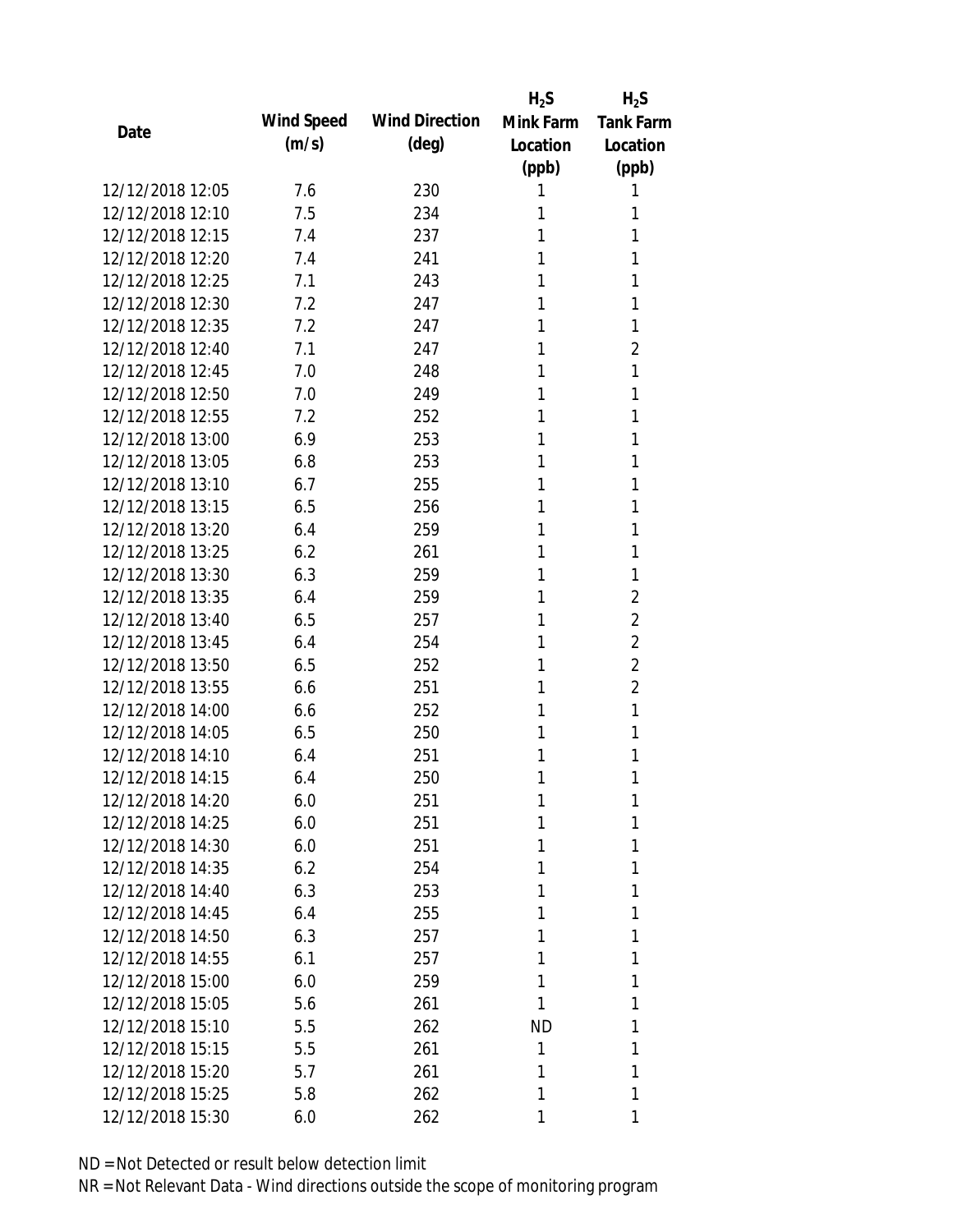|                  |            |                       | $H_2S$         | $H_2S$           |
|------------------|------------|-----------------------|----------------|------------------|
| Date             | Wind Speed | <b>Wind Direction</b> | Mink Farm      | <b>Tank Farm</b> |
|                  | (m/s)      | $(\text{deg})$        | Location       | Location         |
|                  |            |                       | (ppb)          | (ppb)            |
| 12/12/2018 15:35 | 6.2        | 261                   | 1              | 1                |
| 12/12/2018 15:40 | 6.1        | 263                   | 1              | 1                |
| 12/12/2018 15:45 | 6.2        | 266                   | 1              | 1                |
| 12/12/2018 15:50 | 6.2        | 268                   | 1              | 1                |
| 12/12/2018 15:55 | 6.1        | 271                   | 1              | 1                |
| 12/12/2018 16:00 | 5.9        | 272                   | 1              | 1                |
| 12/12/2018 16:05 | 5.6        | 274                   | 1              | 1                |
| 12/12/2018 16:10 | 5.5        | 274                   | 1              | 1                |
| 12/12/2018 16:15 | 5.3        | 276                   | 1              | <b>NR</b>        |
| 12/12/2018 16:20 | 5.0        | 276                   | 1              | <b>NR</b>        |
| 12/12/2018 16:25 | 4.9        | 276                   | $\overline{2}$ | <b>NR</b>        |
| 12/12/2018 16:30 | 5.1        | 281                   | 1              | <b>NR</b>        |
| 12/12/2018 16:35 | 5.3        | 286                   | 1              | <b>NR</b>        |
| 12/12/2018 16:40 | 5.1        | 287                   | 1              | <b>NR</b>        |
| 12/12/2018 16:45 | 5.0        | 287                   | 1              | <b>NR</b>        |
| 12/12/2018 16:50 | 4.9        | 287                   | 1              | <b>NR</b>        |
| 12/12/2018 16:55 | 4.8        | 287                   | 1              | <b>NR</b>        |
| 12/12/2018 17:00 | 4.7        | 283                   | 1              | <b>NR</b>        |
| 12/12/2018 17:05 | 4.5        | 278                   | $\overline{2}$ | <b>NR</b>        |
| 12/12/2018 17:10 | 4.7        | 279                   | $\overline{2}$ | <b>NR</b>        |
| 12/12/2018 17:15 | 4.8        | 279                   | $\overline{2}$ | <b>NR</b>        |
| 12/12/2018 17:20 | 5.0        | 282                   | 1              | <b>NR</b>        |
| 12/12/2018 17:25 | 5.1        | 283                   | 1              | <b>NR</b>        |
| 12/12/2018 17:30 | 5.1        | 285                   | 1              | <b>NR</b>        |
| 12/12/2018 17:35 | 5.2        | 285                   | 1              | <b>NR</b>        |
| 12/12/2018 17:40 | 5.3        | 286                   | 1              | <b>NR</b>        |
| 12/12/2018 17:45 | 5.4        | 285                   | 1              | <b>NR</b>        |
| 12/12/2018 17:50 | 5.4        | 283                   | 1              | <b>NR</b>        |
| 12/12/2018 17:55 | 5.4        | 281                   | 1              | <b>NR</b>        |
| 12/12/2018 18:00 | 5.2        | 281                   | 2              | <b>NR</b>        |
| 12/12/2018 18:05 | 5.1        | 280                   | $\overline{2}$ | <b>NR</b>        |
| 12/12/2018 18:10 | 4.7        | 277                   | $\overline{2}$ | <b>NR</b>        |
| 12/12/2018 18:15 | 4.4        | 274                   | 1              | 2                |
| 12/12/2018 18:20 | 4.2        | 271                   | $\overline{2}$ | 1                |
| 12/12/2018 18:25 | 4.0        | 268                   | 1              | 1                |
| 12/12/2018 18:30 | 3.9        | 267                   | 1              | 1                |
| 12/12/2018 18:35 | 3.8        | 266                   | 1              | 1                |
| 12/12/2018 18:40 | 3.9        | 267                   | 1              | 2                |
| 12/12/2018 18:45 | 3.8        | 267                   | 1              | $\overline{2}$   |
| 12/12/2018 18:50 | 3.8        | 268                   | 1              | $\overline{2}$   |
| 12/12/2018 18:55 | 3.9        | 268                   | 1              | $\overline{2}$   |
| 12/12/2018 19:00 | 4.1        | 266                   | 1              | 2                |
|                  |            |                       |                |                  |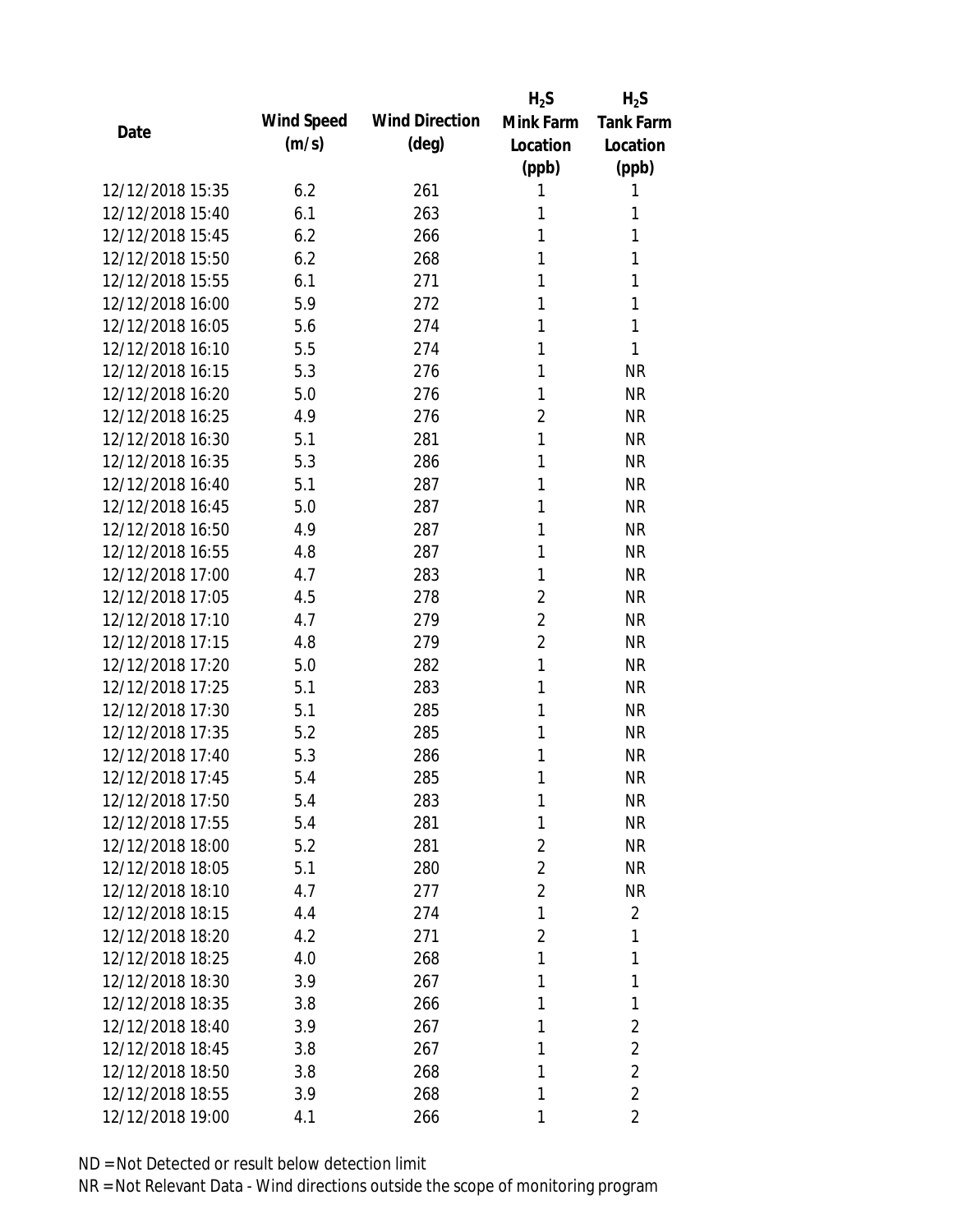|                  |            |                       | $H_2S$    | $H_2S$           |
|------------------|------------|-----------------------|-----------|------------------|
| Date             | Wind Speed | <b>Wind Direction</b> | Mink Farm | <b>Tank Farm</b> |
|                  | (m/s)      | $(\text{deg})$        | Location  | Location         |
|                  |            |                       | (ppb)     | (ppb)            |
| 12/12/2018 19:05 | 4.3        | 265                   | 1         | 1                |
| 12/12/2018 19:10 | 4.2        | 265                   | 1         | 1                |
| 12/12/2018 19:15 | 4.1        | 266                   | 1         | 1                |
| 12/12/2018 19:20 | 4.0        | 265                   | 1         | 1                |
| 12/12/2018 19:25 | 4.0        | 265                   | 1         | 1                |
| 12/12/2018 19:30 | 3.8        | 266                   | 1         | 2                |
| 12/12/2018 19:35 | 3.7        | 266                   | 1         | $\overline{2}$   |
| 12/12/2018 19:40 | 3.6        | 266                   | 1         | 1                |
| 12/12/2018 19:45 | 3.6        | 266                   | 1         | 1                |
| 12/12/2018 19:50 | 3.6        | 267                   | 1         | 1                |
| 12/12/2018 19:55 | 3.3        | 269                   | 1         | 1                |
| 12/12/2018 20:00 | 3.3        | 271                   | 1         | 1                |
| 12/12/2018 20:05 | 3.2        | 271                   | 1         | 1                |
| 12/12/2018 20:10 | 3.2        | 270                   | 1         | 1                |
| 12/12/2018 20:15 | 3.1        | 269                   | 1         | 1                |
| 12/12/2018 20:20 | 3.1        | 269                   | 1         | 1                |
| 12/12/2018 20:25 | 3.0        | 268                   | 1         | 1                |
| 12/12/2018 20:30 | 2.9        | 268                   | 1         | 1                |
| 12/12/2018 20:35 | 2.8        | 268                   | 1         | 1                |
| 12/12/2018 20:40 | 2.6        | 267                   | 1         | 1                |
| 12/12/2018 20:45 | 2.6        | 268                   | 1         | 1                |
| 12/12/2018 20:50 | 2.5        | 268                   | 1         | 1                |
| 12/12/2018 20:55 | 2.5        | 268                   | 1         | 1                |
| 12/12/2018 21:00 | 2.5        | 267                   | 1         | 1                |
| 12/12/2018 21:05 | 2.5        | 266                   | 1         | 1                |
| 12/12/2018 21:10 | 2.4        | 266                   | 1         | 1                |
| 12/12/2018 21:15 | 2.3        | 266                   | 1         | 1                |
| 12/12/2018 21:20 | $2.2\,$    | 268                   | 1         | 1                |
| 12/12/2018 21:25 | 2.2        | 269                   | 1         | 1                |
| 12/12/2018 21:30 | $2.2\,$    | 270                   | 1         | 1                |
| 12/12/2018 21:35 | 2.2        | 272                   | 1         | 1                |
| 12/12/2018 21:40 | 2.4        | 274                   | 1         | 1                |
| 12/12/2018 21:45 | 2.5        | 273                   | 1         | 1                |
| 12/12/2018 21:50 | 2.7        | 272                   | 1         | 1                |
| 12/12/2018 21:55 | 2.8        | 271                   | 1         | 1                |
| 12/12/2018 22:00 | 2.8        | 268                   | 1         | 1                |
| 12/12/2018 22:05 | 2.8        | 264                   | 1         | 1                |
| 12/12/2018 22:10 | 2.7        | 260                   | 1         | 2                |
| 12/12/2018 22:15 | 2.9        | 258                   | 1         | $\overline{2}$   |
| 12/12/2018 22:20 | 2.8        | 255                   | 1         | $\overline{2}$   |
| 12/12/2018 22:25 | 2.9        | 253                   | 1         | $\overline{2}$   |
| 12/12/2018 22:30 | 3.0        | 254                   | 1         | 1                |
|                  |            |                       |           |                  |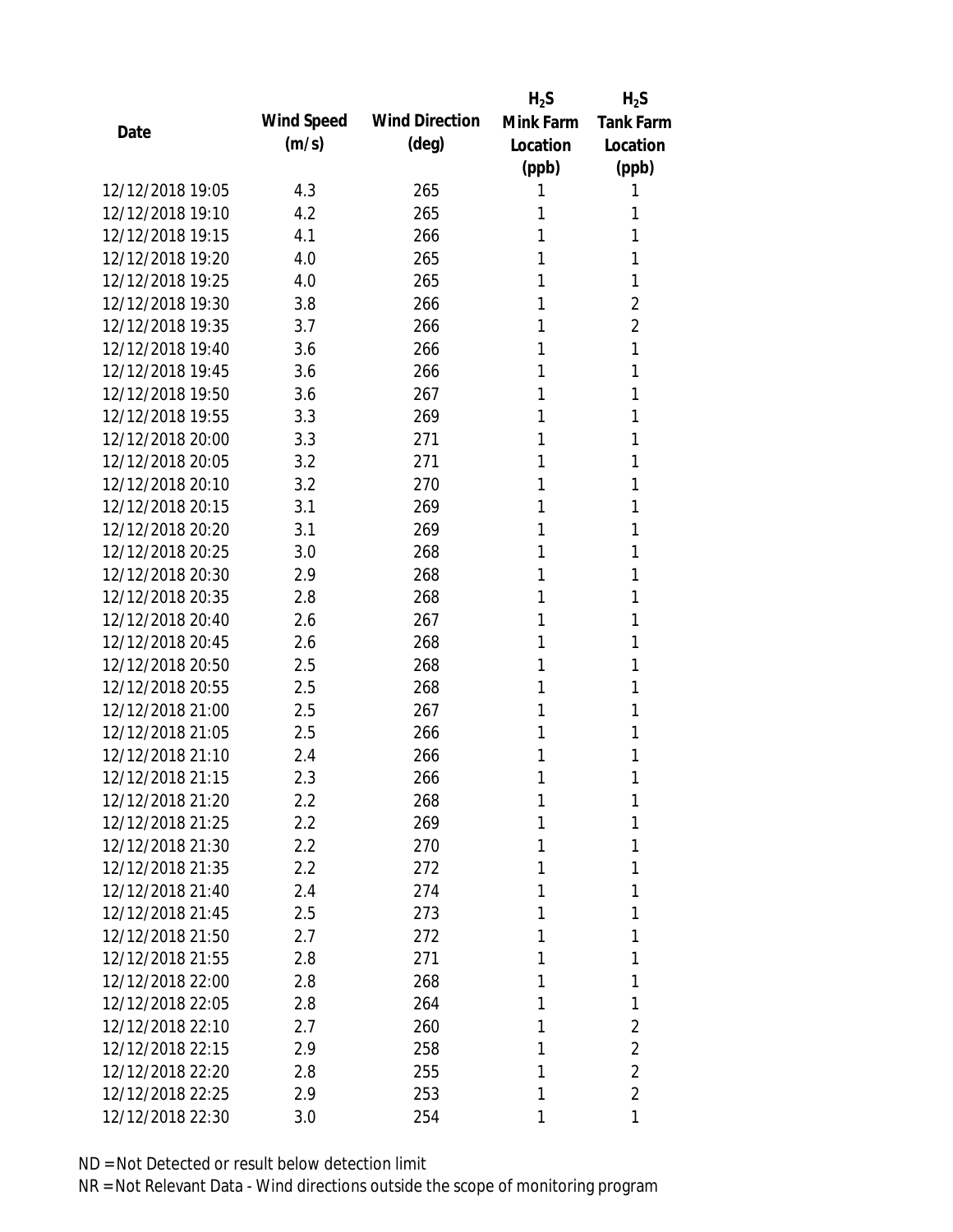|                  |            |                       | $H_2S$    | $H_2S$           |
|------------------|------------|-----------------------|-----------|------------------|
|                  | Wind Speed | <b>Wind Direction</b> | Mink Farm | <b>Tank Farm</b> |
| Date             | (m/s)      | $(\text{deg})$        | Location  | Location         |
|                  |            |                       | (ppb)     | (ppb)            |
| 12/12/2018 22:35 | 3.0        | 256                   | 1         | 1                |
| 12/12/2018 22:40 | 2.9        | 258                   | 1         | 1                |
| 12/12/2018 22:45 | 2.8        | 259                   | 1         | 1                |
| 12/12/2018 22:50 | 2.7        | 258                   | 1         | 1                |
| 12/12/2018 22:55 | 2.5        | 260                   | 1         | 1                |
| 12/12/2018 23:00 | 2.4        | 259                   | 1         | 2                |
| 12/12/2018 23:05 | 2.2        | 258                   | 1         | $\overline{2}$   |
| 12/12/2018 23:10 | 2.1        | 258                   | 1         | $\overline{2}$   |
| 12/12/2018 23:15 | 1.9        | 258                   | 1         | $\overline{2}$   |
| 12/12/2018 23:20 | 1.9        | 259                   | 1         | 1                |
| 12/12/2018 23:25 | 1.9        | 255                   | 1         | 1                |
| 12/12/2018 23:30 | 1.9        | 254                   | 1         | $\overline{2}$   |
| 12/12/2018 23:35 | 2.0        | 253                   | 1         | $\overline{2}$   |
| 12/12/2018 23:40 | 2.1        | 254                   | 1         | $\overline{2}$   |
| 12/12/2018 23:45 | 2.1        | 254                   | 1         | $\overline{2}$   |
| 12/12/2018 23:50 | 2.2        | 256                   | 1         | $\overline{2}$   |
| 12/12/2018 23:55 | 2.2        | 257                   | 1         | $\overline{2}$   |
| 12/12/2018 24:00 | 2.2        | 257                   | 1         | $\overline{2}$   |
| 12/13/2018 00:05 | 2.2        | 257                   | 1         | $\overline{2}$   |
| 12/13/2018 00:10 | 2.2        | 254                   | 1         | 1                |
| 12/13/2018 00:15 | 2.1        | 250                   | 1         | 1                |
| 12/13/2018 00:20 | 2.1        | 246                   | 1         | 1                |
| 12/13/2018 00:25 | 2.2        | 242                   | 1         | 1                |
| 12/13/2018 00:30 | 2.2        | 233                   | 1         | 1                |
| 12/13/2018 00:35 | 2.1        | 223                   | <b>NR</b> | 2                |
| 12/13/2018 00:40 | 2.0        | 215                   | <b>NR</b> | 2                |
| 12/13/2018 00:45 | 2.0        | 211                   | <b>NR</b> | $\overline{2}$   |
| 12/13/2018 00:50 | 1.9        | 204                   | <b>NR</b> | 2                |
| 12/13/2018 00:55 | 1.8        | 199                   | <b>NR</b> | $\overline{2}$   |
| 12/13/2018 01:00 | 1.7        | 200                   | <b>NR</b> | $\overline{2}$   |
| 12/13/2018 01:05 | 1.8        | 203                   | <b>NR</b> | 1                |
| 12/13/2018 01:10 | 1.8        | 203                   | <b>NR</b> | 1                |
| 12/13/2018 01:15 | 1.8        | 202                   | <b>NR</b> | $\overline{2}$   |
| 12/13/2018 01:20 | 1.6        | 203                   | <b>NR</b> | $\overline{2}$   |
| 12/13/2018 01:25 | 1.4        | 206                   | <b>NR</b> | 1                |
| 12/13/2018 01:30 | 1.1        | 207                   | <b>NR</b> | $\overline{2}$   |
| 12/13/2018 01:35 | 0.8        | 206                   | <b>NR</b> | 1                |
| 12/13/2018 01:40 | 0.5        | 209                   | <b>NR</b> | 1                |
| 12/13/2018 01:45 | 0.2        | 213                   | <b>NR</b> | 1                |
| 12/13/2018 01:50 | 0.1        | 225                   | <b>NR</b> | 1                |
| 12/13/2018 01:55 | 0.0        | CALM                  | <b>NR</b> | <b>NR</b>        |
| 12/13/2018 02:00 | 0.0        | CALM                  | <b>NR</b> | <b>NR</b>        |
|                  |            |                       |           |                  |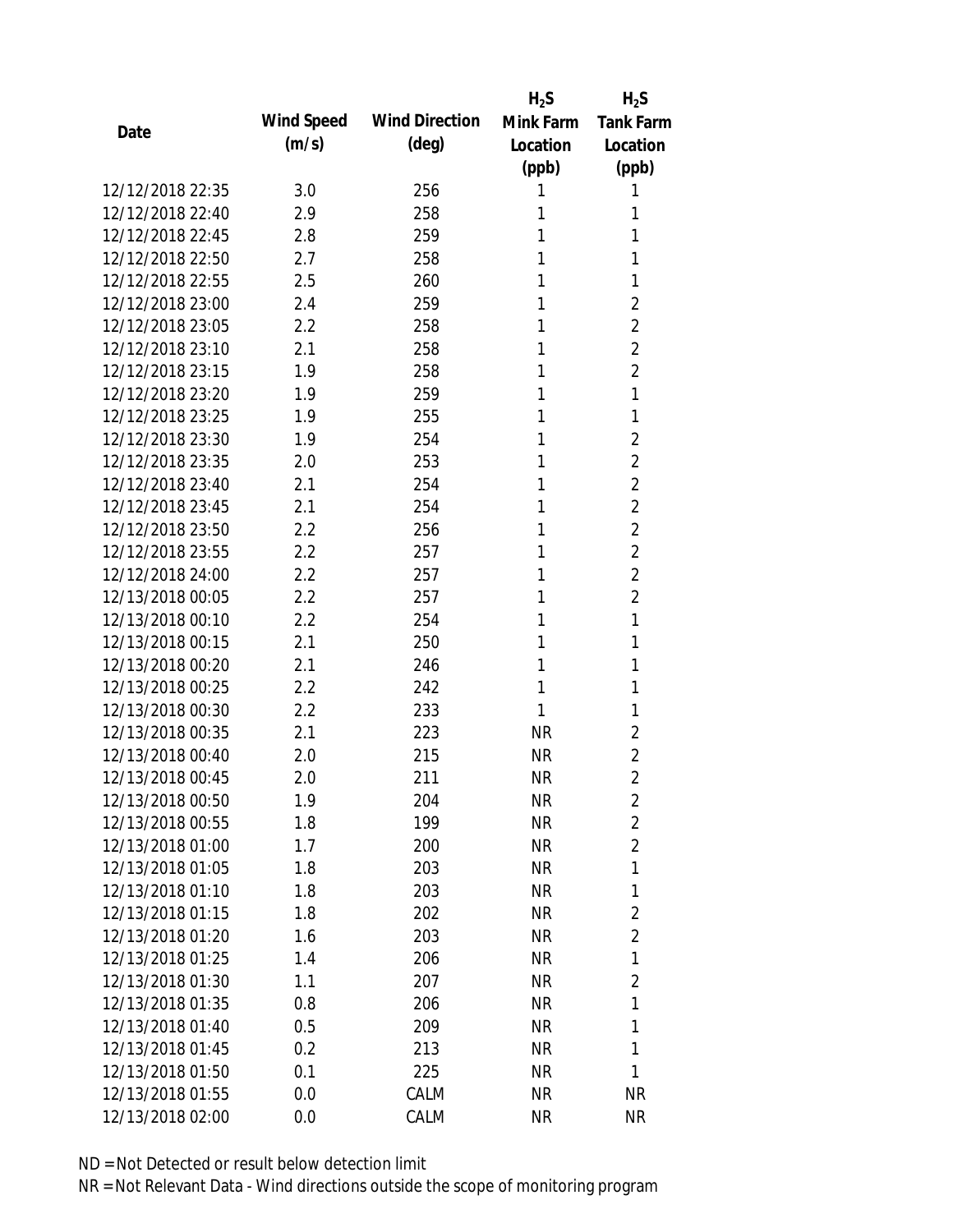|                  |            |                       | $H_2S$    | $H_2S$           |
|------------------|------------|-----------------------|-----------|------------------|
|                  | Wind Speed | <b>Wind Direction</b> | Mink Farm | <b>Tank Farm</b> |
| Date             | (m/s)      | $(\text{deg})$        | Location  | Location         |
|                  |            |                       | (ppb)     | (ppb)            |
| 12/13/2018 02:05 | 0.0        | CALM                  | <b>NR</b> | <b>NR</b>        |
| 12/13/2018 02:10 | 0.0        | CALM                  | <b>NR</b> | <b>NR</b>        |
| 12/13/2018 02:15 | 0.0        | CALM                  | <b>NR</b> | <b>NR</b>        |
| 12/13/2018 02:20 | 0.0        | CALM                  | <b>NR</b> | <b>NR</b>        |
| 12/13/2018 02:25 | 0.0        | CALM                  | <b>NR</b> | <b>NR</b>        |
| 12/13/2018 02:30 | 0.1        | 188                   | <b>NR</b> | 1                |
| 12/13/2018 02:35 | 0.2        | 188                   | <b>NR</b> | 1                |
| 12/13/2018 02:40 | 0.2        | 188                   | <b>NR</b> | 1                |
| 12/13/2018 02:45 | 0.4        | 189                   | <b>NR</b> | 1                |
| 12/13/2018 02:50 | 0.6        | 192                   | <b>NR</b> | 1                |
| 12/13/2018 02:55 | 0.8        | 193                   | <b>NR</b> | $\overline{2}$   |
| 12/13/2018 03:00 | 0.7        | 193                   | <b>NR</b> | 1                |
| 12/13/2018 03:05 | 0.7        | 191                   | <b>NR</b> | 1                |
| 12/13/2018 03:10 | 0.9        | 188                   | <b>NR</b> | 1                |
| 12/13/2018 03:15 | 0.8        | 188                   | <b>NR</b> | 1                |
| 12/13/2018 03:20 | 0.8        | 186                   | <b>NR</b> | 1                |
| 12/13/2018 03:25 | 0.8        | 181                   | <b>NR</b> | 1                |
| 12/13/2018 03:30 | 1.1        | 177                   | <b>NR</b> | 1                |
| 12/13/2018 03:35 | 1.2        | 176                   | <b>NR</b> | 1                |
| 12/13/2018 03:40 | 1.3        | 174                   | <b>NR</b> | $\mathbf{1}$     |
| 12/13/2018 03:45 | 1.5        | 169                   | <b>NR</b> | <b>NR</b>        |
| 12/13/2018 03:50 | 1.6        | 167                   | <b>NR</b> | <b>NR</b>        |
| 12/13/2018 03:55 | 1.5        | 165                   | <b>NR</b> | <b>NR</b>        |
| 12/13/2018 04:00 | 1.2        | 165                   | <b>NR</b> | <b>NR</b>        |
| 12/13/2018 04:05 | 0.9        | 165                   | <b>NR</b> | <b>NR</b>        |
| 12/13/2018 04:10 | 0.7        | 164                   | <b>NR</b> | <b>NR</b>        |
| 12/13/2018 04:15 | 0.5        | 165                   | <b>NR</b> | <b>NR</b>        |
| 12/13/2018 04:20 | 0.4        | 154                   | <b>NR</b> | <b>NR</b>        |
| 12/13/2018 04:25 | 0.4        | 143                   | <b>NR</b> | <b>NR</b>        |
| 12/13/2018 04:30 | 0.6        | 132                   | NR        | <b>NR</b>        |
| 12/13/2018 04:35 | 0.6        | 131                   | <b>NR</b> | <b>NR</b>        |
| 12/13/2018 04:40 | 0.6        | 131                   | <b>NR</b> | <b>NR</b>        |
| 12/13/2018 04:45 | 0.8        | 129                   | <b>NR</b> | <b>NR</b>        |
| 12/13/2018 04:50 | 0.8        | 127                   | <b>NR</b> | <b>NR</b>        |
| 12/13/2018 04:55 | 0.9        | 125                   | <b>NR</b> | <b>NR</b>        |
| 12/13/2018 05:00 | 0.7        | 129                   | <b>NR</b> | <b>NR</b>        |
| 12/13/2018 05:05 | 0.7        | 131                   | <b>NR</b> | <b>NR</b>        |
| 12/13/2018 05:10 | 0.9        | 135                   | <b>NR</b> | <b>NR</b>        |
| 12/13/2018 05:15 | 1.0        | 137                   | <b>NR</b> | <b>NR</b>        |
| 12/13/2018 05:20 | 1.0        | 133                   | <b>NR</b> | <b>NR</b>        |
| 12/13/2018 05:25 | 1.1        | 130                   | <b>NR</b> | <b>NR</b>        |
| 12/13/2018 05:30 | 1.1        | 130                   | <b>NR</b> | <b>NR</b>        |
|                  |            |                       |           |                  |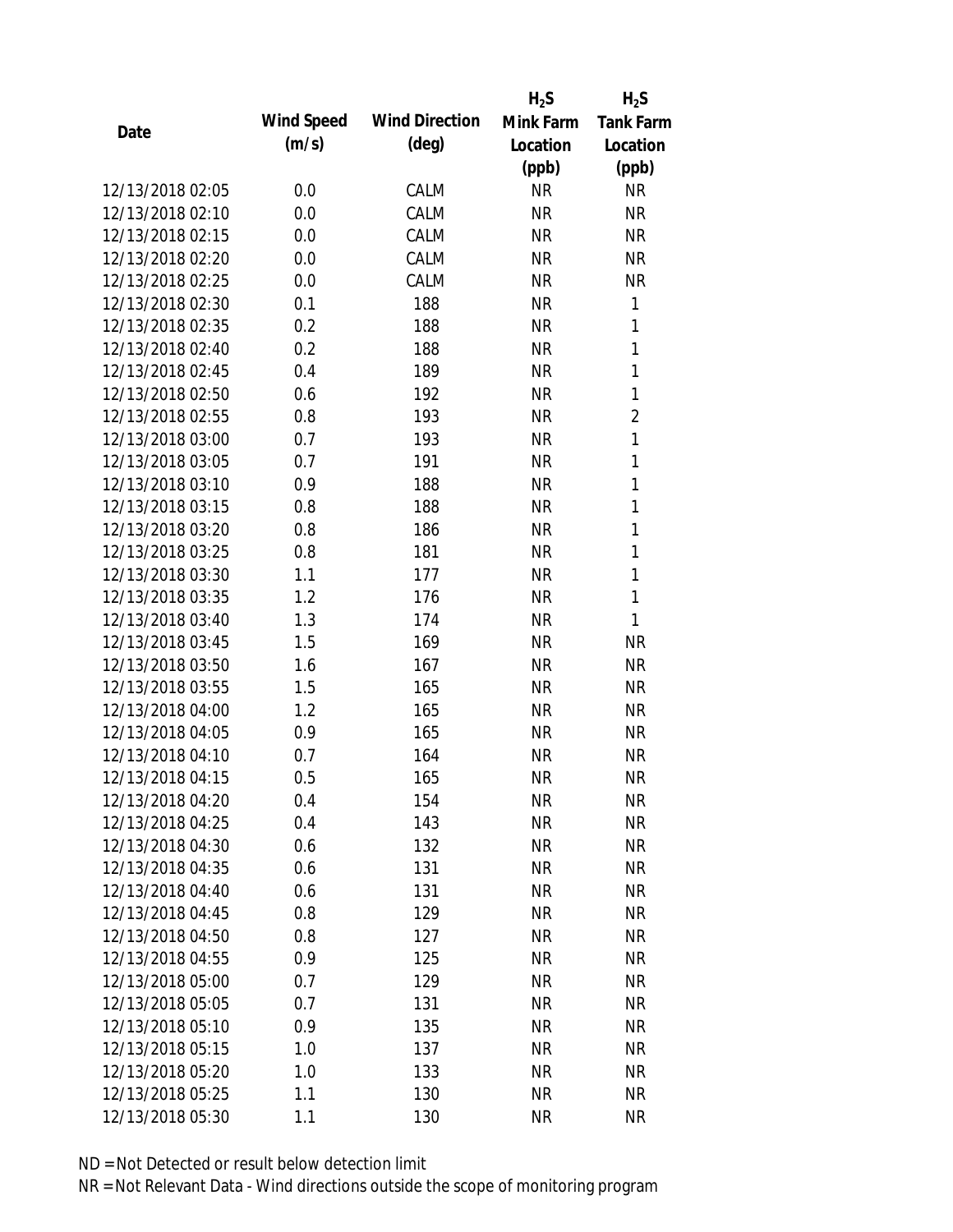|                  |            |                       | $H_2S$    | $H_2S$           |
|------------------|------------|-----------------------|-----------|------------------|
|                  | Wind Speed | <b>Wind Direction</b> | Mink Farm | <b>Tank Farm</b> |
| Date             | (m/s)      | $(\text{deg})$        | Location  | Location         |
|                  |            |                       | (ppb)     | (ppb)            |
| 12/13/2018 05:35 | 1.0        | 129                   | <b>NR</b> | <b>NR</b>        |
| 12/13/2018 05:40 | 0.9        | 125                   | <b>NR</b> | <b>NR</b>        |
| 12/13/2018 05:45 | 0.9        | 125                   | <b>NR</b> | <b>NR</b>        |
| 12/13/2018 05:50 | 1.0        | 128                   | <b>NR</b> | <b>NR</b>        |
| 12/13/2018 05:55 | 1.2        | 137                   | <b>NR</b> | <b>NR</b>        |
| 12/13/2018 06:00 | 1.6        | 136                   | <b>NR</b> | <b>NR</b>        |
| 12/13/2018 06:05 | 1.9        | 135                   | <b>NR</b> | <b>NR</b>        |
| 12/13/2018 06:10 | 2.2        | 136                   | <b>NR</b> | <b>NR</b>        |
| 12/13/2018 06:15 | 2.3        | 137                   | <b>NR</b> | <b>NR</b>        |
| 12/13/2018 06:20 | 2.3        | 139                   | <b>NR</b> | <b>NR</b>        |
| 12/13/2018 06:25 | 2.4        | 140                   | <b>NR</b> | <b>NR</b>        |
| 12/13/2018 06:30 | 2.4        | 142                   | <b>NR</b> | <b>NR</b>        |
| 12/13/2018 06:35 | 2.6        | 144                   | <b>NR</b> | <b>NR</b>        |
| 12/13/2018 06:40 | 2.6        | 143                   | <b>NR</b> | <b>NR</b>        |
| 12/13/2018 06:45 | 2.6        | 141                   | <b>NR</b> | <b>NR</b>        |
| 12/13/2018 06:50 | 2.6        | 141                   | <b>NR</b> | <b>NR</b>        |
| 12/13/2018 06:55 | 2.6        | 141                   | <b>NR</b> | <b>NR</b>        |
| 12/13/2018 07:00 | 2.6        | 141                   | <b>NR</b> | <b>NR</b>        |
| 12/13/2018 07:05 | 2.7        | 143                   | <b>NR</b> | <b>NR</b>        |
| 12/13/2018 07:10 | 2.7        | 145                   | <b>NR</b> | <b>NR</b>        |
| 12/13/2018 07:15 | 2.7        | 148                   | <b>NR</b> | <b>NR</b>        |
| 12/13/2018 07:20 | 2.7        | 149                   | <b>NR</b> | <b>NR</b>        |
| 12/13/2018 07:25 | 2.7        | 147                   | <b>NR</b> | <b>NR</b>        |
| 12/13/2018 07:30 | 2.6        | 144                   | <b>NR</b> | <b>NR</b>        |
| 12/13/2018 07:35 | 2.5        | 138                   | <b>NR</b> | <b>NR</b>        |
| 12/13/2018 07:40 | 2.4        | 131                   | <b>NR</b> | <b>NR</b>        |
| 12/13/2018 07:45 | 2.3        | 122                   | <b>NR</b> | <b>NR</b>        |
| 12/13/2018 07:50 | 2.3        | 112                   | <b>NR</b> | <b>NR</b>        |
| 12/13/2018 07:55 | 2.3        | 108                   | <b>NR</b> | <b>NR</b>        |
| 12/13/2018 08:00 | 2.3        | 112                   | NR        | <b>NR</b>        |
| 12/13/2018 08:05 | 2.4        | 115                   | <b>NR</b> | <b>NR</b>        |
| 12/13/2018 08:10 | 2.4        | 121                   | <b>NR</b> | <b>NR</b>        |
| 12/13/2018 08:15 | 2.5        | 129                   | <b>NR</b> | <b>NR</b>        |
| 12/13/2018 08:20 | 2.5        | 136                   | <b>NR</b> | <b>NR</b>        |
| 12/13/2018 08:25 | 2.4        | 138                   | <b>NR</b> | <b>NR</b>        |
| 12/13/2018 08:30 | 2.4        | 133                   | <b>NR</b> | <b>NR</b>        |
| 12/13/2018 08:35 | 2.3        | 131                   | <b>NR</b> | <b>NR</b>        |
| 12/13/2018 08:40 | 2.2        | 132                   | <b>NR</b> | <b>NR</b>        |
| 12/13/2018 08:45 | 2.2        | 132                   | <b>NR</b> | <b>NR</b>        |
| 12/13/2018 08:50 | 2.1        | 131                   | <b>NR</b> | <b>NR</b>        |
| 12/13/2018 08:55 | 2.1        | 130                   | <b>NR</b> | <b>NR</b>        |
| 12/13/2018 09:00 | 2.1        | 130                   | <b>NR</b> | <b>NR</b>        |
|                  |            |                       |           |                  |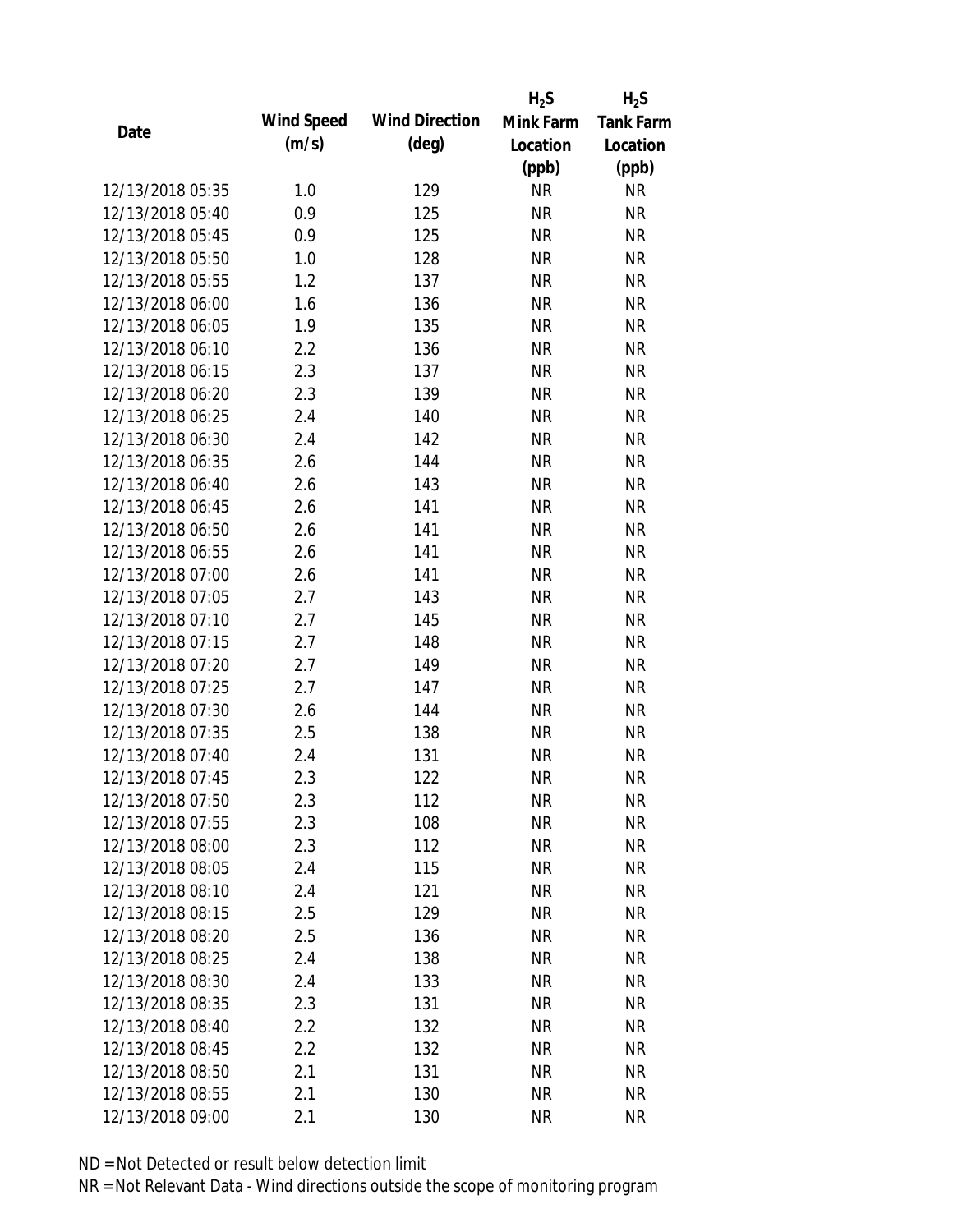|                  |            |                       | $H_2S$    | $H_2S$           |
|------------------|------------|-----------------------|-----------|------------------|
| Date             | Wind Speed | <b>Wind Direction</b> | Mink Farm | <b>Tank Farm</b> |
|                  | (m/s)      | $(\text{deg})$        | Location  | Location         |
|                  |            |                       | (ppb)     | (ppb)            |
| 12/13/2018 09:05 | 2.1        | 128                   | <b>NR</b> | <b>NR</b>        |
| 12/13/2018 09:10 | 2.1        | 121                   | <b>NR</b> | <b>NR</b>        |
| 12/13/2018 09:15 | 2.1        | 120                   | <b>NR</b> | <b>NR</b>        |
| 12/13/2018 09:20 | 2.2        | 121                   | <b>NR</b> | <b>NR</b>        |
| 12/13/2018 09:25 | 2.4        | 124                   | <b>NR</b> | <b>NR</b>        |
| 12/13/2018 09:30 | 2.5        | 125                   | <b>NR</b> | <b>NR</b>        |
| 12/13/2018 09:35 | 2.5        | 127                   | <b>NR</b> | <b>NR</b>        |
| 12/13/2018 09:40 | 2.5        | 128                   | <b>NR</b> | <b>NR</b>        |
| 12/13/2018 09:45 | 2.5        | 125                   | <b>NR</b> | <b>NR</b>        |
| 12/13/2018 09:50 | 2.5        | 119                   | <b>NR</b> | <b>NR</b>        |
| 12/13/2018 09:55 | 2.4        | 114                   | <b>NR</b> | <b>NR</b>        |
| 12/13/2018 10:00 | 2.4        | 110                   | <b>NR</b> | <b>NR</b>        |
| 12/13/2018 10:05 | 2.5        | 107                   | <b>NR</b> | <b>NR</b>        |
| 12/13/2018 10:10 | 2.6        | 106                   | <b>NR</b> | <b>NR</b>        |
| 12/13/2018 10:15 | 2.5        | 104                   | <b>NR</b> | <b>NR</b>        |
| 12/13/2018 10:20 | 2.7        | 104                   | <b>NR</b> | <b>NR</b>        |
| 12/13/2018 10:25 | 2.8        | 102                   | <b>NR</b> | <b>NR</b>        |
| 12/13/2018 10:30 | 2.8        | 98                    | <b>NR</b> | <b>NR</b>        |
| 12/13/2018 10:35 | 2.8        | 94                    | <b>NR</b> | <b>NR</b>        |
| 12/13/2018 10:40 | 3.0        | 94                    | <b>NR</b> | <b>NR</b>        |
| 12/13/2018 10:45 | 3.2        | 97                    | <b>NR</b> | <b>NR</b>        |
| 12/13/2018 10:50 | 3.3        | 102                   | <b>NR</b> | <b>NR</b>        |
| 12/13/2018 10:55 | 3.4        | 107                   | <b>NR</b> | <b>NR</b>        |
| 12/13/2018 11:00 | 3.5        | 113                   | <b>NR</b> | <b>NR</b>        |
| 12/13/2018 11:05 | 3.6        | 120                   | <b>NR</b> | <b>NR</b>        |
| 12/13/2018 11:10 | 3.6        | 122                   | <b>NR</b> | <b>NR</b>        |
| 12/13/2018 11:15 | 3.6        | 123                   | <b>NR</b> | <b>NR</b>        |
| 12/13/2018 11:20 | 3.6        | 123                   | <b>NR</b> | <b>NR</b>        |
| 12/13/2018 11:25 | 3.6        | 125                   | <b>NR</b> | <b>NR</b>        |
| 12/13/2018 11:30 | 3.7        | 128                   | NR        | <b>NR</b>        |
| 12/13/2018 11:35 | 3.9        | 128                   | <b>NR</b> | <b>NR</b>        |
| 12/13/2018 11:40 | 4.0        | 129                   | <b>NR</b> | <b>NR</b>        |
| 12/13/2018 11:45 | 3.9        | 131                   | <b>NR</b> | <b>NR</b>        |
| 12/13/2018 11:50 | 4.0        | 134                   | <b>NR</b> | <b>NR</b>        |
| 12/13/2018 11:55 | 4.0        | 134                   | <b>NR</b> | <b>NR</b>        |
| 12/13/2018 12:00 | 4.0        | 133                   | <b>NR</b> | <b>NR</b>        |
| 12/13/2018 12:05 | 3.9        | 135                   | <b>NR</b> | <b>NR</b>        |
| 12/13/2018 12:10 | 3.9        | 140                   | <b>NR</b> | <b>NR</b>        |
| 12/13/2018 12:15 | 4.1        | 144                   | <b>NR</b> | <b>NR</b>        |
| 12/13/2018 12:20 | 4.2        | 147                   | <b>NR</b> | <b>NR</b>        |
| 12/13/2018 12:25 | 4.2        | 152                   | <b>NR</b> | <b>NR</b>        |
| 12/13/2018 12:30 | 4.2        | 157                   | <b>NR</b> | <b>NR</b>        |
|                  |            |                       |           |                  |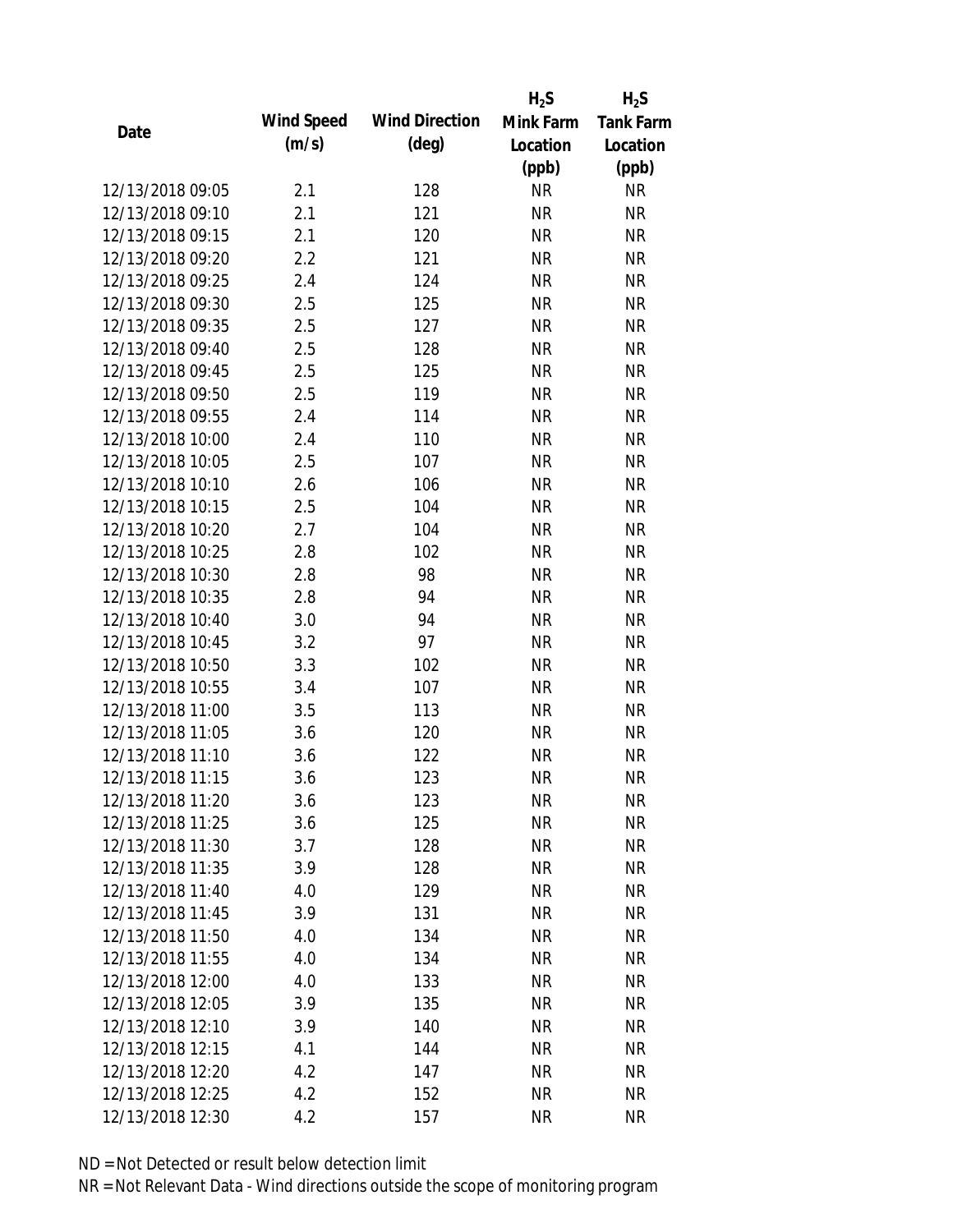|                  |            |                       | $H_2S$    | $H_2S$           |
|------------------|------------|-----------------------|-----------|------------------|
| Date             | Wind Speed | <b>Wind Direction</b> | Mink Farm | <b>Tank Farm</b> |
|                  | (m/s)      | $(\text{deg})$        | Location  | Location         |
|                  |            |                       | (ppb)     | (ppb)            |
| 12/13/2018 12:35 | 4.1        | 159                   | <b>NR</b> | <b>NR</b>        |
| 12/13/2018 12:40 | 4.1        | 160                   | <b>NR</b> | <b>NR</b>        |
| 12/13/2018 12:45 | 4.0        | 162                   | <b>NR</b> | <b>NR</b>        |
| 12/13/2018 12:50 | 4.1        | 164                   | <b>NR</b> | <b>NR</b>        |
| 12/13/2018 12:55 | 4.5        | 166                   | <b>NR</b> | <b>NR</b>        |
| 12/13/2018 13:00 | 4.8        | 167                   | <b>NR</b> | <b>NR</b>        |
| 12/13/2018 13:05 | 5.1        | 167                   | <b>NR</b> | <b>NR</b>        |
| 12/13/2018 13:10 | 5.1        | 167                   | <b>NR</b> | <b>NR</b>        |
| 12/13/2018 13:15 | 4.9        | 162                   | <b>NR</b> | <b>NR</b>        |
| 12/13/2018 13:20 | 4.6        | 159                   | <b>NR</b> | <b>NR</b>        |
| 12/13/2018 13:25 | 4.1        | 152                   | <b>NR</b> | <b>NR</b>        |
| 12/13/2018 13:30 | 3.7        | 146                   | <b>NR</b> | <b>NR</b>        |
| 12/13/2018 13:35 | 3.4        | 140                   | <b>NR</b> | <b>NR</b>        |
| 12/13/2018 13:40 | 3.1        | 131                   | <b>NR</b> | <b>NR</b>        |
| 12/13/2018 13:45 | 3.0        | 127                   | <b>NR</b> | <b>NR</b>        |
| 12/13/2018 13:50 | 2.9        | 118                   | <b>NR</b> | <b>NR</b>        |
| 12/13/2018 13:55 | 2.7        | 113                   | <b>NR</b> | <b>NR</b>        |
| 12/13/2018 14:00 | 2.5        | 110                   | <b>NR</b> | <b>NR</b>        |
| 12/13/2018 14:05 | 2.4        | 107                   | <b>NR</b> | <b>NR</b>        |
| 12/13/2018 14:10 | 2.3        | 105                   | <b>NR</b> | <b>NR</b>        |
| 12/13/2018 14:15 | 2.3        | 101                   | <b>NR</b> | <b>NR</b>        |
| 12/13/2018 14:20 | 2.3        | 99                    | <b>NR</b> | <b>NR</b>        |
| 12/13/2018 14:25 | 2.3        | 96                    | <b>NR</b> | <b>NR</b>        |
| 12/13/2018 14:30 | 2.3        | 90                    | <b>NR</b> | <b>NR</b>        |
| 12/13/2018 14:35 | 2.2        | 85                    | <b>NR</b> | <b>NR</b>        |
| 12/13/2018 14:40 | 2.3        | 84                    | <b>NR</b> | <b>NR</b>        |
| 12/13/2018 14:45 | 2.3        | 83                    | <b>NR</b> | <b>NR</b>        |
| 12/13/2018 14:50 | 2.4        | 86                    | <b>NR</b> | <b>NR</b>        |
| 12/13/2018 14:55 | 2.2        | 88                    | <b>NR</b> | <b>NR</b>        |
| 12/13/2018 15:00 | 2.2        | 88                    | NR        | <b>NR</b>        |
| 12/13/2018 15:05 | 2.3        | 88                    | <b>NR</b> | <b>NR</b>        |
| 12/13/2018 15:10 | 2.1        | 87                    | <b>NR</b> | <b>NR</b>        |
| 12/13/2018 15:15 | 2.0        | 87                    | <b>NR</b> | <b>NR</b>        |
| 12/13/2018 15:20 | 2.0        | 83                    | <b>NR</b> | <b>NR</b>        |
| 12/13/2018 15:25 | 2.1        | 81                    | <b>NR</b> | <b>NR</b>        |
| 12/13/2018 15:30 | 2.2        | 84                    | <b>NR</b> | <b>NR</b>        |
| 12/13/2018 15:35 | 2.2        | 84                    | <b>NR</b> | <b>NR</b>        |
| 12/13/2018 15:40 | 2.3        | 84                    | <b>NR</b> | <b>NR</b>        |
| 12/13/2018 15:45 | 2.4        | 85                    | <b>NR</b> | <b>NR</b>        |
| 12/13/2018 15:50 | 2.6        | 84                    | <b>NR</b> | <b>NR</b>        |
| 12/13/2018 15:55 | 2.6        | 80                    | <b>NR</b> | <b>NR</b>        |
| 12/13/2018 16:00 | 2.4        | 75                    | <b>NR</b> | <b>NR</b>        |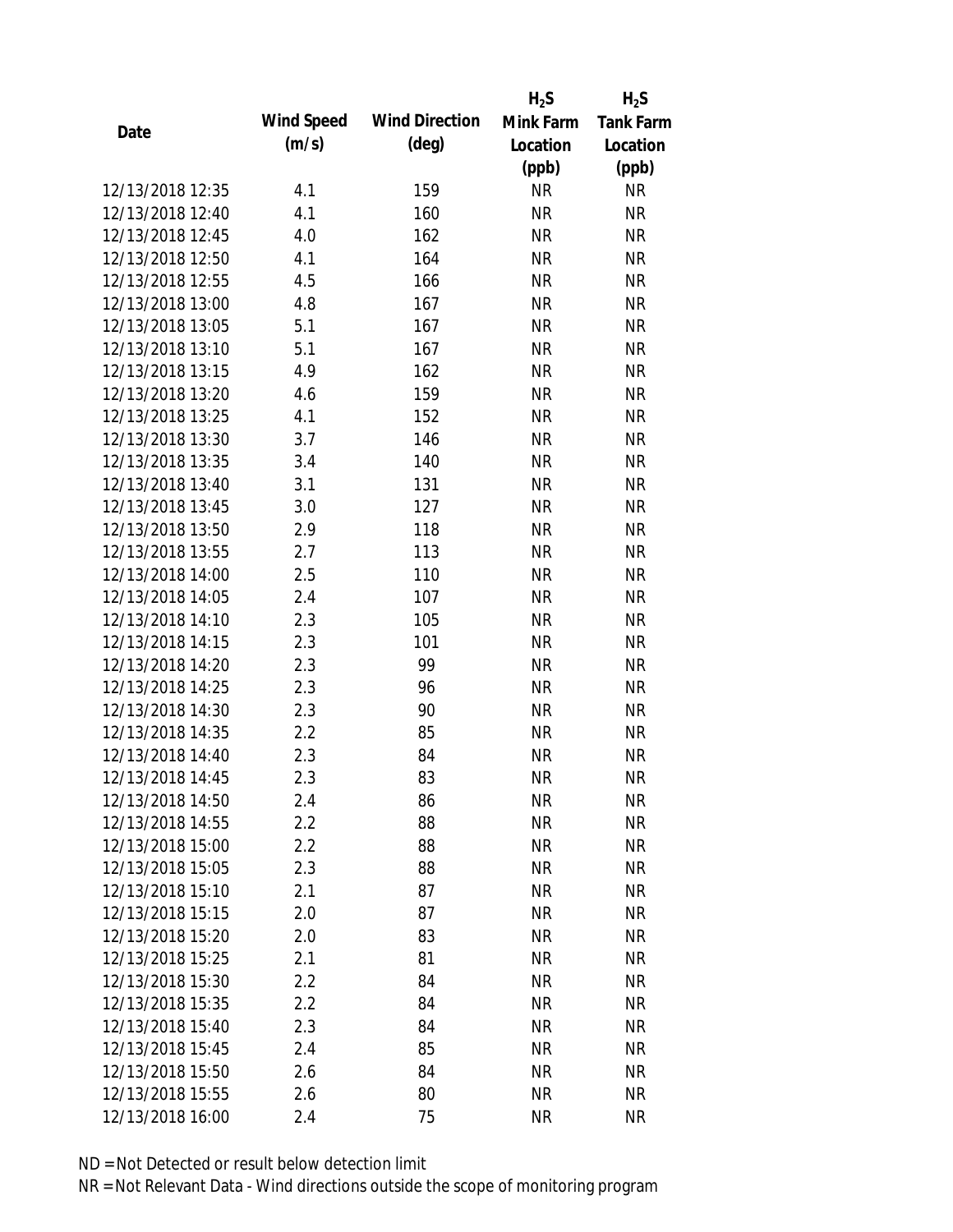|                  |            |                       | $H_2S$    | $H_2S$           |
|------------------|------------|-----------------------|-----------|------------------|
|                  | Wind Speed | <b>Wind Direction</b> | Mink Farm | <b>Tank Farm</b> |
| Date             | (m/s)      | $(\text{deg})$        | Location  | Location         |
|                  |            |                       | (ppb)     | (ppb)            |
| 12/13/2018 16:05 | 2.4        | 73                    | <b>NR</b> | <b>NR</b>        |
| 12/13/2018 16:10 | 2.3        | 74                    | <b>NR</b> | <b>NR</b>        |
| 12/13/2018 16:15 | 2.1        | 72                    | <b>NR</b> | <b>NR</b>        |
| 12/13/2018 16:20 | 1.8        | 69                    | <b>NR</b> | <b>NR</b>        |
| 12/13/2018 16:25 | 1.8        | 70                    | <b>NR</b> | <b>NR</b>        |
| 12/13/2018 16:30 | 1.9        | 73                    | <b>NR</b> | <b>NR</b>        |
| 12/13/2018 16:35 | 1.8        | 72                    | <b>NR</b> | <b>NR</b>        |
| 12/13/2018 16:40 | 1.8        | 71                    | <b>NR</b> | <b>NR</b>        |
| 12/13/2018 16:45 | 1.9        | 67                    | <b>NR</b> | <b>NR</b>        |
| 12/13/2018 16:50 | 2.0        | 66                    | <b>NR</b> | <b>NR</b>        |
| 12/13/2018 16:55 | 2.0        | 63                    | <b>NR</b> | <b>NR</b>        |
| 12/13/2018 17:00 | 1.8        | 60                    | <b>NR</b> | <b>NR</b>        |
| 12/13/2018 17:05 | 1.8        | 58                    | <b>NR</b> | <b>NR</b>        |
| 12/13/2018 17:10 | 1.8        | 57                    | <b>NR</b> | <b>NR</b>        |
| 12/13/2018 17:15 | 1.8        | 58                    | <b>NR</b> | <b>NR</b>        |
| 12/13/2018 17:20 | 1.7        | 59                    | <b>NR</b> | <b>NR</b>        |
| 12/13/2018 17:25 | 1.8        | 61                    | <b>NR</b> | <b>NR</b>        |
| 12/13/2018 17:30 | 2.0        | 63                    | <b>NR</b> | <b>NR</b>        |
| 12/13/2018 17:35 | 2.1        | 65                    | <b>NR</b> | <b>NR</b>        |
| 12/13/2018 17:40 | 2.2        | 66                    | <b>NR</b> | <b>NR</b>        |
| 12/13/2018 17:45 | 2.3        | 69                    | <b>NR</b> | <b>NR</b>        |
| 12/13/2018 17:50 | 2.4        | 71                    | <b>NR</b> | <b>NR</b>        |
| 12/13/2018 17:55 | 2.4        | 72                    | <b>NR</b> | <b>NR</b>        |
| 12/13/2018 18:00 | 2.4        | 73                    | <b>NR</b> | <b>NR</b>        |
| 12/13/2018 18:05 | 2.4        | 74                    | <b>NR</b> | <b>NR</b>        |
| 12/13/2018 18:10 | 2.4        | 77                    | <b>NR</b> | <b>NR</b>        |
| 12/13/2018 18:15 | 2.5        | 78                    | <b>NR</b> | <b>NR</b>        |
| 12/13/2018 18:20 | 2.6        | 79                    | <b>NR</b> | <b>NR</b>        |
| 12/13/2018 18:25 | 2.7        | 82                    | <b>NR</b> | <b>NR</b>        |
| 12/13/2018 18:30 | 2.7        | 82                    | <b>NR</b> | <b>NR</b>        |
| 12/13/2018 18:35 | 2.7        | 83                    | <b>NR</b> | <b>NR</b>        |
| 12/13/2018 18:40 | 2.7        | 83                    | <b>NR</b> | NR               |
| 12/13/2018 18:45 | 2.7        | 82                    | <b>NR</b> | NR               |
| 12/13/2018 18:50 | 2.6        | 82                    | <b>NR</b> | <b>NR</b>        |
| 12/13/2018 18:55 | 2.5        | 79                    | <b>NR</b> | <b>NR</b>        |
| 12/13/2018 19:00 | 2.5        | 77                    | NR        | NR               |
| 12/13/2018 19:05 | 2.5        | 76                    | <b>NR</b> | <b>NR</b>        |
| 12/13/2018 19:10 | 2.4        | 74                    | <b>NR</b> | <b>NR</b>        |
| 12/13/2018 19:15 | 2.3        | 72                    | <b>NR</b> | <b>NR</b>        |
| 12/13/2018 19:20 | 2.4        | 71                    | <b>NR</b> | NR               |
| 12/13/2018 19:25 | 2.3        | 70                    | <b>NR</b> | <b>NR</b>        |
| 12/13/2018 19:30 | 2.3        | 69                    | <b>NR</b> | <b>NR</b>        |
|                  |            |                       |           |                  |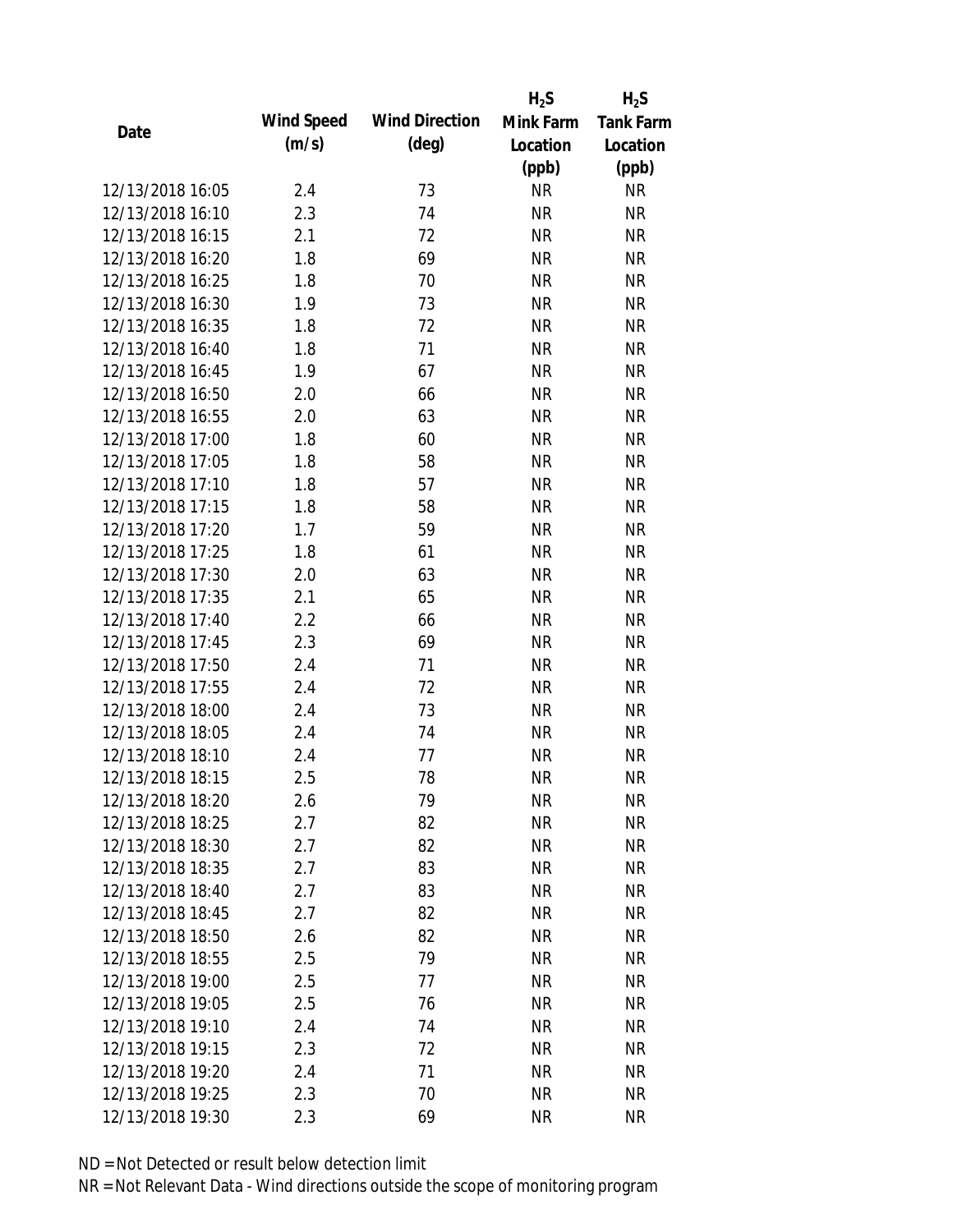|                                      |            |                       | $H_2S$    | $H_2S$           |
|--------------------------------------|------------|-----------------------|-----------|------------------|
| Date                                 | Wind Speed | <b>Wind Direction</b> | Mink Farm | <b>Tank Farm</b> |
|                                      | (m/s)      | $(\text{deg})$        | Location  | Location         |
|                                      |            |                       | (ppb)     | (ppb)            |
| 12/13/2018 19:35                     | 2.3        | 68                    | <b>NR</b> | NR               |
| 12/13/2018 19:40                     | 2.3        | 68                    | <b>NR</b> | <b>NR</b>        |
| 12/13/2018 19:45                     | 2.2        | 67                    | <b>NR</b> | <b>NR</b>        |
| 12/13/2018 19:50                     | 2.2        | 66                    | <b>NR</b> | <b>NR</b>        |
| 12/13/2018 19:55                     | 2.3        | 66                    | <b>NR</b> | <b>NR</b>        |
| 12/13/2018 20:00                     | 2.3        | 67                    | <b>NR</b> | <b>NR</b>        |
| 12/13/2018 20:05                     | 2.3        | 70                    | <b>NR</b> | <b>NR</b>        |
| 12/13/2018 20:10                     | 2.4        | 72                    | <b>NR</b> | <b>NR</b>        |
| 12/13/2018 20:15                     | 2.4        | 72                    | <b>NR</b> | <b>NR</b>        |
| 12/13/2018 20:20                     | 2.3        | 74                    | <b>NR</b> | <b>NR</b>        |
| 12/13/2018 20:25                     | 2.3        | 75                    | <b>NR</b> | <b>NR</b>        |
| 12/13/2018 20:30                     | 2.2        | 76                    | <b>NR</b> | <b>NR</b>        |
| 12/13/2018 20:35                     | 2.1        | 74                    | <b>NR</b> | <b>NR</b>        |
| 12/13/2018 20:40                     | 2.0        | 70                    | <b>NR</b> | <b>NR</b>        |
| 12/13/2018 20:45                     | 2.0        | 68                    | <b>NR</b> | <b>NR</b>        |
| 12/13/2018 20:50                     | 2.0        | 65                    | <b>NR</b> | <b>NR</b>        |
| 12/13/2018 20:55                     | 2.0        | 62                    | <b>NR</b> | <b>NR</b>        |
| 12/13/2018 21:00                     | 2.0        | 60                    | <b>NR</b> | <b>NR</b>        |
| 12/13/2018 21:05                     | 1.9        | 59                    | <b>NR</b> | <b>NR</b>        |
| 12/13/2018 21:10                     | 1.8        | 61                    | <b>NR</b> | <b>NR</b>        |
| 12/13/2018 21:15                     | 1.7        | 62                    | <b>NR</b> | <b>NR</b>        |
| 12/13/2018 21:20                     | 1.7        | 64                    | <b>NR</b> | <b>NR</b>        |
| 12/13/2018 21:25                     | 1.6        | 65                    | <b>NR</b> | <b>NR</b>        |
| 12/13/2018 21:30                     | 1.6        | 65                    | <b>NR</b> | <b>NR</b>        |
| 12/13/2018 21:35                     | 1.6        | 66                    | <b>NR</b> | <b>NR</b>        |
| 12/13/2018 21:40                     | 1.5        | 68                    | <b>NR</b> | <b>NR</b>        |
| 12/13/2018 21:45                     | 1.5        | 69                    | <b>NR</b> | <b>NR</b>        |
| 12/13/2018 21:50                     | 1.5        | 69                    | <b>NR</b> | <b>NR</b>        |
| 12/13/2018 21:55                     | 1.6        | 71                    | <b>NR</b> | <b>NR</b>        |
| 12/13/2018 22:00                     | 1.6        | 75                    | <b>NR</b> | <b>NR</b>        |
| 12/13/2018 22:05                     | 1.6        | 77                    | <b>NR</b> | <b>NR</b>        |
| 12/13/2018 22:10                     | 1.8        | 77                    | <b>NR</b> | <b>NR</b>        |
| 12/13/2018 22:15                     | 1.8        | 78                    | <b>NR</b> | <b>NR</b>        |
| 12/13/2018 22:20                     | 1.8        | 79                    | <b>NR</b> | <b>NR</b>        |
| 12/13/2018 22:25                     | 1.8        | 78                    | <b>NR</b> | NR               |
|                                      |            |                       |           |                  |
| 12/13/2018 22:30<br>12/13/2018 22:35 | 1.7<br>1.7 | 77<br>75              | <b>NR</b> | <b>NR</b>        |
|                                      |            |                       | <b>NR</b> | NR               |
| 12/13/2018 22:40                     | 1.6        | 72                    | <b>NR</b> | NR               |
| 12/13/2018 22:45                     | 1.5        | 69                    | <b>NR</b> | NR               |
| 12/13/2018 22:50                     | 1.4        | 67                    | <b>NR</b> | NR               |
| 12/13/2018 22:55                     | 1.4        | 65                    | <b>NR</b> | <b>NR</b>        |
| 12/13/2018 23:00                     | 1.4        | 64                    | <b>NR</b> | <b>NR</b>        |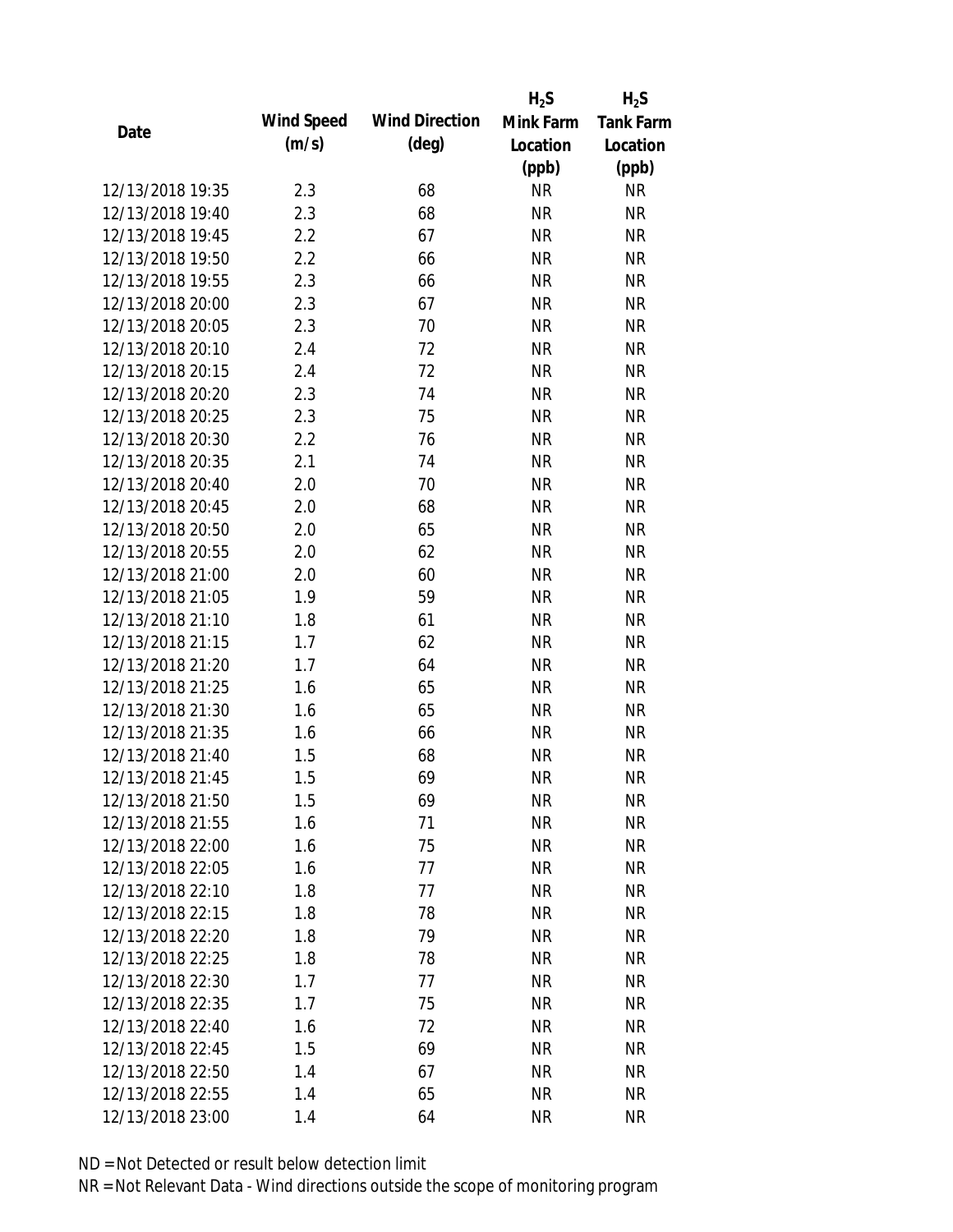|                  |            |                       | $H_2S$    | $H_2S$           |
|------------------|------------|-----------------------|-----------|------------------|
| Date             | Wind Speed | <b>Wind Direction</b> | Mink Farm | <b>Tank Farm</b> |
|                  | (m/s)      | $(\text{deg})$        | Location  | Location         |
|                  |            |                       | (ppb)     | (ppb)            |
| 12/13/2018 23:05 | 1.4        | 63                    | <b>NR</b> | <b>NR</b>        |
| 12/13/2018 23:10 | 1.4        | 61                    | <b>NR</b> | <b>NR</b>        |
| 12/13/2018 23:15 | 1.5        | 57                    | <b>NR</b> | <b>NR</b>        |
| 12/13/2018 23:20 | 1.5        | 52                    | <b>NR</b> | <b>NR</b>        |
| 12/13/2018 23:25 | 1.5        | 48                    | <b>NR</b> | <b>NR</b>        |
| 12/13/2018 23:30 | 1.4        | 44                    | <b>NR</b> | <b>NR</b>        |
| 12/13/2018 23:35 | 1.4        | 41                    | <b>NR</b> | <b>NR</b>        |
| 12/13/2018 23:40 | 1.4        | 41                    | <b>NR</b> | <b>NR</b>        |
| 12/13/2018 23:45 | 1.3        | 42                    | <b>NR</b> | <b>NR</b>        |
| 12/13/2018 23:50 | 1.3        | 49                    | <b>NR</b> | <b>NR</b>        |
| 12/13/2018 23:55 | 1.3        | 52                    | <b>NR</b> | <b>NR</b>        |
| 12/13/2018 24:00 | 1.4        | 55                    | <b>NR</b> | <b>NR</b>        |
| 12/14/2018 00:05 | 1.4        | 55                    | <b>NR</b> | <b>NR</b>        |
| 12/14/2018 00:10 | 1.5        | 56                    | <b>NR</b> | <b>NR</b>        |
| 12/14/2018 00:15 | 1.6        | 58                    | <b>NR</b> | <b>NR</b>        |
| 12/14/2018 00:20 | 1.8        | 54                    | <b>NR</b> | <b>NR</b>        |
| 12/14/2018 00:25 | 1.9        | 53                    | <b>NR</b> | <b>NR</b>        |
| 12/14/2018 00:30 | 2.1        | 52                    | <b>NR</b> | <b>NR</b>        |
| 12/14/2018 00:35 | 2.1        | 53                    | <b>NR</b> | <b>NR</b>        |
| 12/14/2018 00:40 | 2.1        | 53                    | <b>NR</b> | <b>NR</b>        |
| 12/14/2018 00:45 | 2.1        | 53                    | <b>NR</b> | <b>NR</b>        |
| 12/14/2018 00:50 | 2.1        | 54                    | <b>NR</b> | <b>NR</b>        |
| 12/14/2018 00:55 | 2.1        | 55                    | <b>NR</b> | <b>NR</b>        |
| 12/14/2018 01:00 | 2.0        | 57                    | <b>NR</b> | <b>NR</b>        |
| 12/14/2018 01:05 | 2.0        | 57                    | <b>NR</b> | <b>NR</b>        |
| 12/14/2018 01:10 | 2.0        | 58                    | <b>NR</b> | <b>NR</b>        |
| 12/14/2018 01:15 | 2.0        | 58                    | <b>NR</b> | <b>NR</b>        |
| 12/14/2018 01:20 | 1.9        | 59                    | <b>NR</b> | <b>NR</b>        |
| 12/14/2018 01:25 | 1.9        | 59                    | <b>NR</b> | <b>NR</b>        |
| 12/14/2018 01:30 | 1.9        | 60                    | <b>NR</b> | <b>NR</b>        |
| 12/14/2018 01:35 | 1.9        | 61                    | <b>NR</b> | <b>NR</b>        |
| 12/14/2018 01:40 | 1.8        | 62                    | <b>NR</b> | <b>NR</b>        |
| 12/14/2018 01:45 | 1.7        | 65                    | <b>NR</b> | <b>NR</b>        |
| 12/14/2018 01:50 | 1.7        | 66                    | <b>NR</b> | <b>NR</b>        |
| 12/14/2018 01:55 | 1.7        | 67                    | <b>NR</b> | <b>NR</b>        |
| 12/14/2018 02:00 | 1.7        | 70                    | <b>NR</b> | <b>NR</b>        |
| 12/14/2018 02:05 | 1.7        | 72                    | <b>NR</b> | <b>NR</b>        |
| 12/14/2018 02:10 | 1.7        | 74                    | <b>NR</b> | <b>NR</b>        |
| 12/14/2018 02:15 | 1.8        | 75                    | <b>NR</b> | <b>NR</b>        |
| 12/14/2018 02:20 | 1.9        | 76                    | <b>NR</b> | <b>NR</b>        |
| 12/14/2018 02:25 | 1.8        | 78                    | <b>NR</b> | <b>NR</b>        |
| 12/14/2018 02:30 | 2.0        | 80                    | <b>NR</b> | <b>NR</b>        |
|                  |            |                       |           |                  |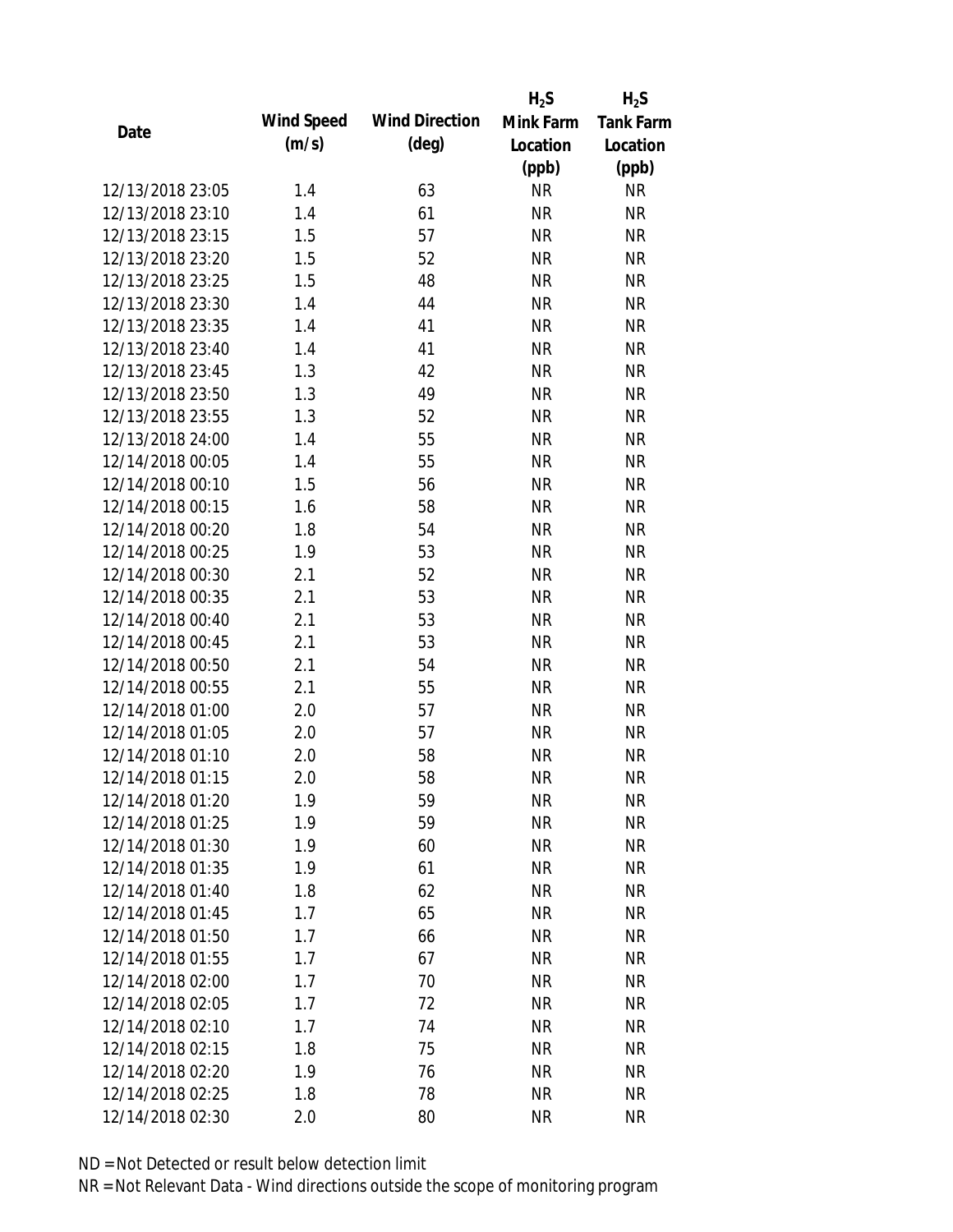|                  |            |                       | $H_2S$         | $H_2S$           |
|------------------|------------|-----------------------|----------------|------------------|
|                  | Wind Speed | <b>Wind Direction</b> | Mink Farm      | <b>Tank Farm</b> |
| Date             | (m/s)      | $(\text{deg})$        | Location       | Location         |
|                  |            |                       | (ppb)          | (ppb)            |
| 12/14/2018 02:35 | 2.0        | 79                    | <b>NR</b>      | <b>NR</b>        |
| 12/14/2018 02:40 | 2.0        | 76                    | <b>NR</b>      | <b>NR</b>        |
| 12/14/2018 02:45 | 2.0        | 71                    | <b>NR</b>      | <b>NR</b>        |
| 12/14/2018 02:50 | 1.9        | 67                    | <b>NR</b>      | <b>NR</b>        |
| 12/14/2018 02:55 | 1.9        | 62                    | <b>NR</b>      | <b>NR</b>        |
| 12/14/2018 03:00 | 1.8        | 56                    | <b>NR</b>      | <b>NR</b>        |
| 12/14/2018 03:05 | 1.8        | 49                    | <b>NR</b>      | <b>NR</b>        |
| 12/14/2018 03:10 | 1.9        | 47                    | <b>NR</b>      | <b>NR</b>        |
| 12/14/2018 03:15 | 1.8        | 46                    | <b>NR</b>      | <b>NR</b>        |
| 12/14/2018 03:20 | 1.9        | 44                    | <b>NR</b>      | <b>NR</b>        |
| 12/14/2018 03:25 | 1.9        | 42                    | <b>NR</b>      | <b>NR</b>        |
| 12/14/2018 03:30 | 1.9        | 39                    | 1              | <b>NR</b>        |
| 12/14/2018 03:35 | 1.9        | 39                    | $\mathbf{1}$   | <b>NR</b>        |
| 12/14/2018 03:40 | 1.9        | 37                    | 1              | <b>NR</b>        |
| 12/14/2018 03:45 | 2.0        | 35                    | $\overline{2}$ | <b>NR</b>        |
| 12/14/2018 03:50 | 2.0        | 33                    | $\overline{2}$ | <b>NR</b>        |
| 12/14/2018 03:55 | 2.0        | 29                    | $\overline{2}$ | <b>NR</b>        |
| 12/14/2018 04:00 | 2.0        | 27                    | $\overline{2}$ | <b>NR</b>        |
| 12/14/2018 04:05 | 2.1        | 27                    | $\overline{2}$ | <b>NR</b>        |
| 12/14/2018 04:10 | 2.1        | 26                    | $\overline{2}$ | <b>NR</b>        |
| 12/14/2018 04:15 | 2.1        | 26                    | $\overline{2}$ | <b>NR</b>        |
| 12/14/2018 04:20 | 2.1        | 27                    | $\overline{2}$ | <b>NR</b>        |
| 12/14/2018 04:25 | 2.0        | 29                    | $\overline{2}$ | <b>NR</b>        |
| 12/14/2018 04:30 | 2.0        | 29                    | $\overline{2}$ | <b>NR</b>        |
| 12/14/2018 04:35 | 2.0        | 28                    | $\overline{2}$ | <b>NR</b>        |
| 12/14/2018 04:40 | 2.0        | 28                    | $\overline{2}$ | <b>NR</b>        |
| 12/14/2018 04:45 | 2.0        | 28                    | $\overline{2}$ | <b>NR</b>        |
| 12/14/2018 04:50 | 1.9        | 29                    | $\overline{2}$ | <b>NR</b>        |
| 12/14/2018 04:55 | 1.8        | 29                    | $\overline{2}$ | <b>NR</b>        |
| 12/14/2018 05:00 | 1.8        | 30                    | $\overline{2}$ | <b>NR</b>        |
| 12/14/2018 05:05 | 1.8        | 30                    | $\overline{2}$ | <b>NR</b>        |
| 12/14/2018 05:10 | 1.8        | 28                    | $\overline{2}$ | <b>NR</b>        |
| 12/14/2018 05:15 | 1.7        | 24                    | $\overline{2}$ | <b>NR</b>        |
| 12/14/2018 05:20 | 1.8        | 21                    | $\overline{2}$ | <b>NR</b>        |
| 12/14/2018 05:25 | 1.9        | 21                    | $\overline{2}$ | <b>NR</b>        |
| 12/14/2018 05:30 | 1.9        | 23                    | $\overline{2}$ | <b>NR</b>        |
| 12/14/2018 05:35 | 1.9        | 24                    | $\overline{2}$ | <b>NR</b>        |
| 12/14/2018 05:40 | 1.9        | 27                    | $\overline{2}$ | <b>NR</b>        |
| 12/14/2018 05:45 | 1.9        | 33                    | $\overline{2}$ | <b>NR</b>        |
| 12/14/2018 05:50 | 1.8        | 36                    | $\overline{2}$ | <b>NR</b>        |
| 12/14/2018 05:55 | 1.7        | 36                    | $\overline{2}$ | <b>NR</b>        |
| 12/14/2018 06:00 | $1.7$      | 35                    | 1              | <b>NR</b>        |
|                  |            |                       |                |                  |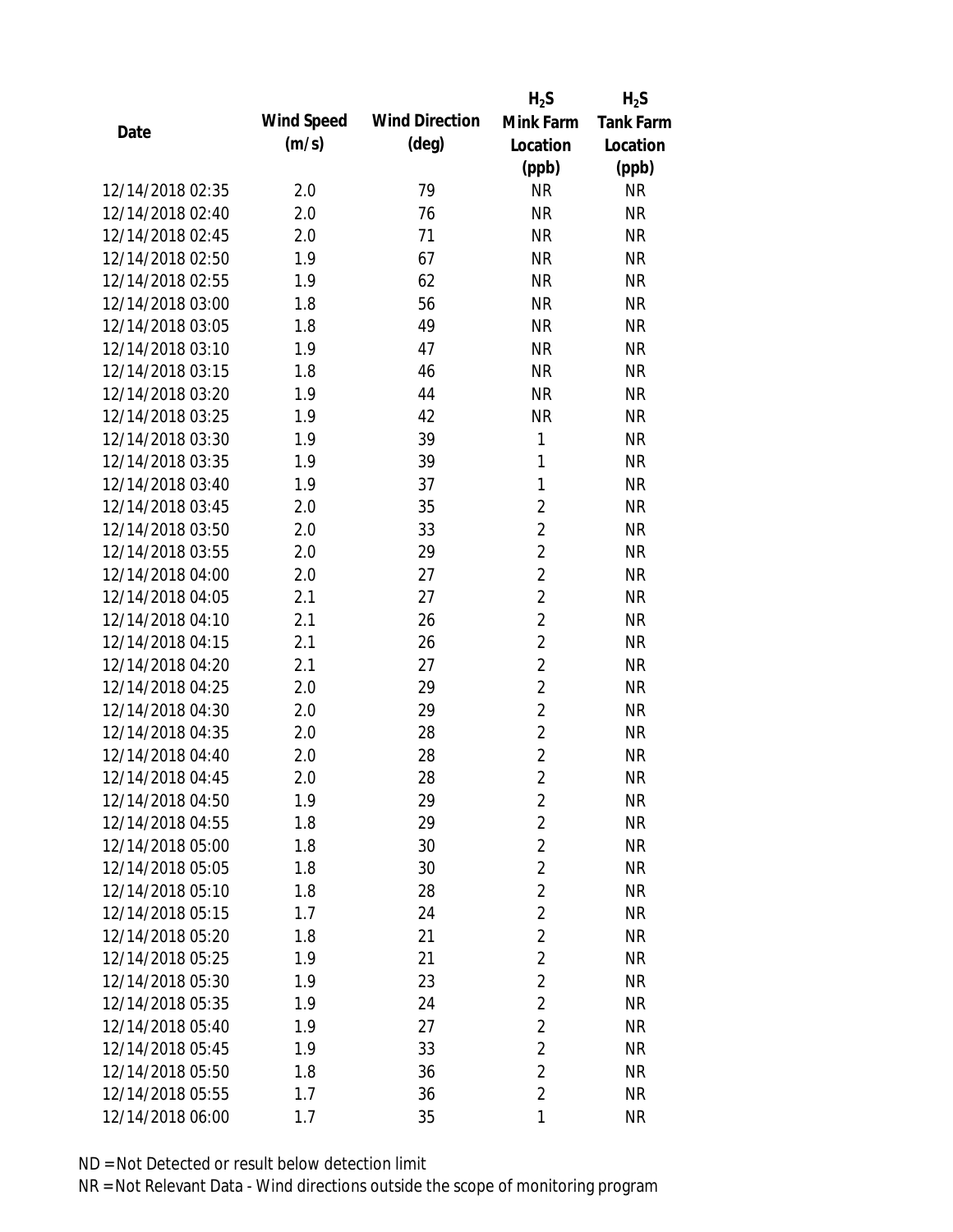|                  |            |                       | $H_2S$         | $H_2S$           |
|------------------|------------|-----------------------|----------------|------------------|
|                  | Wind Speed | <b>Wind Direction</b> | Mink Farm      | <b>Tank Farm</b> |
| Date             | (m/s)      | $(\text{deg})$        | Location       | Location         |
|                  |            |                       | (ppb)          | (ppb)            |
| 12/14/2018 06:05 | 1.7        | 33                    | 1              | <b>NR</b>        |
| 12/14/2018 06:10 | 1.7        | 29                    | 1              | <b>NR</b>        |
| 12/14/2018 06:15 | 1.8        | 24                    | 1              | <b>NR</b>        |
| 12/14/2018 06:20 | 1.9        | 21                    | 1              | <b>NR</b>        |
| 12/14/2018 06:25 | 2.0        | 20                    | 1              | <b>NR</b>        |
| 12/14/2018 06:30 | 2.0        | 20                    | 1              | <b>NR</b>        |
| 12/14/2018 06:35 | 2.0        | 21                    | 1              | <b>NR</b>        |
| 12/14/2018 06:40 | 2.0        | 23                    | 1              | <b>NR</b>        |
| 12/14/2018 06:45 | 2.1        | 24                    | $\overline{2}$ | <b>NR</b>        |
| 12/14/2018 06:50 | 2.1        | 23                    | $\overline{2}$ | <b>NR</b>        |
| 12/14/2018 06:55 | 2.2        | 23                    | $\overline{2}$ | <b>NR</b>        |
| 12/14/2018 07:00 | 2.3        | 20                    | $\overline{2}$ | <b>NR</b>        |
| 12/14/2018 07:05 | 2.4        | 16                    | $\overline{2}$ | <b>NR</b>        |
| 12/14/2018 07:10 | 2.5        | 13                    | $\overline{2}$ | <b>NR</b>        |
| 12/14/2018 07:15 | 2.7        | 13                    | $\overline{2}$ | <b>NR</b>        |
| 12/14/2018 07:20 | 2.8        | 13                    | $\overline{2}$ | <b>NR</b>        |
| 12/14/2018 07:25 | 2.8        | 11                    | $\mathbf{1}$   | <b>NR</b>        |
| 12/14/2018 07:30 | 2.8        | 13                    | 1              | <b>NR</b>        |
| 12/14/2018 07:35 | 2.8        | 15                    | 1              | <b>NR</b>        |
| 12/14/2018 07:40 | 2.9        | 16                    | 1              | <b>NR</b>        |
| 12/14/2018 07:45 | 2.7        | 21                    | 1              | <b>NR</b>        |
| 12/14/2018 07:50 | 2.6        | 23                    | 1              | <b>NR</b>        |
| 12/14/2018 07:55 | 2.6        | 25                    | 1              | <b>NR</b>        |
| 12/14/2018 08:00 | 2.6        | 24                    | 1              | <b>NR</b>        |
| 12/14/2018 08:05 | 2.7        | 23                    | 1              | <b>NR</b>        |
| 12/14/2018 08:10 | 2.7        | 23                    | 1              | <b>NR</b>        |
| 12/14/2018 08:15 | 2.8        | 18                    | 1              | <b>NR</b>        |
| 12/14/2018 08:20 | 2.9        | 16                    | 1              | <b>NR</b>        |
| 12/14/2018 08:25 | 2.9        | 17                    | 1              | <b>NR</b>        |
| 12/14/2018 08:30 | 3.0        | 18                    | 1              | <b>NR</b>        |
| 12/14/2018 08:35 | 3.0        | 23                    | 1              | <b>NR</b>        |
| 12/14/2018 08:40 | 2.9        | 26                    | 1              | <b>NR</b>        |
| 12/14/2018 08:45 | 2.8        | 30                    | 1              | <b>NR</b>        |
| 12/14/2018 08:50 | 2.7        | 34                    | 1              | <b>NR</b>        |
| 12/14/2018 08:55 | 2.6        | 36                    | 1              | <b>NR</b>        |
| 12/14/2018 09:00 | 2.6        | 37                    | 1              | <b>NR</b>        |
| 12/14/2018 09:05 | 2.8        | 34                    | 1              | <b>NR</b>        |
| 12/14/2018 09:10 | 2.9        | 33                    | 1              | <b>NR</b>        |
| 12/14/2018 09:15 | 3.3        | 30                    | 1              | <b>NR</b>        |
| 12/14/2018 09:20 | 3.5        | 28                    | 1              | <b>NR</b>        |
| 12/14/2018 09:25 | 3.7        | 29                    | 1              | <b>NR</b>        |
| 12/14/2018 09:30 | 3.7        | 30                    | 1              | <b>NR</b>        |
|                  |            |                       |                |                  |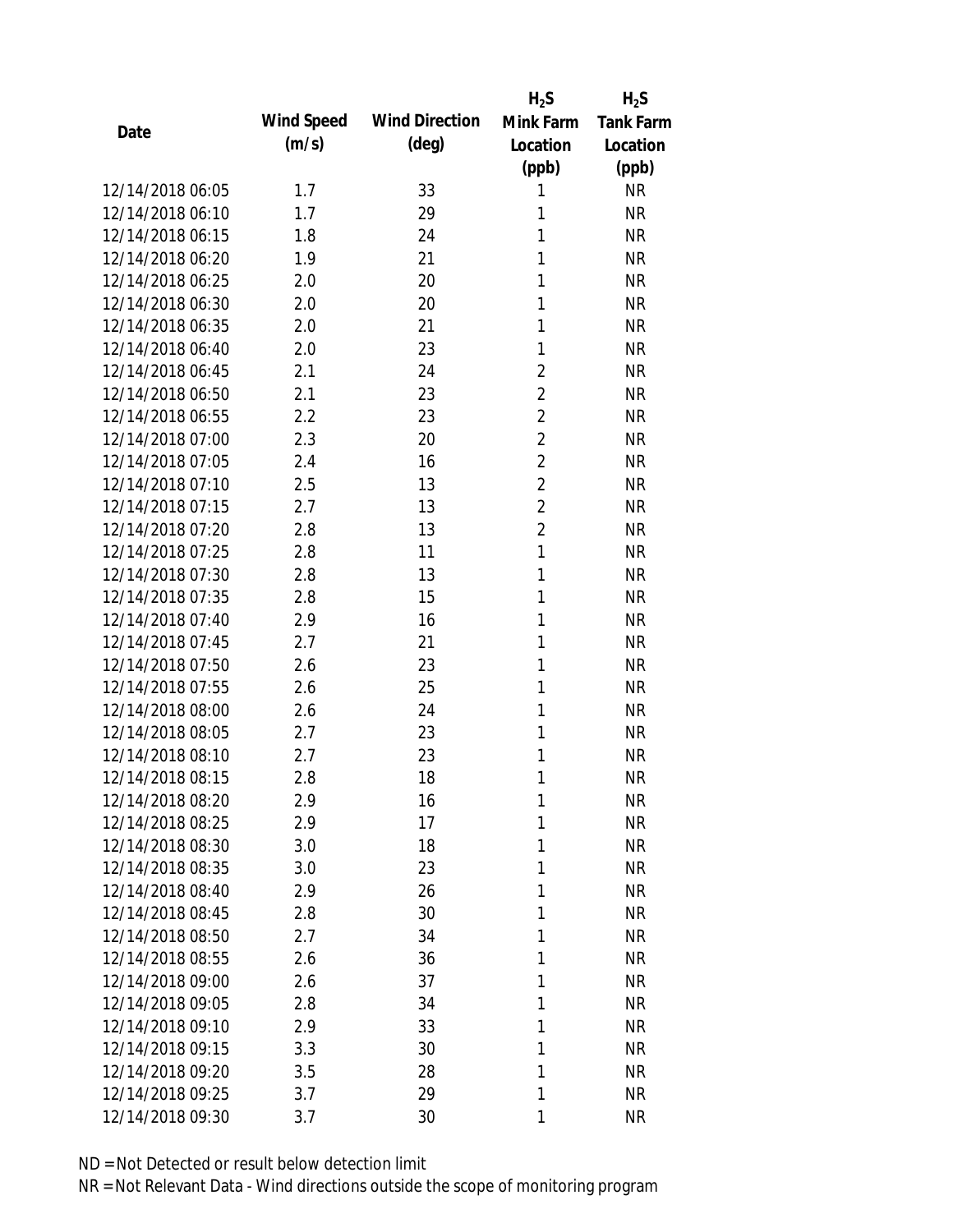|                  |            |                       | $H_2S$         | $H_2S$           |
|------------------|------------|-----------------------|----------------|------------------|
| Date             | Wind Speed | <b>Wind Direction</b> | Mink Farm      | <b>Tank Farm</b> |
|                  | (m/s)      | $(\text{deg})$        | Location       | Location         |
|                  |            |                       | (ppb)          | (ppb)            |
| 12/14/2018 09:35 | 3.9        | 31                    | 1              | <b>NR</b>        |
| 12/14/2018 09:40 | 4.0        | 30                    | 1              | <b>NR</b>        |
| 12/14/2018 09:45 | 4.0        | 28                    | 1              | <b>NR</b>        |
| 12/14/2018 09:50 | 4.1        | 29                    | 1              | <b>NR</b>        |
| 12/14/2018 09:55 | 4.1        | 27                    | 1              | <b>NR</b>        |
| 12/14/2018 10:00 | 4.3        | 25                    | 1              | <b>NR</b>        |
| 12/14/2018 10:05 | 4.2        | 25                    | 1              | <b>NR</b>        |
| 12/14/2018 10:10 | 4.0        | 26                    | 1              | <b>NR</b>        |
| 12/14/2018 10:15 | 3.8        | 28                    | 1              | <b>NR</b>        |
| 12/14/2018 10:20 | 3.7        | 28                    | 1              | <b>NR</b>        |
| 12/14/2018 10:25 | 3.5        | 28                    | $\overline{2}$ | <b>NR</b>        |
| 12/14/2018 10:30 | 3.3        | 28                    | $\overline{2}$ | <b>NR</b>        |
| 12/14/2018 10:35 | 3.2        | 27                    | $\overline{2}$ | <b>NR</b>        |
| 12/14/2018 10:40 | 3.2        | 29                    | $\overline{2}$ | <b>NR</b>        |
| 12/14/2018 10:45 | 3.2        | 30                    | $\overline{2}$ | <b>NR</b>        |
| 12/14/2018 10:50 | 3.2        | 31                    | $\mathbf{1}$   | <b>NR</b>        |
| 12/14/2018 10:55 | 3.2        | 32                    | 1              | <b>NR</b>        |
| 12/14/2018 11:00 | 3.1        | 32                    | 1              | <b>NR</b>        |
| 12/14/2018 11:05 | 3.0        | 32                    | 1              | <b>NR</b>        |
| 12/14/2018 11:10 | 3.2        | 30                    | 1              | <b>NR</b>        |
| 12/14/2018 11:15 | 3.2        | 30                    | 1              | <b>NR</b>        |
| 12/14/2018 11:20 | 3.2        | 29                    | 1              | <b>NR</b>        |
| 12/14/2018 11:25 | 3.3        | 30                    | 1              | <b>NR</b>        |
| 12/14/2018 11:30 | 3.3        | 31                    | 1              | <b>NR</b>        |
| 12/14/2018 11:35 | 3.3        | 34                    | 1              | <b>NR</b>        |
| 12/14/2018 11:40 | 3.1        | 35                    | 1              | <b>NR</b>        |
| 12/14/2018 11:45 | 2.9        | 37                    | 1              | <b>NR</b>        |
| 12/14/2018 11:50 | 2.7        | 41                    | <b>NR</b>      | <b>NR</b>        |
| 12/14/2018 11:55 | 2.4        | 44                    | <b>NR</b>      | <b>NR</b>        |
| 12/14/2018 12:00 | 2.4        | 48                    | <b>NR</b>      | <b>NR</b>        |
| 12/14/2018 12:05 | 2.3        | 50                    | <b>NR</b>      | <b>NR</b>        |
| 12/14/2018 12:10 | 2.4        | 51                    | <b>NR</b>      | <b>NR</b>        |
| 12/14/2018 12:15 | 2.6        | 51                    | <b>NR</b>      | <b>NR</b>        |
| 12/14/2018 12:20 | 2.8        | 48                    | <b>NR</b>      | <b>NR</b>        |
| 12/14/2018 12:25 | 3.0        | 42                    | <b>NR</b>      | <b>NR</b>        |
| 12/14/2018 12:30 | 3.0        | 39                    | 1              | <b>NR</b>        |
| 12/14/2018 12:35 | 3.1        | 33                    | 1              | <b>NR</b>        |
| 12/14/2018 12:40 | 3.0        | 31                    | $\overline{2}$ | <b>NR</b>        |
| 12/14/2018 12:45 | 2.8        | 28                    | $\overline{2}$ | <b>NR</b>        |
| 12/14/2018 12:50 | 2.7        | 25                    | $\overline{2}$ | <b>NR</b>        |
| 12/14/2018 12:55 | 2.7        | 24                    | $\overline{2}$ | <b>NR</b>        |
| 12/14/2018 13:00 |            | 23                    | 2              | <b>NR</b>        |
|                  | 2.7        |                       |                |                  |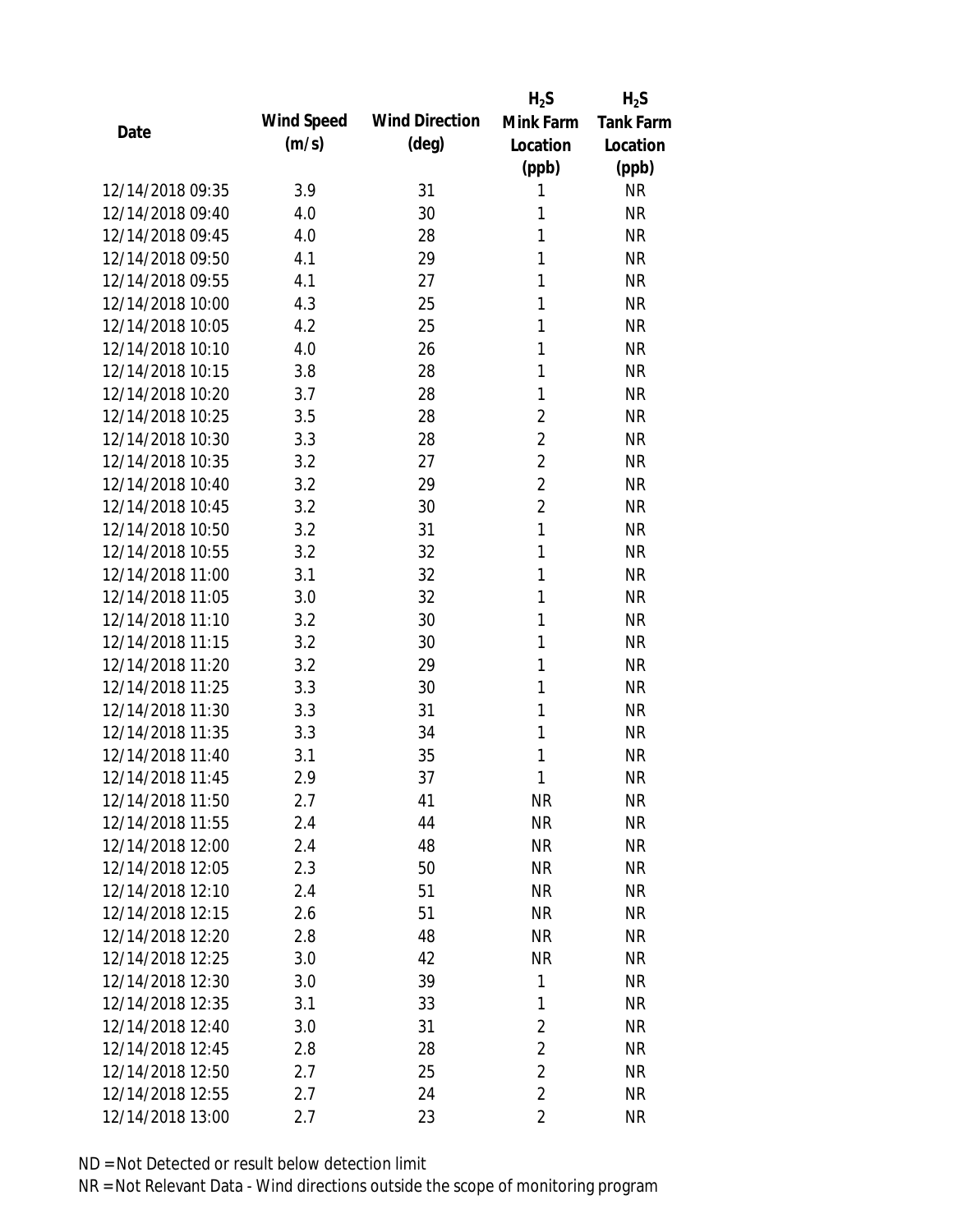|                  |            |                       | $H_2S$         | $H_2S$           |
|------------------|------------|-----------------------|----------------|------------------|
| Date             | Wind Speed | <b>Wind Direction</b> | Mink Farm      | <b>Tank Farm</b> |
|                  | (m/s)      | $(\text{deg})$        | Location       | Location         |
|                  |            |                       | (ppb)          | (ppb)            |
| 12/14/2018 13:05 | 2.7        | 23                    | $\overline{2}$ | <b>NR</b>        |
| 12/14/2018 13:10 | 2.7        | 24                    | $\overline{2}$ | <b>NR</b>        |
| 12/14/2018 13:15 | 2.7        | 25                    | $\overline{2}$ | <b>NR</b>        |
| 12/14/2018 13:20 | 2.6        | 28                    | $\mathbf{1}$   | <b>NR</b>        |
| 12/14/2018 13:25 | 2.5        | 31                    | 1              | <b>NR</b>        |
| 12/14/2018 13:30 | 2.6        | 33                    | 1              | <b>NR</b>        |
| 12/14/2018 13:35 | 2.7        | 32                    | 1              | <b>NR</b>        |
| 12/14/2018 13:40 | 2.8        | 31                    | 1              | <b>NR</b>        |
| 12/14/2018 13:45 | 2.9        | 33                    | 1              | <b>NR</b>        |
| 12/14/2018 13:50 | 3.0        | 35                    | 1              | <b>NR</b>        |
| 12/14/2018 13:55 | 3.1        | 36                    | 1              | <b>NR</b>        |
| 12/14/2018 14:00 | 3.2        | 38                    | 1              | <b>NR</b>        |
| 12/14/2018 14:05 | 3.1        | 42                    | <b>NR</b>      | <b>NR</b>        |
| 12/14/2018 14:10 | 3.0        | 43                    | <b>NR</b>      | <b>NR</b>        |
| 12/14/2018 14:15 | 3.0        | 42                    | <b>NR</b>      | <b>NR</b>        |
| 12/14/2018 14:20 | 3.0        | 38                    | $\mathbf{1}$   | <b>NR</b>        |
| 12/14/2018 14:25 | 3.0        | 35                    | 1              | <b>NR</b>        |
| 12/14/2018 14:30 | 2.8        | 33                    | $\mathbf{1}$   | <b>NR</b>        |
| 12/14/2018 14:35 | 2.8        | 32                    | $\mathbf{1}$   | <b>NR</b>        |
| 12/14/2018 14:40 | 2.7        | 35                    | 1              | <b>NR</b>        |
| 12/14/2018 14:45 | 2.6        | 42                    | <b>NR</b>      | <b>NR</b>        |
| 12/14/2018 14:50 | 2.5        | 51                    | <b>NR</b>      | <b>NR</b>        |
| 12/14/2018 14:55 | 2.5        | 61                    | <b>NR</b>      | <b>NR</b>        |
| 12/14/2018 15:00 | 2.5        | 61                    | <b>NR</b>      | <b>NR</b>        |
| 12/14/2018 15:05 | 2.6        | 59                    | <b>NR</b>      | <b>NR</b>        |
| 12/14/2018 15:10 | 2.7        | 58                    | <b>NR</b>      | <b>NR</b>        |
| 12/14/2018 15:15 | 2.8        | 53                    | <b>NR</b>      | <b>NR</b>        |
| 12/14/2018 15:20 | 2.8        | 44                    | <b>NR</b>      | <b>NR</b>        |
| 12/14/2018 15:25 | 2.9        | 36                    | $\mathbf{1}$   | <b>NR</b>        |
| 12/14/2018 15:30 | 3.0        | 39                    | 1              | <b>NR</b>        |
| 12/14/2018 15:35 | 2.8        | 40                    | 1              | <b>NR</b>        |
| 12/14/2018 15:40 | 2.7        | 37                    | 1              | <b>NR</b>        |
| 12/14/2018 15:45 | 2.8        | 32                    | 1              | <b>NR</b>        |
| 12/14/2018 15:50 | 2.8        | 32                    | 1              | <b>NR</b>        |
| 12/14/2018 15:55 | 2.8        | 33                    | 1              | <b>NR</b>        |
| 12/14/2018 16:00 | 2.9        | 27                    | 1              | <b>NR</b>        |
| 12/14/2018 16:05 | 3.2        | 23                    | 1              | <b>NR</b>        |
| 12/14/2018 16:10 | 3.5        | 20                    | 1              | <b>NR</b>        |
| 12/14/2018 16:15 | 3.6        | 20                    | 1              | <b>NR</b>        |
| 12/14/2018 16:20 | 3.7        | 18                    | 1              | <b>NR</b>        |
| 12/14/2018 16:25 | 3.6        | 16                    | 1              | <b>NR</b>        |
| 12/14/2018 16:30 | 3.6        | 16                    | 1              | <b>NR</b>        |
|                  |            |                       |                |                  |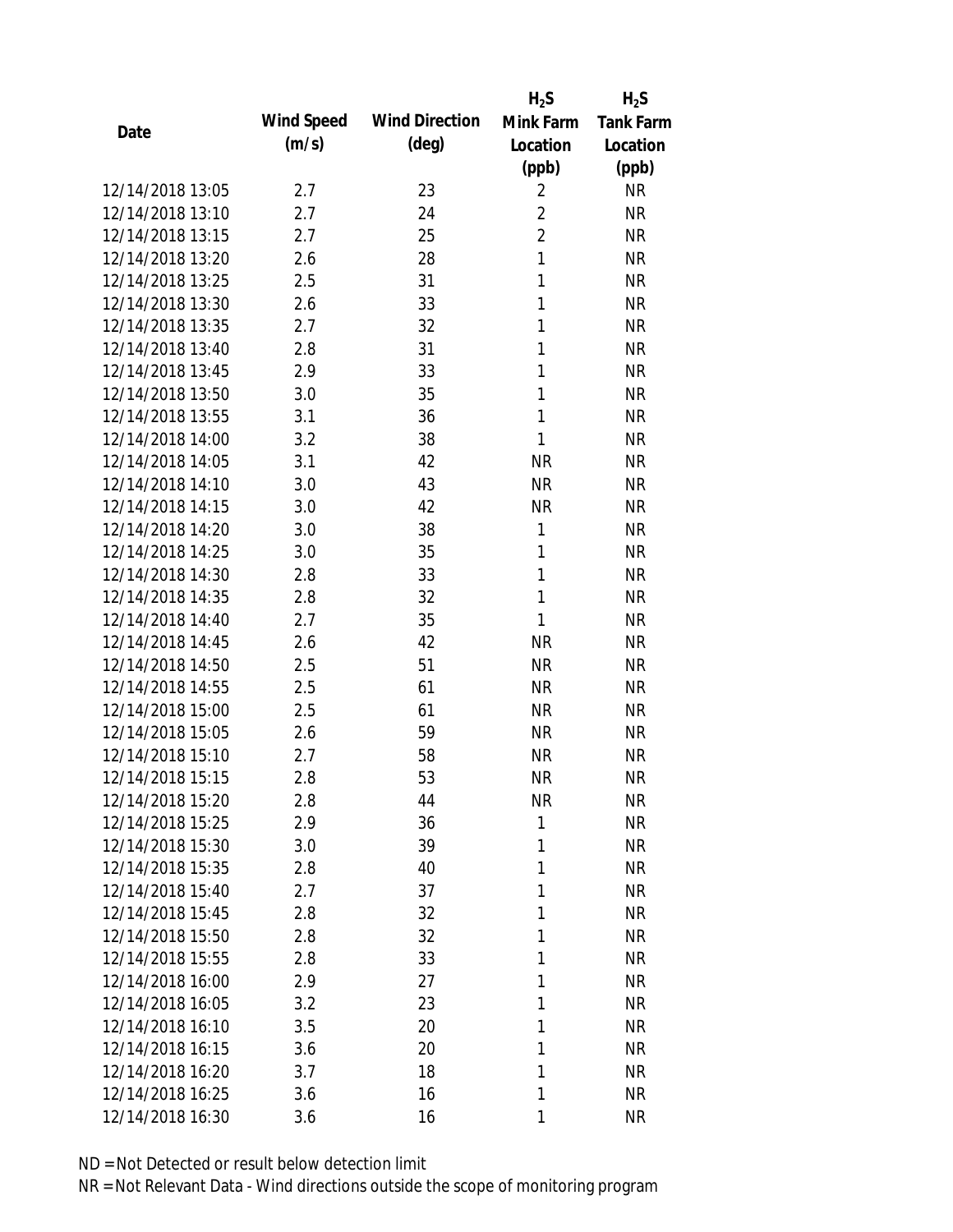|                  |            |                       | $H_2S$         | $H_2S$           |
|------------------|------------|-----------------------|----------------|------------------|
| Date             | Wind Speed | <b>Wind Direction</b> | Mink Farm      | <b>Tank Farm</b> |
|                  | (m/s)      | $(\text{deg})$        | Location       | Location         |
|                  |            |                       | (ppb)          | (ppb)            |
| 12/14/2018 16:35 | 3.5        | 16                    | 1              | <b>NR</b>        |
| 12/14/2018 16:40 | 3.4        | 19                    | 1              | <b>NR</b>        |
| 12/14/2018 16:45 | 3.2        | 20                    | 1              | <b>NR</b>        |
| 12/14/2018 16:50 | 3.1        | 23                    | $\mathbf{1}$   | <b>NR</b>        |
| 12/14/2018 16:55 | 3.1        | 23                    | 1              | <b>NR</b>        |
| 12/14/2018 17:00 | 3.2        | 24                    | 1              | <b>NR</b>        |
| 12/14/2018 17:05 | 3.2        | 23                    | 1              | <b>NR</b>        |
| 12/14/2018 17:10 | 3.2        | 23                    | 1              | <b>NR</b>        |
| 12/14/2018 17:15 | 3.2        | 22                    | 1              | <b>NR</b>        |
| 12/14/2018 17:20 | 3.4        | 21                    | 1              | <b>NR</b>        |
| 12/14/2018 17:25 | 3.6        | 22                    | 1              | <b>NR</b>        |
| 12/14/2018 17:30 | 3.7        | 21                    | 1              | <b>NR</b>        |
| 12/14/2018 17:35 | 3.8        | 21                    | 1              | <b>NR</b>        |
| 12/14/2018 17:40 | 4.1        | 20                    | 1              | <b>NR</b>        |
| 12/14/2018 17:45 | 4.3        | 20                    | $\overline{2}$ | <b>NR</b>        |
| 12/14/2018 17:50 | 4.3        | 21                    | $\overline{2}$ | <b>NR</b>        |
| 12/14/2018 17:55 | 4.3        | 24                    | $\mathbf{1}$   | <b>NR</b>        |
| 12/14/2018 18:00 | 4.3        | 26                    | $\overline{2}$ | <b>NR</b>        |
| 12/14/2018 18:05 | 4.0        | 31                    | $\overline{2}$ | <b>NR</b>        |
| 12/14/2018 18:10 | 3.5        | 34                    | $\overline{2}$ | <b>NR</b>        |
| 12/14/2018 18:15 | 3.2        | 38                    | $\mathbf{1}$   | <b>NR</b>        |
| 12/14/2018 18:20 | 2.9        | 42                    | <b>NR</b>      | <b>NR</b>        |
| 12/14/2018 18:25 | 2.6        | 46                    | <b>NR</b>      | <b>NR</b>        |
| 12/14/2018 18:30 | 2.4        | 50                    | <b>NR</b>      | <b>NR</b>        |
| 12/14/2018 18:35 | 2.3        | 52                    | <b>NR</b>      | <b>NR</b>        |
| 12/14/2018 18:40 | 2.5        | 53                    | <b>NR</b>      | <b>NR</b>        |
| 12/14/2018 18:45 | 2.5        | 52                    | <b>NR</b>      | <b>NR</b>        |
| 12/14/2018 18:50 | 2.5        | 50                    | <b>NR</b>      | <b>NR</b>        |
| 12/14/2018 18:55 | 2.4        | 50                    | <b>NR</b>      | <b>NR</b>        |
| 12/14/2018 19:00 | 2.4        | 49                    | NR             | <b>NR</b>        |
| 12/14/2018 19:05 | 2.5        | 47                    | <b>NR</b>      | <b>NR</b>        |
| 12/14/2018 19:10 | 2.4        | 46                    | <b>NR</b>      | <b>NR</b>        |
| 12/14/2018 19:15 | 2.3        | 45                    | <b>NR</b>      | <b>NR</b>        |
| 12/14/2018 19:20 | 2.4        | 43                    | <b>NR</b>      | <b>NR</b>        |
| 12/14/2018 19:25 | 2.7        | 40                    | 1              | <b>NR</b>        |
| 12/14/2018 19:30 | 2.6        | 37                    | 1              | <b>NR</b>        |
| 12/14/2018 19:35 | 2.7        | 34                    | 1              | <b>NR</b>        |
| 12/14/2018 19:40 | 3.0        | 29                    | 1              | <b>NR</b>        |
| 12/14/2018 19:45 | 3.2        | 26                    | 1              | <b>NR</b>        |
| 12/14/2018 19:50 | 3.2        | 25                    | 1              | <b>NR</b>        |
| 12/14/2018 19:55 | 3.2        | 24                    | 1              | <b>NR</b>        |
| 12/14/2018 20:00 | 3.5        | 24                    | 1              | <b>NR</b>        |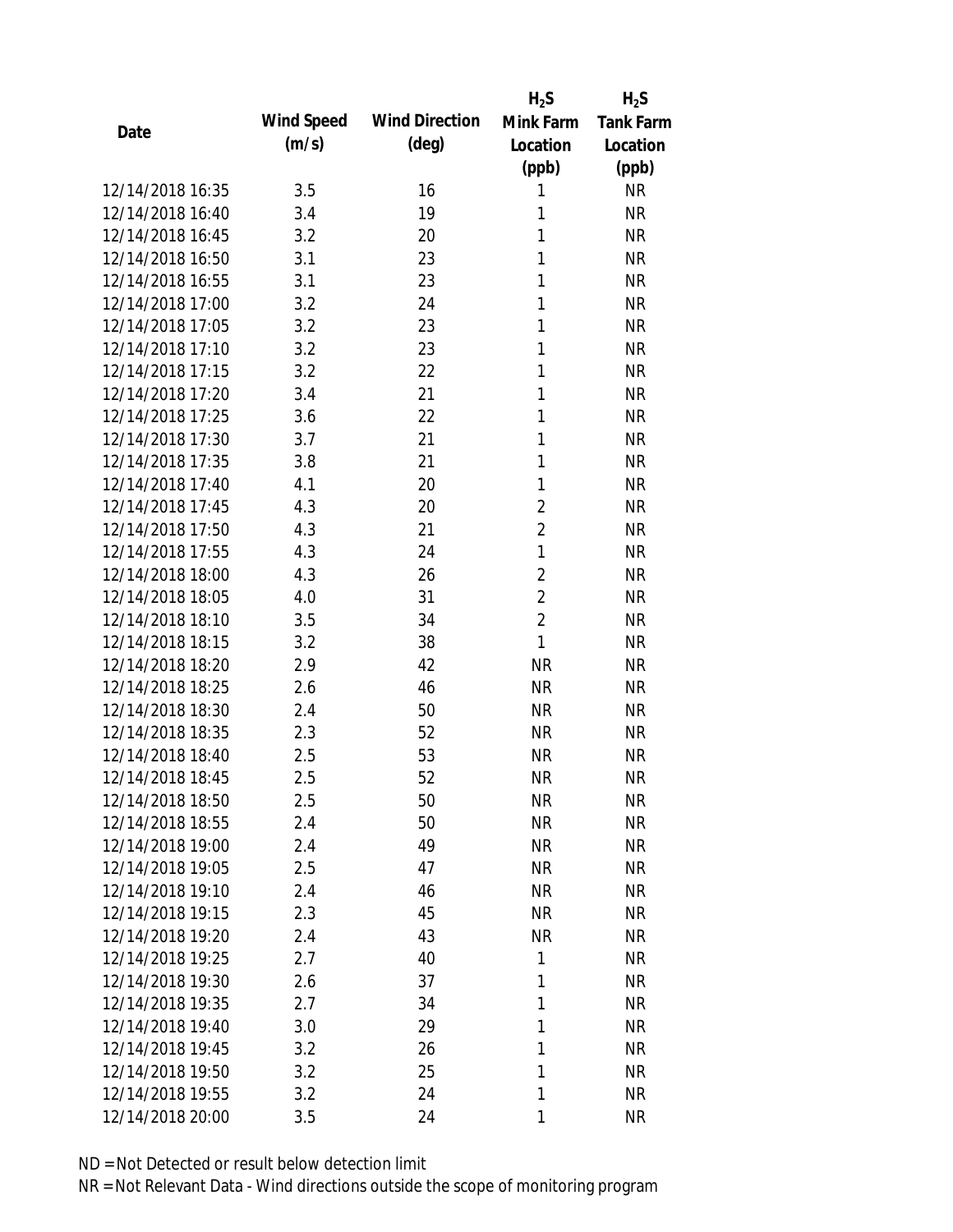|                  |            |                       | $H_2S$         | $H_2S$           |
|------------------|------------|-----------------------|----------------|------------------|
| Date             | Wind Speed | <b>Wind Direction</b> | Mink Farm      | <b>Tank Farm</b> |
|                  | (m/s)      | $(\text{deg})$        | Location       | Location         |
|                  |            |                       | (ppb)          | (ppb)            |
| 12/14/2018 20:05 | 3.7        | 27                    | 1              | <b>NR</b>        |
| 12/14/2018 20:10 | 3.5        | 32                    | 1              | <b>NR</b>        |
| 12/14/2018 20:15 | 3.4        | 35                    | $\mathbf{1}$   | <b>NR</b>        |
| 12/14/2018 20:20 | 3.5        | 38                    | 1              | <b>NR</b>        |
| 12/14/2018 20:25 | 3.7        | 41                    | <b>NR</b>      | <b>NR</b>        |
| 12/14/2018 20:30 | 3.5        | 42                    | <b>NR</b>      | <b>NR</b>        |
| 12/14/2018 20:35 | 3.3        | 43                    | <b>NR</b>      | <b>NR</b>        |
| 12/14/2018 20:40 | 3.3        | 41                    | <b>NR</b>      | <b>NR</b>        |
| 12/14/2018 20:45 | 3.4        | 41                    | <b>NR</b>      | <b>NR</b>        |
| 12/14/2018 20:50 | 3.2        | 41                    | <b>NR</b>      | <b>NR</b>        |
| 12/14/2018 20:55 | 3.2        | 42                    | <b>NR</b>      | <b>NR</b>        |
| 12/14/2018 21:00 | 3.2        | 41                    | <b>NR</b>      | <b>NR</b>        |
| 12/14/2018 21:05 | 3.4        | 41                    | <b>NR</b>      | <b>NR</b>        |
| 12/14/2018 21:10 | 3.6        | 39                    | 1              | <b>NR</b>        |
| 12/14/2018 21:15 | 3.8        | 38                    | $\mathbf{1}$   | <b>NR</b>        |
| 12/14/2018 21:20 | 4.0        | 38                    | $\overline{2}$ | <b>NR</b>        |
| 12/14/2018 21:25 | 4.0        | 37                    | $\mathbf{1}$   | <b>NR</b>        |
| 12/14/2018 21:30 | 3.9        | 36                    | 1              | <b>NR</b>        |
| 12/14/2018 21:35 | 3.9        | 34                    | $\overline{2}$ | <b>NR</b>        |
| 12/14/2018 21:40 | 3.8        | 34                    | $\overline{2}$ | <b>NR</b>        |
| 12/14/2018 21:45 | 3.6        | 34                    | $\overline{2}$ | <b>NR</b>        |
| 12/14/2018 21:50 | 3.3        | 35                    | $\mathbf{1}$   | <b>NR</b>        |
| 12/14/2018 21:55 | 3.2        | 36                    | $\mathbf{1}$   | <b>NR</b>        |
| 12/14/2018 22:00 | 3.3        | 37                    | $\mathbf{1}$   | <b>NR</b>        |
| 12/14/2018 22:05 | 3.1        | 39                    | 1              | <b>NR</b>        |
| 12/14/2018 22:10 | 2.9        | 41                    | <b>NR</b>      | <b>NR</b>        |
| 12/14/2018 22:15 | 2.8        | 41                    | <b>NR</b>      | <b>NR</b>        |
| 12/14/2018 22:20 | 2.8        | 43                    | <b>NR</b>      | <b>NR</b>        |
| 12/14/2018 22:25 | 2.8        | 44                    | <b>NR</b>      | <b>NR</b>        |
| 12/14/2018 22:30 | 2.7        | 48                    | <b>NR</b>      | <b>NR</b>        |
| 12/14/2018 22:35 | 2.6        | 51                    | <b>NR</b>      | <b>NR</b>        |
| 12/14/2018 22:40 | 2.5        | 51                    | <b>NR</b>      | <b>NR</b>        |
| 12/14/2018 22:45 | 2.6        | 52                    | <b>NR</b>      | <b>NR</b>        |
| 12/14/2018 22:50 | 2.8        | 48                    | <b>NR</b>      | <b>NR</b>        |
| 12/14/2018 22:55 | 2.9        | 44                    | <b>NR</b>      | <b>NR</b>        |
| 12/14/2018 23:00 | 3.1        | 37                    | 1              | <b>NR</b>        |
| 12/14/2018 23:05 | 3.3        | 31                    | 1              | <b>NR</b>        |
| 12/14/2018 23:10 | 3.4        | 27                    | 1              | <b>NR</b>        |
| 12/14/2018 23:15 | 3.4        | 24                    | 1              | <b>NR</b>        |
| 12/14/2018 23:20 | 3.3        | 25                    | 1              | <b>NR</b>        |
| 12/14/2018 23:25 | 3.2        | 26                    | 1              | <b>NR</b>        |
| 12/14/2018 23:30 | 2.9        | 31                    | $\mathbf{1}$   | <b>NR</b>        |
|                  |            |                       |                |                  |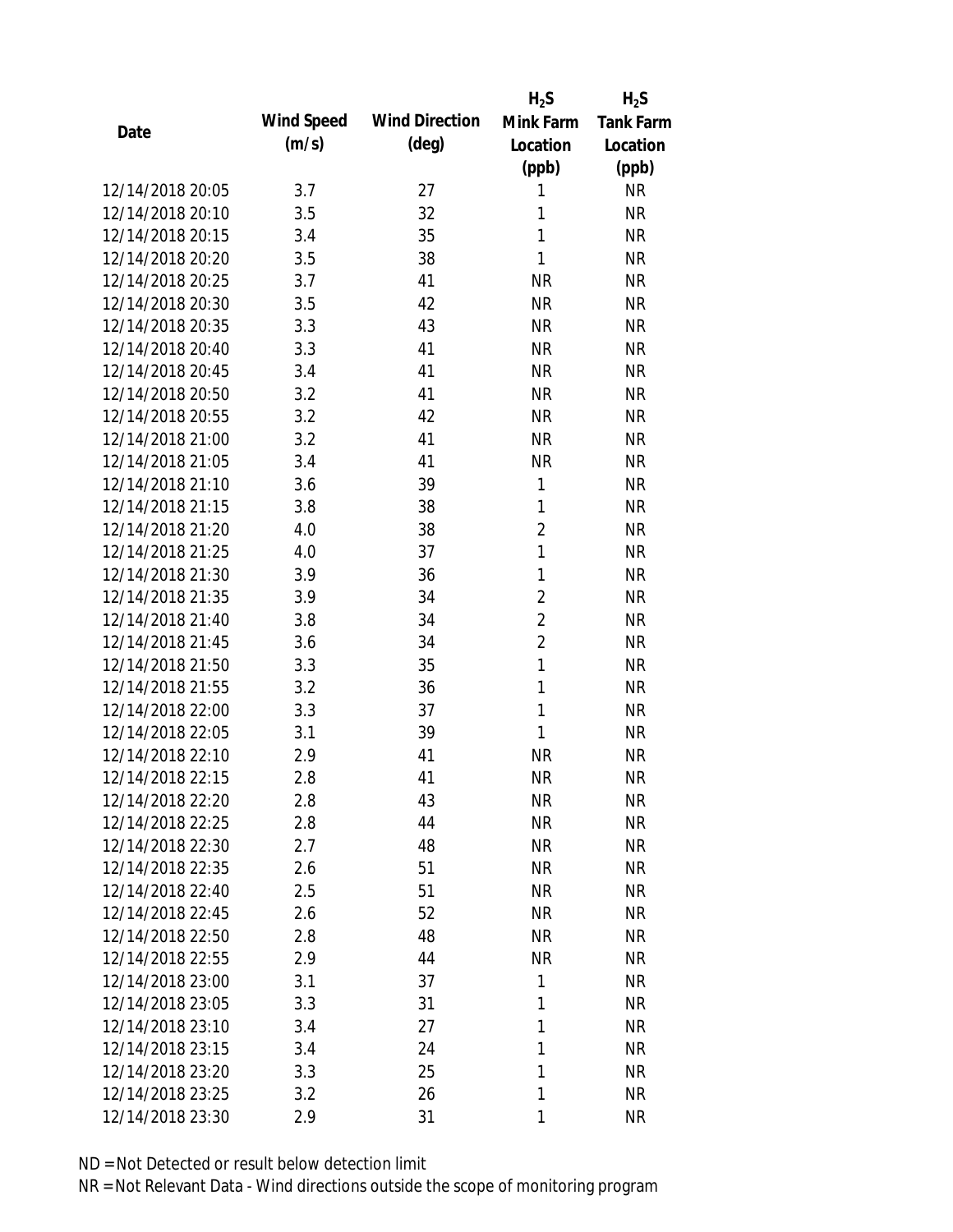|                  |            |                       | $H_2S$         | $H_2S$           |
|------------------|------------|-----------------------|----------------|------------------|
| Date             | Wind Speed | <b>Wind Direction</b> | Mink Farm      | <b>Tank Farm</b> |
|                  | (m/s)      | $(\text{deg})$        | Location       | Location         |
|                  |            |                       | (ppb)          | (ppb)            |
| 12/14/2018 23:35 | 2.9        | 32                    | 1              | <b>NR</b>        |
| 12/14/2018 23:40 | 2.9        | 33                    | 1              | <b>NR</b>        |
| 12/14/2018 23:45 | 3.0        | 32                    | 1              | <b>NR</b>        |
| 12/14/2018 23:50 | 3.1        | 30                    | 1              | <b>NR</b>        |
| 12/14/2018 23:55 | 3.2        | 27                    | 1              | <b>NR</b>        |
| 12/14/2018 24:00 | 3.3        | 25                    | 1              | <b>NR</b>        |
| 12/15/2018 00:05 | 3.3        | 26                    | 1              | <b>NR</b>        |
| 12/15/2018 00:10 | 3.2        | 28                    | $\overline{2}$ | <b>NR</b>        |
| 12/15/2018 00:15 | 3.2        | 29                    | $\overline{2}$ | <b>NR</b>        |
| 12/15/2018 00:20 | 3.2        | 31                    | $\overline{2}$ | <b>NR</b>        |
| 12/15/2018 00:25 | 3.1        | 32                    | $\overline{2}$ | <b>NR</b>        |
| 12/15/2018 00:30 | 3.2        | 31                    | $\overline{2}$ | <b>NR</b>        |
| 12/15/2018 00:35 | 3.1        | 30                    | $\mathbf{1}$   | <b>NR</b>        |
| 12/15/2018 00:40 | 3.0        | 29                    | 1              | <b>NR</b>        |
| 12/15/2018 00:45 | 2.9        | 28                    | 1              | <b>NR</b>        |
| 12/15/2018 00:50 | 2.8        | 28                    | 1              | <b>NR</b>        |
| 12/15/2018 00:55 | 2.7        | 30                    | 1              | <b>NR</b>        |
| 12/15/2018 01:00 | 2.5        | 34                    | $\mathbf{1}$   | <b>NR</b>        |
| 12/15/2018 01:05 | 2.2        | 39                    | 1              | <b>NR</b>        |
| 12/15/2018 01:10 | 2.1        | 43                    | <b>NR</b>      | <b>NR</b>        |
| 12/15/2018 01:15 | 1.8        | 48                    | <b>NR</b>      | <b>NR</b>        |
| 12/15/2018 01:20 | 1.5        | 54                    | <b>NR</b>      | <b>NR</b>        |
| 12/15/2018 01:25 | 1.5        | 55                    | <b>NR</b>      | <b>NR</b>        |
| 12/15/2018 01:30 | 1.4        | 57                    | <b>NR</b>      | <b>NR</b>        |
| 12/15/2018 01:35 | 1.3        | 58                    | <b>NR</b>      | <b>NR</b>        |
| 12/15/2018 01:40 | 1.2        | 61                    | <b>NR</b>      | <b>NR</b>        |
| 12/15/2018 01:45 | 1.3        | 61                    | <b>NR</b>      | <b>NR</b>        |
| 12/15/2018 01:50 | 1.4        | 58                    | <b>NR</b>      | <b>NR</b>        |
| 12/15/2018 01:55 | 1.4        | 62                    | <b>NR</b>      | <b>NR</b>        |
| 12/15/2018 02:00 | 1.4        | 59                    | <b>NR</b>      | <b>NR</b>        |
| 12/15/2018 02:05 | 1.5        | 55                    | <b>NR</b>      | <b>NR</b>        |
| 12/15/2018 02:10 | 1.5        | 50                    | <b>NR</b>      | <b>NR</b>        |
| 12/15/2018 02:15 | 1.6        | 46                    | <b>NR</b>      | <b>NR</b>        |
| 12/15/2018 02:20 | 1.8        | 44                    | <b>NR</b>      | <b>NR</b>        |
| 12/15/2018 02:25 | 1.8        | 42                    | <b>NR</b>      | <b>NR</b>        |
| 12/15/2018 02:30 | 1.9        | 42                    | <b>NR</b>      | <b>NR</b>        |
| 12/15/2018 02:35 | 2.0        | 41                    | <b>NR</b>      | <b>NR</b>        |
| 12/15/2018 02:40 |            | 42                    |                | <b>NR</b>        |
|                  | 2.0        |                       | <b>NR</b>      |                  |
| 12/15/2018 02:45 | 2.0        | 43                    | <b>NR</b>      | <b>NR</b>        |
| 12/15/2018 02:50 | 1.9        | 44                    | <b>NR</b>      | <b>NR</b>        |
| 12/15/2018 02:55 | 1.9        | 42                    | <b>NR</b>      | <b>NR</b>        |
| 12/15/2018 03:00 | 2.0        | 40                    | $\mathbf{1}$   | <b>NR</b>        |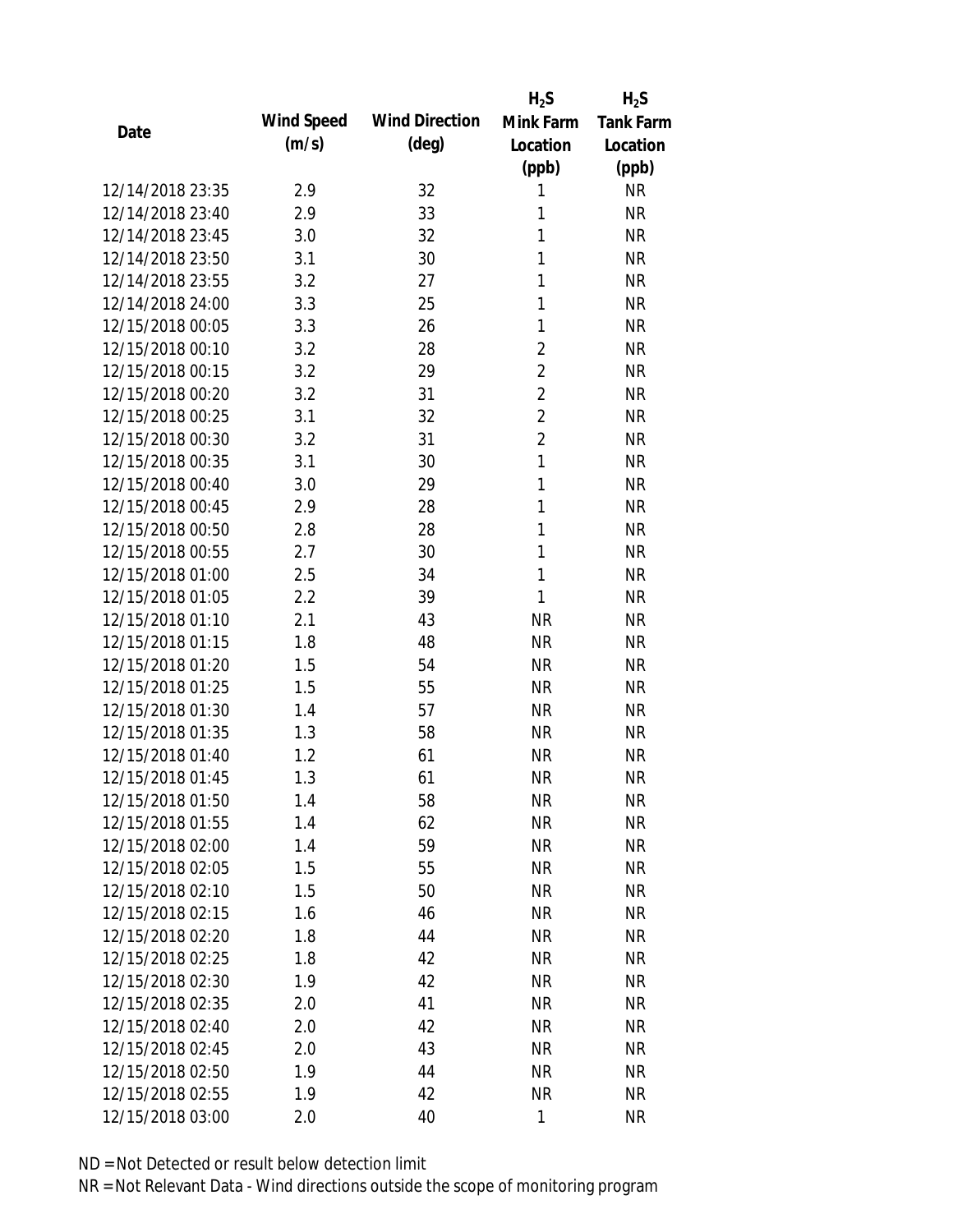|                  |            |                       | $H_2S$    | $H_2S$           |
|------------------|------------|-----------------------|-----------|------------------|
| Date             | Wind Speed | <b>Wind Direction</b> | Mink Farm | <b>Tank Farm</b> |
|                  | (m/s)      | $(\text{deg})$        | Location  | Location         |
|                  |            |                       | (ppb)     | (ppb)            |
| 12/15/2018 03:05 | 2.1        | 39                    | 1         | <b>NR</b>        |
| 12/15/2018 03:10 | 2.1        | 38                    | 1         | <b>NR</b>        |
| 12/15/2018 03:15 | 2.2        | 37                    | 1         | <b>NR</b>        |
| 12/15/2018 03:20 | 2.3        | 37                    | 1         | <b>NR</b>        |
| 12/15/2018 03:25 | 2.4        | 36                    | 1         | <b>NR</b>        |
| 12/15/2018 03:30 | 2.5        | 34                    | 1         | <b>NR</b>        |
| 12/15/2018 03:35 | 2.5        | 32                    | 1         | <b>NR</b>        |
| 12/15/2018 03:40 | 2.6        | 31                    | 1         | <b>NR</b>        |
| 12/15/2018 03:45 | 2.6        | 29                    | 1         | <b>NR</b>        |
| 12/15/2018 03:50 | 2.7        | 27                    | 1         | <b>NR</b>        |
| 12/15/2018 03:55 | 2.6        | 26                    | 1         | <b>NR</b>        |
| 12/15/2018 04:00 | 2.6        | 27                    | 1         | <b>NR</b>        |
| 12/15/2018 04:05 | 2.5        | 30                    | 1         | <b>NR</b>        |
| 12/15/2018 04:10 | 2.3        | 31                    | 1         | <b>NR</b>        |
| 12/15/2018 04:15 | 2.3        | 31                    | 1         | <b>NR</b>        |
| 12/15/2018 04:20 | 2.3        | 31                    | 1         | <b>NR</b>        |
| 12/15/2018 04:25 | 2.4        | 31                    | 1         | <b>NR</b>        |
| 12/15/2018 04:30 | 2.5        | 29                    | 1         | <b>NR</b>        |
| 12/15/2018 04:35 | 2.7        | 27                    | 1         | <b>NR</b>        |
| 12/15/2018 04:40 | 2.9        | 26                    | 1         | <b>NR</b>        |
| 12/15/2018 04:45 | 3.0        | 28                    | 1         | <b>NR</b>        |
| 12/15/2018 04:50 | 3.0        | 29                    | 1         | <b>NR</b>        |
| 12/15/2018 04:55 | 3.0        | 31                    | 1         | <b>NR</b>        |
| 12/15/2018 05:00 | 2.9        | 34                    | 1         | <b>NR</b>        |
| 12/15/2018 05:05 | 2.7        | 38                    | 1         | <b>NR</b>        |
| 12/15/2018 05:10 | 2.6        | 41                    | <b>NR</b> | <b>NR</b>        |
| 12/15/2018 05:15 | 2.6        | 42                    | <b>NR</b> | <b>NR</b>        |
| 12/15/2018 05:20 | 2.7        | 44                    | <b>NR</b> | <b>NR</b>        |
| 12/15/2018 05:25 | 2.9        | 44                    | <b>NR</b> | <b>NR</b>        |
| 12/15/2018 05:30 | 3.1        | 43                    | <b>NR</b> | <b>NR</b>        |
| 12/15/2018 05:35 | 3.3        | 42                    | <b>NR</b> | <b>NR</b>        |
| 12/15/2018 05:40 | 3.3        | 43                    | <b>NR</b> | <b>NR</b>        |
| 12/15/2018 05:45 | 3.2        | 44                    | <b>NR</b> | <b>NR</b>        |
| 12/15/2018 05:50 | 3.1        | 46                    | <b>NR</b> | <b>NR</b>        |
| 12/15/2018 05:55 | 2.8        | 49                    | <b>NR</b> | <b>NR</b>        |
| 12/15/2018 06:00 | 2.6        | 52                    | <b>NR</b> | <b>NR</b>        |
| 12/15/2018 06:05 | 2.7        | 53                    | <b>NR</b> | <b>NR</b>        |
| 12/15/2018 06:10 | 2.6        | 52                    | <b>NR</b> | <b>NR</b>        |
| 12/15/2018 06:15 | 2.7        | 51                    | <b>NR</b> | <b>NR</b>        |
| 12/15/2018 06:20 | 2.9        | 50                    | <b>NR</b> | <b>NR</b>        |
| 12/15/2018 06:25 | 3.1        | 47                    | <b>NR</b> | <b>NR</b>        |
| 12/15/2018 06:30 | 3.3        | 44                    | <b>NR</b> | <b>NR</b>        |
|                  |            |                       |           |                  |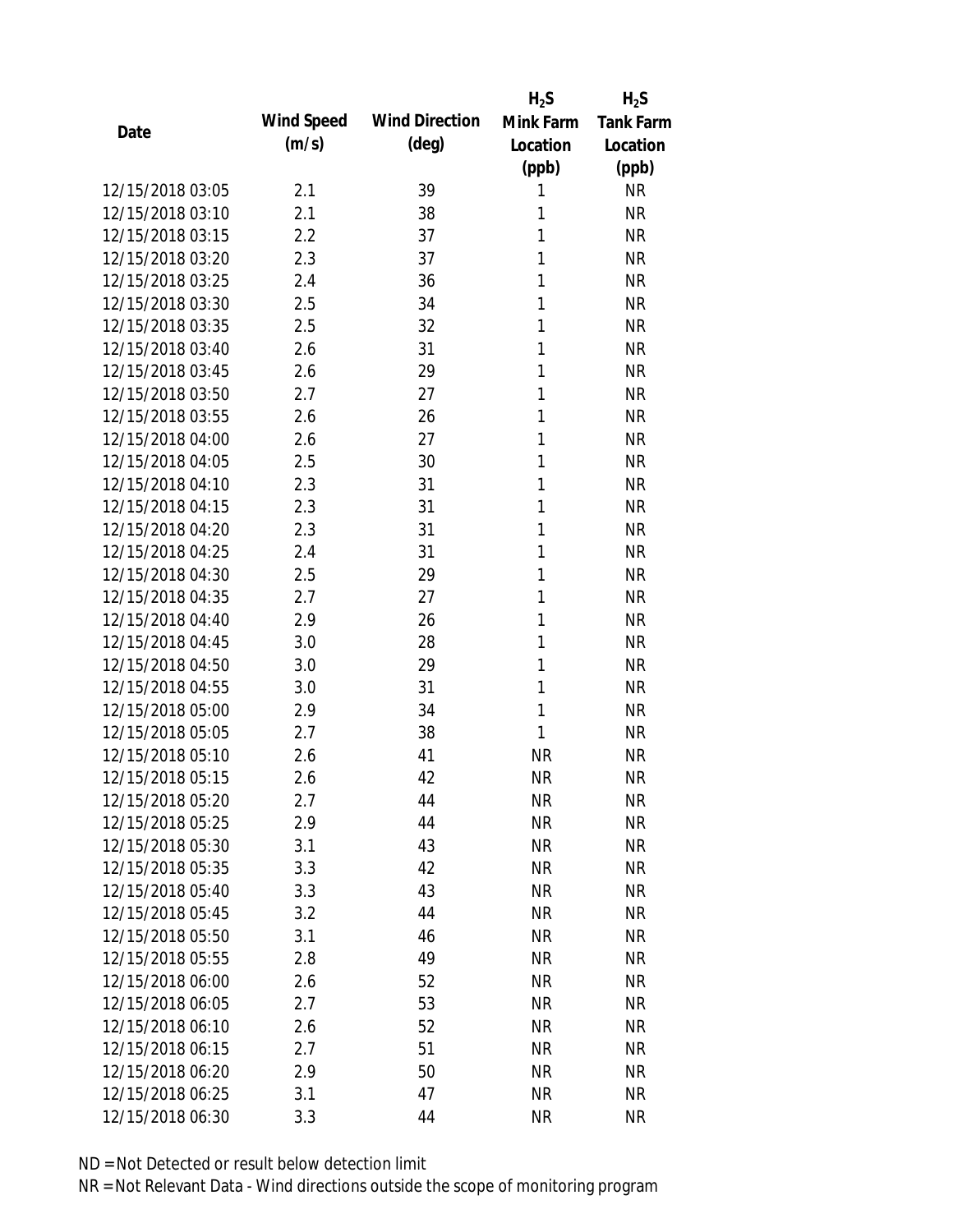|                  |            |                       | $H_2S$         | $H_2S$           |
|------------------|------------|-----------------------|----------------|------------------|
| Date             | Wind Speed | <b>Wind Direction</b> | Mink Farm      | <b>Tank Farm</b> |
|                  | (m/s)      | $(\text{deg})$        | Location       | Location         |
|                  |            |                       | (ppb)          | (ppb)            |
| 12/15/2018 06:35 | 3.2        | 43                    | <b>NR</b>      | <b>NR</b>        |
| 12/15/2018 06:40 | 3.3        | 43                    | <b>NR</b>      | <b>NR</b>        |
| 12/15/2018 06:45 | 3.2        | 44                    | <b>NR</b>      | <b>NR</b>        |
| 12/15/2018 06:50 | 3.0        | 45                    | <b>NR</b>      | <b>NR</b>        |
| 12/15/2018 06:55 | 2.9        | 46                    | <b>NR</b>      | <b>NR</b>        |
| 12/15/2018 07:00 | 2.8        | 48                    | <b>NR</b>      | <b>NR</b>        |
| 12/15/2018 07:05 | 2.8        | 49                    | <b>NR</b>      | <b>NR</b>        |
| 12/15/2018 07:10 | 2.8        | 50                    | <b>NR</b>      | <b>NR</b>        |
| 12/15/2018 07:15 | 2.9        | 48                    | <b>NR</b>      | <b>NR</b>        |
| 12/15/2018 07:20 | 3.0        | 47                    | <b>NR</b>      | <b>NR</b>        |
| 12/15/2018 07:25 | 3.0        | 47                    | <b>NR</b>      | <b>NR</b>        |
| 12/15/2018 07:30 | 2.9        | 47                    | <b>NR</b>      | <b>NR</b>        |
| 12/15/2018 07:35 | 2.7        | 48                    | <b>NR</b>      | <b>NR</b>        |
| 12/15/2018 07:40 | 2.7        | 49                    | <b>NR</b>      | <b>NR</b>        |
| 12/15/2018 07:45 | 2.5        | 49                    | <b>NR</b>      | <b>NR</b>        |
| 12/15/2018 07:50 | 2.5        | 49                    | <b>NR</b>      | <b>NR</b>        |
| 12/15/2018 07:55 | 2.4        | 48                    | <b>NR</b>      | <b>NR</b>        |
| 12/15/2018 08:00 | 2.5        | 45                    | <b>NR</b>      | <b>NR</b>        |
| 12/15/2018 08:05 | 2.7        | 41                    | <b>NR</b>      | <b>NR</b>        |
| 12/15/2018 08:10 | 2.8        | 37                    | 1              | <b>NR</b>        |
| 12/15/2018 08:15 | 2.9        | 34                    | $\overline{2}$ | <b>NR</b>        |
| 12/15/2018 08:20 | 3.0        | 30                    | $\overline{2}$ | <b>NR</b>        |
| 12/15/2018 08:25 | 3.1        | 28                    | $\overline{2}$ | <b>NR</b>        |
| 12/15/2018 08:30 | 3.3        | 26                    | $\mathbf{1}$   | <b>NR</b>        |
| 12/15/2018 08:35 | 3.4        | 25                    | $\mathbf{1}$   | <b>NR</b>        |
| 12/15/2018 08:40 | 3.5        | 24                    | 1              | <b>NR</b>        |
| 12/15/2018 08:45 | 3.7        | 24                    | 1              | <b>NR</b>        |
| 12/15/2018 08:50 | 3.8        | 24                    | 1              | <b>NR</b>        |
| 12/15/2018 08:55 | 3.8        | 25                    | 1              | <b>NR</b>        |
| 12/15/2018 09:00 | 3.9        | 24                    | 1              | <b>NR</b>        |
| 12/15/2018 09:05 | 3.9        | 25                    | 1              | <b>NR</b>        |
| 12/15/2018 09:10 | 3.9        | 26                    | 1              | <b>NR</b>        |
| 12/15/2018 09:15 | 3.8        | 27                    | $\overline{2}$ | <b>NR</b>        |
| 12/15/2018 09:20 | 3.9        | 28                    | $\overline{2}$ | <b>NR</b>        |
| 12/15/2018 09:25 | 3.8        | 29                    | $\overline{2}$ | <b>NR</b>        |
| 12/15/2018 09:30 | 3.7        | 31                    | $\overline{2}$ | <b>NR</b>        |
| 12/15/2018 09:35 | 3.7        | 33                    | 1              | <b>NR</b>        |
| 12/15/2018 09:40 | 3.5        | 35                    | 1              | <b>NR</b>        |
| 12/15/2018 09:45 | 3.5        | 38                    | 1              | <b>NR</b>        |
| 12/15/2018 09:50 | 3.3        | 41                    | <b>NR</b>      | <b>NR</b>        |
| 12/15/2018 09:55 | 3.2        | 44                    | <b>NR</b>      | <b>NR</b>        |
| 12/15/2018 10:00 | 3.1        | 46                    | <b>NR</b>      | <b>NR</b>        |
|                  |            |                       |                |                  |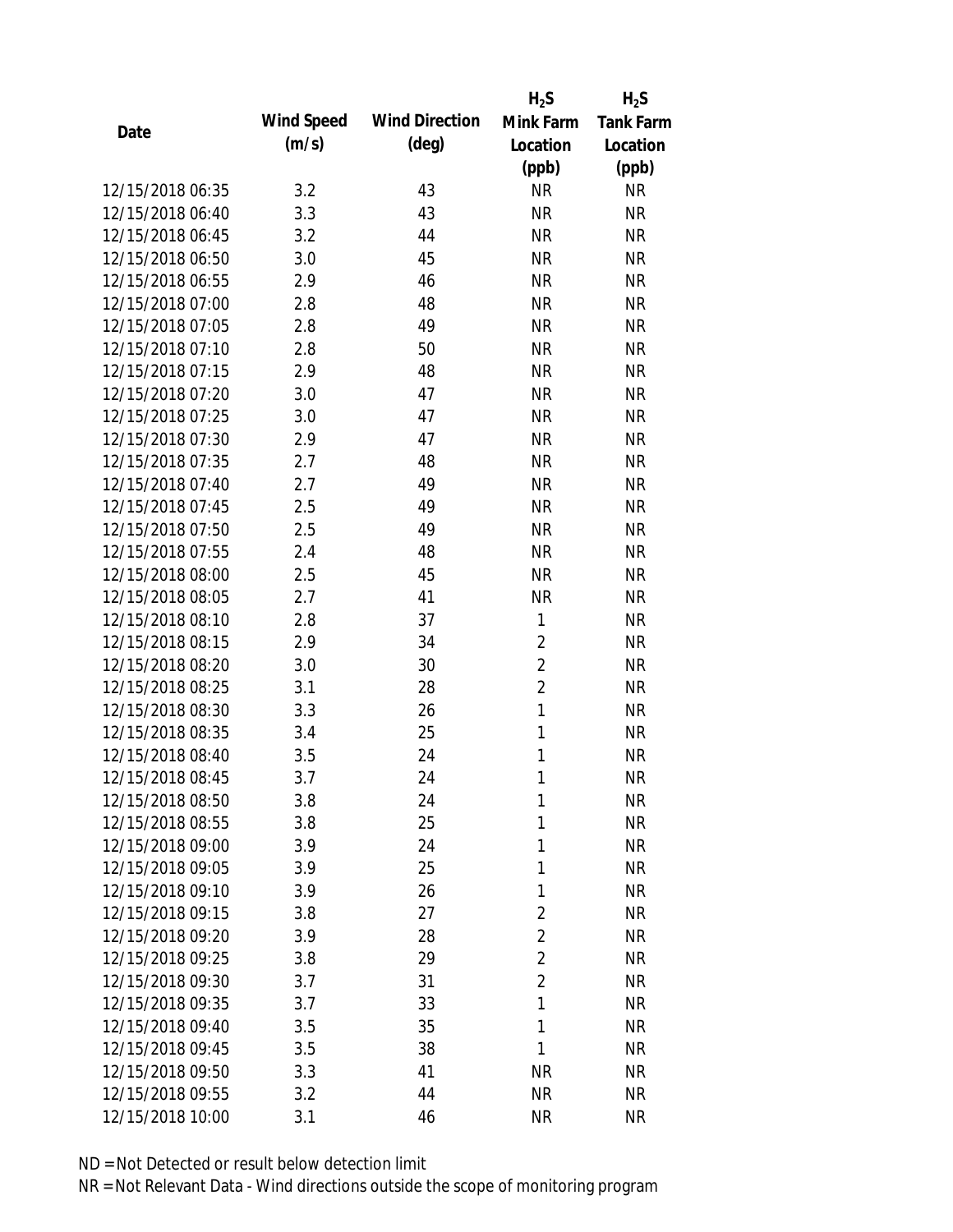|                  |            |                       | $H_2S$    | $H_2S$           |
|------------------|------------|-----------------------|-----------|------------------|
| Date             | Wind Speed | <b>Wind Direction</b> | Mink Farm | <b>Tank Farm</b> |
|                  | (m/s)      | $(\text{deg})$        | Location  | Location         |
|                  |            |                       | (ppb)     | (ppb)            |
| 12/15/2018 10:05 | 2.9        | 48                    | <b>NR</b> | <b>NR</b>        |
| 12/15/2018 10:10 | 2.8        | 49                    | <b>NR</b> | <b>NR</b>        |
| 12/15/2018 10:15 | 2.8        | 49                    | <b>NR</b> | <b>NR</b>        |
| 12/15/2018 10:20 | 2.7        | 49                    | <b>NR</b> | <b>NR</b>        |
| 12/15/2018 10:25 | 2.8        | 47                    | <b>NR</b> | <b>NR</b>        |
| 12/15/2018 10:30 | 2.8        | 46                    | <b>NR</b> | <b>NR</b>        |
| 12/15/2018 10:35 | 2.9        | 45                    | <b>NR</b> | <b>NR</b>        |
| 12/15/2018 10:40 | 3.0        | 45                    | <b>NR</b> | <b>NR</b>        |
| 12/15/2018 10:45 | 3.0        | 46                    | <b>NR</b> | <b>NR</b>        |
| 12/15/2018 10:50 | 3.0        | 46                    | <b>NR</b> | <b>NR</b>        |
| 12/15/2018 10:55 | 3.1        | 46                    | <b>NR</b> | <b>NR</b>        |
| 12/15/2018 11:00 | 3.2        | 46                    | <b>NR</b> | <b>NR</b>        |
| 12/15/2018 11:05 | 3.2        | 46                    | <b>NR</b> | <b>NR</b>        |
| 12/15/2018 11:10 | 3.4        | 45                    | <b>NR</b> | <b>NR</b>        |
| 12/15/2018 11:15 | 3.5        | 44                    | <b>NR</b> | <b>NR</b>        |
| 12/15/2018 11:20 | 3.6        | 44                    | <b>NR</b> | <b>NR</b>        |
| 12/15/2018 11:25 | 3.5        | 44                    | <b>NR</b> | <b>NR</b>        |
| 12/15/2018 11:30 | 3.5        | 42                    | <b>NR</b> | <b>NR</b>        |
| 12/15/2018 11:35 | 3.5        | 42                    | <b>NR</b> | <b>NR</b>        |
| 12/15/2018 11:40 | 3.5        | 42                    | <b>NR</b> | <b>NR</b>        |
| 12/15/2018 11:45 | 3.5        | 42                    | <b>NR</b> | <b>NR</b>        |
| 12/15/2018 11:50 | 3.5        | 42                    | <b>NR</b> | <b>NR</b>        |
| 12/15/2018 11:55 | 3.7        | 43                    | <b>NR</b> | <b>NR</b>        |
| 12/15/2018 12:00 | 3.8        | 43                    | <b>NR</b> | <b>NR</b>        |
| 12/15/2018 12:05 | 3.8        | 43                    | <b>NR</b> | <b>NR</b>        |
| 12/15/2018 12:10 | 3.8        | 43                    | <b>NR</b> | <b>NR</b>        |
| 12/15/2018 12:15 | 3.7        | 43                    | <b>NR</b> | <b>NR</b>        |
| 12/15/2018 12:20 | 3.8        | 43                    | <b>NR</b> | <b>NR</b>        |
| 12/15/2018 12:25 | 3.7        | 44                    | <b>NR</b> | <b>NR</b>        |
| 12/15/2018 12:30 | 3.7        | 44                    | <b>NR</b> | <b>NR</b>        |
| 12/15/2018 12:35 | 3.6        | 45                    | <b>NR</b> | <b>NR</b>        |
| 12/15/2018 12:40 | 3.7        | 46                    | <b>NR</b> | <b>NR</b>        |
| 12/15/2018 12:45 | 3.7        | 46                    | <b>NR</b> | <b>NR</b>        |
| 12/15/2018 12:50 | 3.6        | 46                    | <b>NR</b> | <b>NR</b>        |
| 12/15/2018 12:55 | 3.6        | 46                    | <b>NR</b> | NR               |
| 12/15/2018 13:00 |            | 48                    | <b>NR</b> | <b>NR</b>        |
| 12/15/2018 13:05 | 3.6<br>3.8 | 47                    | <b>NR</b> | NR               |
| 12/15/2018 13:10 |            | 45                    |           |                  |
|                  | 3.8        |                       | NR        | NR               |
| 12/15/2018 13:15 | 3.8        | 44                    | <b>NR</b> | NR               |
| 12/15/2018 13:20 | 3.8        | 43                    | <b>NR</b> | NR               |
| 12/15/2018 13:25 | 3.8        | 43                    | <b>NR</b> | <b>NR</b>        |
| 12/15/2018 13:30 | 3.7        | 43                    | <b>NR</b> | <b>NR</b>        |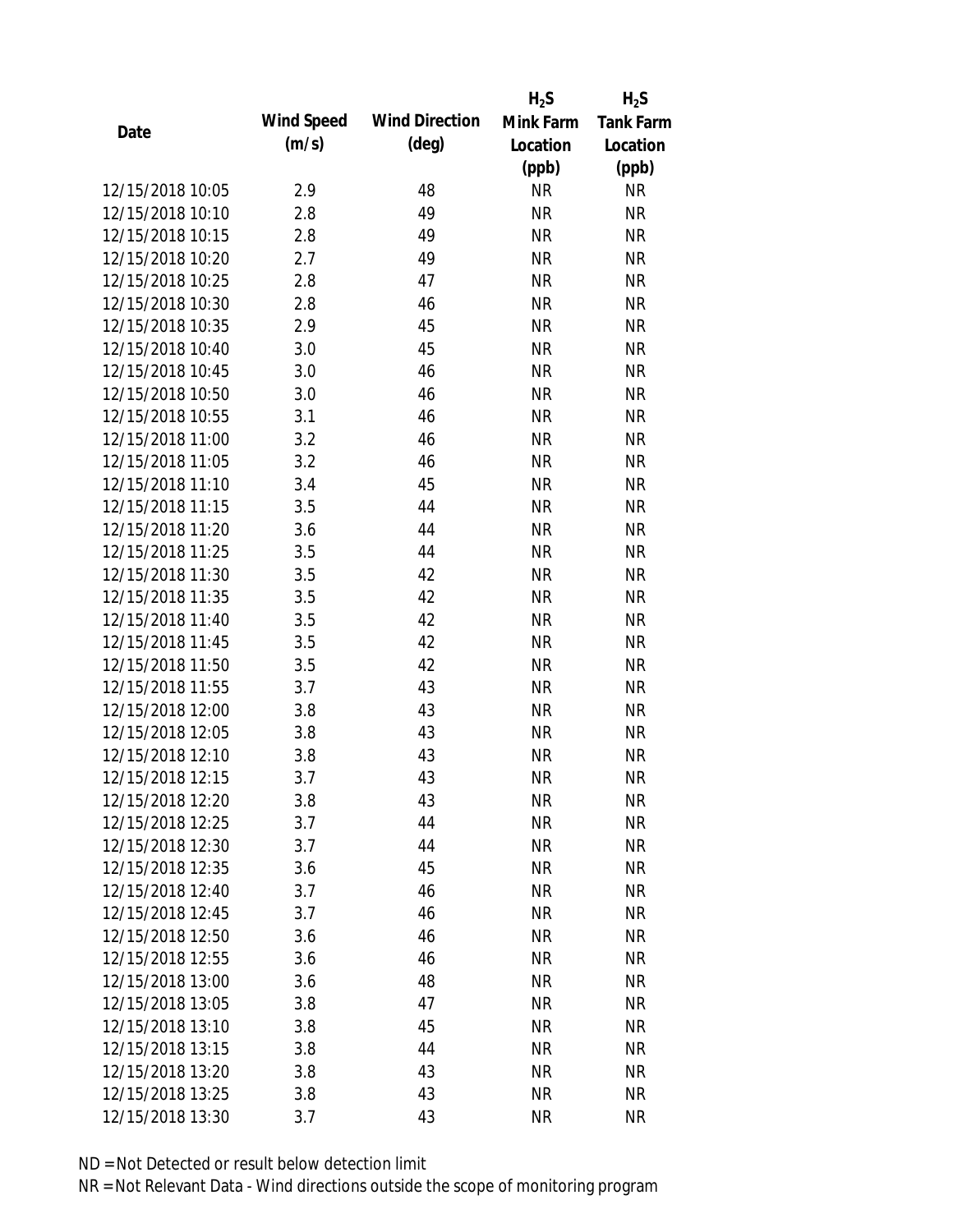|                  |            |                       | $H_2S$       | $H_2S$           |
|------------------|------------|-----------------------|--------------|------------------|
|                  | Wind Speed | <b>Wind Direction</b> | Mink Farm    | <b>Tank Farm</b> |
| Date             | (m/s)      | $(\text{deg})$        | Location     | Location         |
|                  |            |                       | (ppb)        | (ppb)            |
| 12/15/2018 13:35 | 3.4        | 47                    | <b>NR</b>    | <b>NR</b>        |
| 12/15/2018 13:40 | 3.3        | 50                    | <b>NR</b>    | <b>NR</b>        |
| 12/15/2018 13:45 | 3.4        | 55                    | <b>NR</b>    | <b>NR</b>        |
| 12/15/2018 13:50 | 3.3        | 58                    | <b>NR</b>    | <b>NR</b>        |
| 12/15/2018 13:55 | 3.3        | 58                    | <b>NR</b>    | <b>NR</b>        |
| 12/15/2018 14:00 | 3.3        | 60                    | <b>NR</b>    | <b>NR</b>        |
| 12/15/2018 14:05 | 3.3        | 56                    | <b>NR</b>    | <b>NR</b>        |
| 12/15/2018 14:10 | 3.2        | 54                    | <b>NR</b>    | <b>NR</b>        |
| 12/15/2018 14:15 | 3.2        | 55                    | <b>NR</b>    | <b>NR</b>        |
| 12/15/2018 14:20 | 3.2        | 52                    | <b>NR</b>    | <b>NR</b>        |
| 12/15/2018 14:25 | 3.2        | 50                    | <b>NR</b>    | <b>NR</b>        |
| 12/15/2018 14:30 | 3.3        | 48                    | <b>NR</b>    | <b>NR</b>        |
| 12/15/2018 14:35 | 3.5        | 49                    | <b>NR</b>    | <b>NR</b>        |
| 12/15/2018 14:40 | 3.5        | 50                    | <b>NR</b>    | <b>NR</b>        |
| 12/15/2018 14:45 | 3.5        | 47                    | <b>NR</b>    | <b>NR</b>        |
| 12/15/2018 14:50 | 3.4        | 49                    | <b>NR</b>    | <b>NR</b>        |
| 12/15/2018 14:55 | 3.4        | 51                    | <b>NR</b>    | <b>NR</b>        |
| 12/15/2018 15:00 | 3.4        | 53                    | <b>NR</b>    | <b>NR</b>        |
| 12/15/2018 15:05 | 3.3        | 56                    | <b>NR</b>    | <b>NR</b>        |
| 12/15/2018 15:10 | 3.4        | 55                    | <b>NR</b>    | <b>NR</b>        |
| 12/15/2018 15:15 | 3.4        | 53                    | <b>NR</b>    | <b>NR</b>        |
| 12/15/2018 15:20 | 3.5        | 51                    | <b>NR</b>    | <b>NR</b>        |
| 12/15/2018 15:25 | 3.6        | 51                    | <b>NR</b>    | <b>NR</b>        |
| 12/15/2018 15:30 | 3.6        | 48                    | <b>NR</b>    | <b>NR</b>        |
| 12/15/2018 15:35 | 3.5        | 45                    | <b>NR</b>    | <b>NR</b>        |
| 12/15/2018 15:40 | 3.6        | 45                    | <b>NR</b>    | <b>NR</b>        |
| 12/15/2018 15:45 | 3.5        | 48                    | <b>NR</b>    | <b>NR</b>        |
| 12/15/2018 15:50 | 3.3        | 50                    | <b>NR</b>    | <b>NR</b>        |
| 12/15/2018 15:55 | 3.2        | 49                    | <b>NR</b>    | <b>NR</b>        |
| 12/15/2018 16:00 | 3.1        | 50                    | NR           | <b>NR</b>        |
| 12/15/2018 16:05 | 3.2        | 51                    | <b>NR</b>    | <b>NR</b>        |
| 12/15/2018 16:10 |            | 52                    |              |                  |
|                  | 3.0        | 49                    | <b>NR</b>    | <b>NR</b>        |
| 12/15/2018 16:15 | 3.1        |                       | <b>NR</b>    | <b>NR</b>        |
| 12/15/2018 16:20 | 3.1        | 47                    | <b>NR</b>    | <b>NR</b>        |
| 12/15/2018 16:25 | 3.1        | 45                    | <b>NR</b>    | <b>NR</b>        |
| 12/15/2018 16:30 | 3.3        | 45                    | <b>NR</b>    | <b>NR</b>        |
| 12/15/2018 16:35 | 3.3        | 44                    | <b>NR</b>    | <b>NR</b>        |
| 12/15/2018 16:40 | 3.5        | 41                    | <b>NR</b>    | <b>NR</b>        |
| 12/15/2018 16:45 | 3.5        | 40                    | 1            | <b>NR</b>        |
| 12/15/2018 16:50 | 3.7        | 39                    | 1            | <b>NR</b>        |
| 12/15/2018 16:55 | 3.8        | 38                    | 1            | <b>NR</b>        |
| 12/15/2018 17:00 | 3.8        | 37                    | $\mathbf{1}$ | <b>NR</b>        |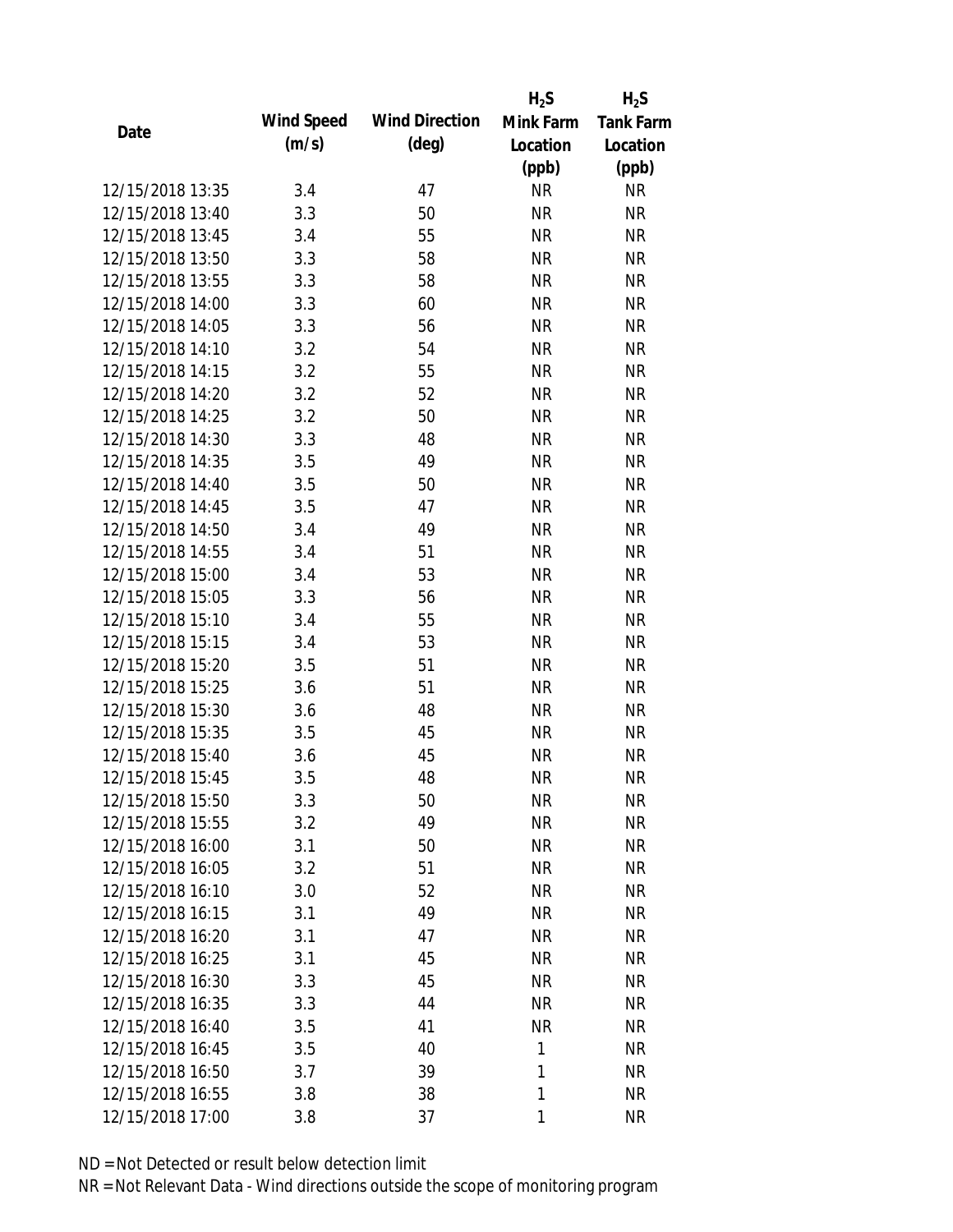|                  |            |                       | $H_2S$         | $H_2S$           |
|------------------|------------|-----------------------|----------------|------------------|
| Date             | Wind Speed | <b>Wind Direction</b> | Mink Farm      | <b>Tank Farm</b> |
|                  | (m/s)      | $(\text{deg})$        | Location       | Location         |
|                  |            |                       | (ppb)          | (ppb)            |
| 12/15/2018 17:05 | 3.9        | 36                    | 1              | <b>NR</b>        |
| 12/15/2018 17:10 | 3.9        | 37                    | 1              | <b>NR</b>        |
| 12/15/2018 17:15 | 3.8        | 38                    | 1              | <b>NR</b>        |
| 12/15/2018 17:20 | 3.8        | 39                    | 1              | <b>NR</b>        |
| 12/15/2018 17:25 | 3.8        | 39                    | 1              | <b>NR</b>        |
| 12/15/2018 17:30 | 3.7        | 39                    | 1              | <b>NR</b>        |
| 12/15/2018 17:35 | 3.5        | 39                    | 1              | <b>NR</b>        |
| 12/15/2018 17:40 | 3.3        | 39                    | 1              | <b>NR</b>        |
| 12/15/2018 17:45 | 3.2        | 38                    | 1              | <b>NR</b>        |
| 12/15/2018 17:50 | 3.3        | 35                    | 1              | <b>NR</b>        |
| 12/15/2018 17:55 | 3.1        | 33                    | 1              | <b>NR</b>        |
| 12/15/2018 18:00 | 3.1        | 30                    | 1              | <b>NR</b>        |
| 12/15/2018 18:05 | 3.1        | 28                    | 1              | <b>NR</b>        |
| 12/15/2018 18:10 | 3.3        | 25                    | 1              | <b>NR</b>        |
| 12/15/2018 18:15 | 3.4        | 26                    | 1              | <b>NR</b>        |
| 12/15/2018 18:20 | 3.5        | 27                    | $\overline{2}$ | <b>NR</b>        |
| 12/15/2018 18:25 | 3.7        | 29                    | $\overline{2}$ | <b>NR</b>        |
| 12/15/2018 18:30 | 3.7        | 32                    | 1              | <b>NR</b>        |
| 12/15/2018 18:35 | 3.7        | 32                    | $\mathbf{1}$   | <b>NR</b>        |
| 12/15/2018 18:40 | 3.6        | 33                    | 1              | <b>NR</b>        |
| 12/15/2018 18:45 | 3.6        | 32                    | 1              | <b>NR</b>        |
| 12/15/2018 18:50 | 3.6        | 31                    | 1              | <b>NR</b>        |
| 12/15/2018 18:55 | 3.5        | 29                    | 1              | <b>NR</b>        |
| 12/15/2018 19:00 | 3.6        | 28                    | 1              | <b>NR</b>        |
| 12/15/2018 19:05 | 3.6        | 28                    | 1              | <b>NR</b>        |
| 12/15/2018 19:10 | 3.6        | 28                    | 1              | <b>NR</b>        |
| 12/15/2018 19:15 | 3.6        | 29                    | 1              | <b>NR</b>        |
| 12/15/2018 19:20 | 3.6        | 30                    | 1              | <b>NR</b>        |
| 12/15/2018 19:25 | 3.6        | 32                    | 1              | <b>NR</b>        |
| 12/15/2018 19:30 | 3.6        | 32                    | 1              | <b>NR</b>        |
| 12/15/2018 19:35 | 3.6        | 32                    | 1              | <b>NR</b>        |
| 12/15/2018 19:40 | 3.7        | 31                    | 1              | <b>NR</b>        |
| 12/15/2018 19:45 | 3.8        | 30                    | 1              | <b>NR</b>        |
| 12/15/2018 19:50 | 3.9        | 30                    | 1              | <b>NR</b>        |
| 12/15/2018 19:55 | 3.9        | 30                    | 1              | <b>NR</b>        |
| 12/15/2018 20:00 | 3.8        | 31                    | 1              | <b>NR</b>        |
| 12/15/2018 20:05 | 3.8        | 33                    | 1              | <b>NR</b>        |
| 12/15/2018 20:10 | 3.7        | 35                    | 1              | <b>NR</b>        |
| 12/15/2018 20:15 | 3.6        | 37                    | 1              | <b>NR</b>        |
| 12/15/2018 20:20 | 3.5        | 39                    | 1              | <b>NR</b>        |
| 12/15/2018 20:25 | 3.4        | 41                    | <b>NR</b>      | <b>NR</b>        |
| 12/15/2018 20:30 | 3.4        | 43                    | <b>NR</b>      | <b>NR</b>        |
|                  |            |                       |                |                  |